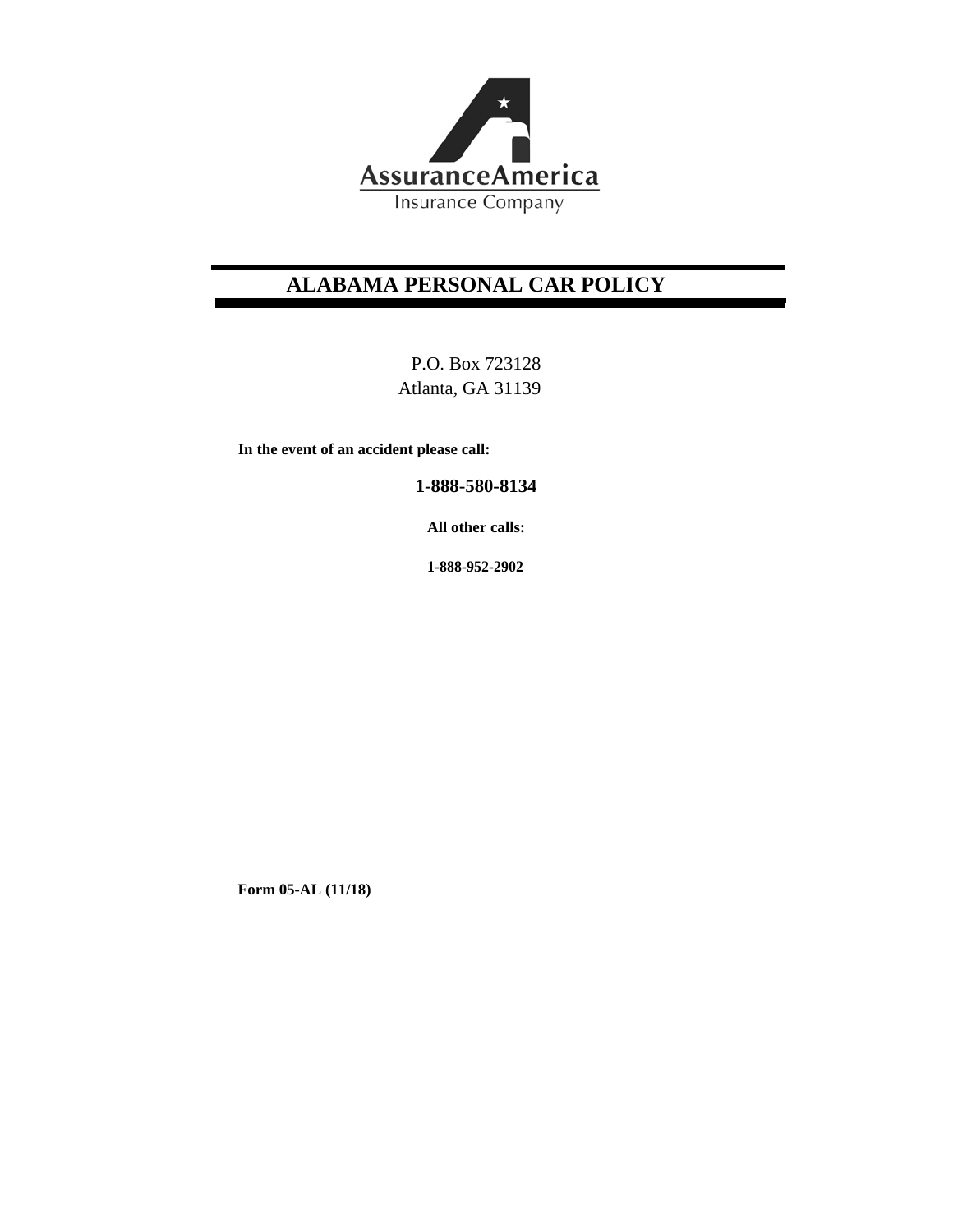# **PART I – LIABILITY TO OTHERS**<br>Insuring Agreement

Additional Definition for Part I Only Covered Events Additional Payments Seat Belt Coverage Exclusions Exclusions Limits of Liability<br>
Out of State Insurance<br>
Notice of Claim<br>
Notice of Claim Out of State Insurance Other Insurance Proof of Loss Financial Responsibility Laws Payment of Claims

#### **PART II – MEDICAL PAYMENTS**

**Insuring Agreement <b>PART VI** – **GENERAL PROVISIONS**<br>Additional Terms for Part II Policy Period & Territory Additional Terms for Part II Policy Period & Territory<br>Additional Definitions for Part II Only Two or More Cars Insured Additional Definitions for Part II Only Exclusions Claims Handling Limits of Liability<br>
Other Insurance<br>
Our Recovery Ri Payment of Benefits Reimbursement)

Insuring Agreement – Bodily Injury Coverage Cancellation and Non-R<br>Additional Terms for Part III Automatic Termination Additional Terms for Part III Additional Definitions for Part III Only Proof of Notice<br>Exclusions Fraud and Misro Limits of Liability **Our Right to Void for Failure of Initial** Other Insurance Payment Other Insurance

#### **PART IV – CAR DAMAGE COVERAGE** Conditions Precedent

Insuring Agreement Bankruptcy Towing and Labor Coverage Loss of Use (Rental) Coverage **YOUR DUTIES & REPORTING ALL**  Exclusions Notice of an Accident or Loss<br>
Limits of Liability Chern Duties<br>
Other Duties Limits of Liability No Benefit to Bailee Appraisal Payment of Loss Timeliness of Repairs Car Storage Loss Payee & Lienholder's Rights Other Insurance

#### **INSURING AGREEMENT PART V – ACCIDENTAL DEATH AND DEFINITIONS DISMEMBERMENT COVERAGE**

Insuring Agreement<br>Limits of Liability Death, Dismemberment or Loss of Sight Physical Examination and Autopsy

Our Recovery Rights (Subrogation & Transfer of Your Interest in This Policy **PART III – UNINSURED MOTORISTS** Policy Changes<br>
Insuring Agreement – Bodily Injury Coverage Cancellation and Non-Renewal Fraud and Misrepresentation Policy Conformed to Statutes

# Additional Definition **ACCIDENTS AND LOSSES**

#### **ENDORSEMENTS**

**NAMED DRIVER – NON-OWNED VEHICLE COVERAGE NAMED DRIVER EXCLUSION LIMITED COVERAGE ENDORSEMENT DIRECT REPAIR PROGRAM (DRP) ENDORSEMENT RENTAL CAR COVERAGE ENDORSEMENT TS-CC BUYBACK OPTION ENDORSEMENT** 

**Form 05-AL (11/18)** Page **2** of **44**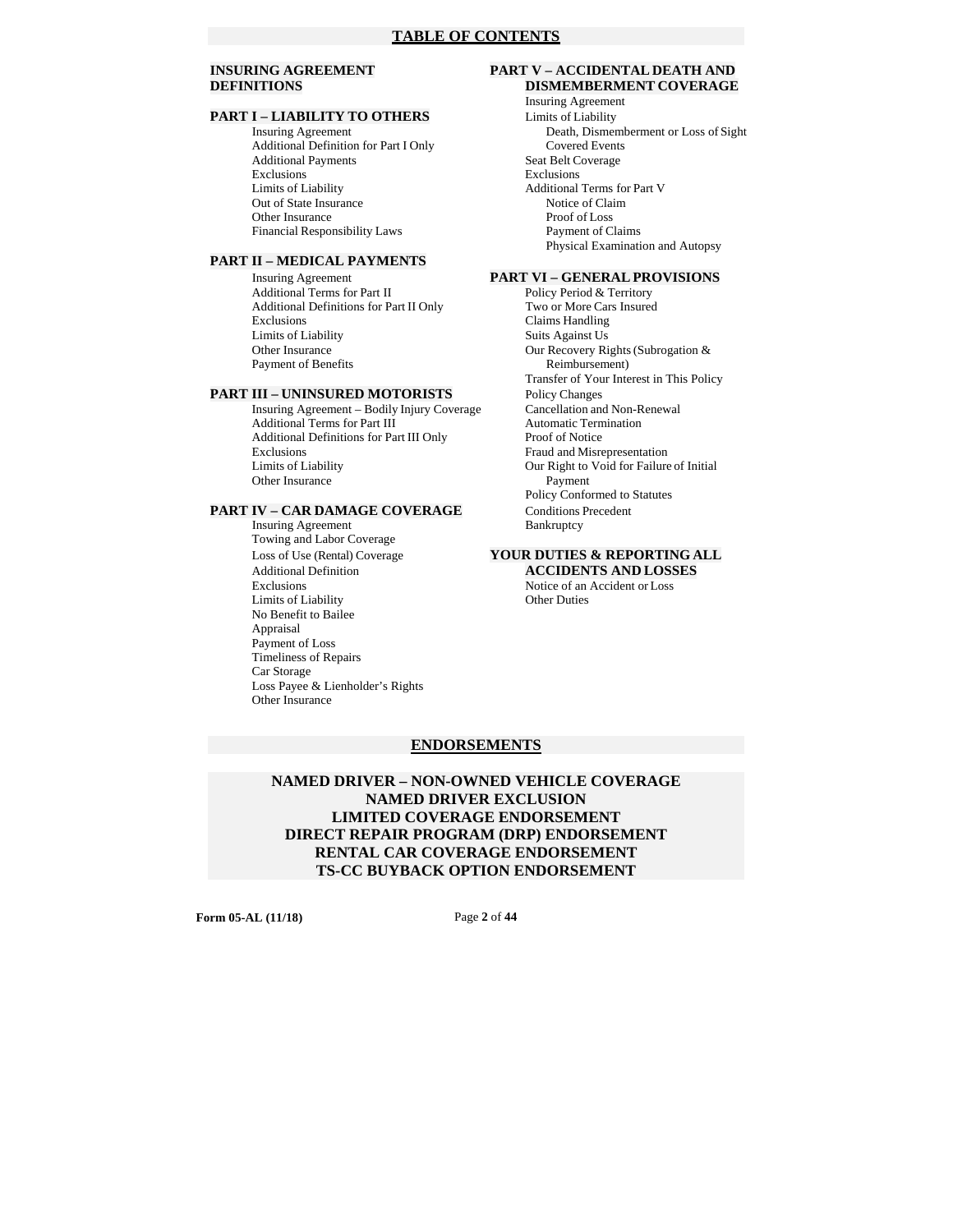Please read **your** Personal Car Policy. It is a binding legal contract between **you** and **us**. The **Application** and **Declarations Page**, and any endorsements issued by **us**, are part of the contract formed by this policy. This policy describes which vehicles and **persons** have coverage, and which vehicles and **persons** do not have coverage. It includes language that excludes, restricts and limits coverage. It also describes the duty to give **us** notice of an **accident** or **loss**, and to notify **us** about changes in vehicles or drivers in **your household**.

**IMPORTANT:** Coverage does not apply under this policy for any **person** who does not comply with all:

- 1. Notice requirements;
- 2. Duties; and
- 3. Policy terms.

Anyone insured under this policy must comply with the policy requirements before coverage applies. Failure to comply may result in a claim or coverage denial.

The last day of any time period required by this policy to make a payment, perform a duty or give notice, may be any day of the year, including a Saturday, Sunday or public holiday.

#### **INSURING AGREEMENT**

If **you** pay **your** premium when due, **we** agree to insure **you**, subject to the terms of this policy, for the coverage shown on the **Declarations Page**, up to the limits of liability.

If **you** make **your** initial payment by check or any method other than cash, coverage under this policy is conditioned upon that initial payment being honored when first presented for payment to **your** bank or financial institution.

#### **DEFINITIONS**

When shown in this policy in **bold** print, the words and phrases listed below have the meaning shown here. These meanings will apply whether the word or phrase appears in the singular, possessive, plural, active or passive forms:

- 1. "**Accident**" means an unexpected and unintended event that causes **bodily injury**, **property damage** or **loss**, which arises out of the ownership, maintenance, or use of a motor vehicle designed for use on public roads.
- 2. "**Actual cash value**" means the fair market value of stolen or damaged property at the time and place of the **loss**. When determining fair market value:
	- a. The age, mileage and physical condition of the property will reduce its value; and
	- b. **Depreciation** and prior damage will reduce its value.
- 3. "**Application**" means the form(s) provided by **us** to collect the information upon which **we** rely to decide to issue this policy and determine the proper premium to charge for the risk to be insured. This includes any supplemental application and coverage election, selection and rejection forms provided by **us**, and requests for additional information.

**Form 05-AL (11/18)** Page **3** of **44**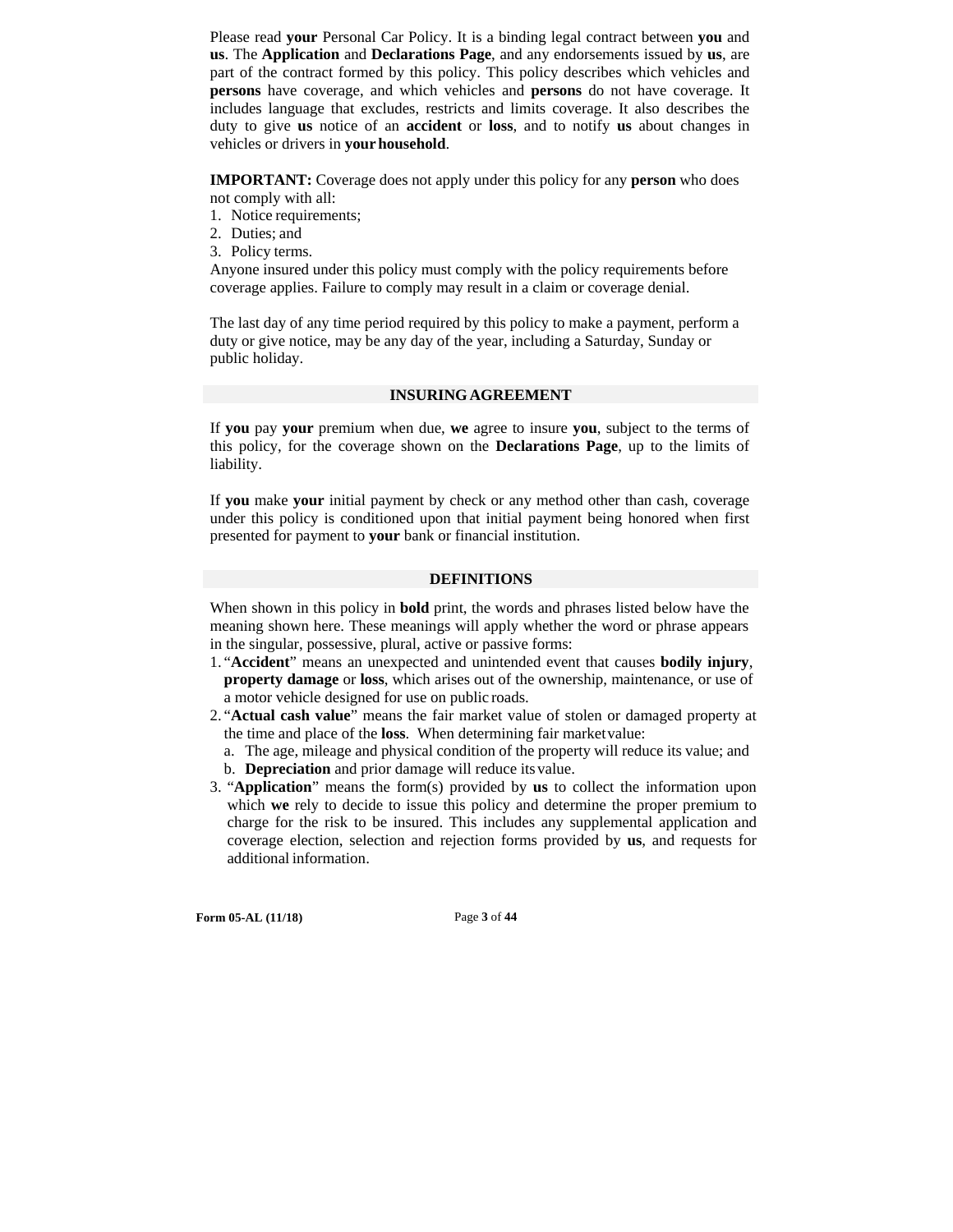- 4. "**Auto business**" means motor vehicle **business** operations, including but not limited to:
	- a. Selling;
	- b. Leasing;
	- c. Transporting;
	- d. Delivering;
	- e. Repairing;
	- f. Servicing; g. Road testing;
	- h. Cleaning;
	- i. Parking;
	- j. Storing;
	- k. Renting; or
	- l. Towing;
	- any motor vehicles.
- 5. "**Bodily injury**" means bodily harm to a **person** and sickness, disease or death that result from it.
- 6. "**Business**" means:
	- a. A job, trade, profession, or occupation, whether full-time or part-time; and
	- b. Any employment or commercial activity of any kind.
- 7. "**Car**" means a motorized passenger type vehicle that is a sedan, passenger van, sport utility vehicle or pick-up truck, of a kind required to be registered under the **state** motor vehicle laws for use on the public roads, that has at least four but no more than 6 wheels and has a gross vehicle weight rating of 10,000 pounds or less (as determined by the manufacturer). "**Car**" does not include any:
	- a. Motorcycle, dirt bike or all-terrain vehicle (ATVs);
	- b. Golf cart;
	- c. Tractor;
	- d. Farm machinery;
	- e. Step-van or vans with cabs separate from the cargo area;
	- f. Vehicles operated on rails or crawler treads;
	- g. Recreational vehicle; or
	- h. Vehicle of any type while used:
		- (1) As a residence or premises; or
		- (2) For office, store or display purposes.

8. "**Declarations Page**" means the document from **us** with respect to this policy, listing:

- a. The types of coverage **you** have elected;
- b. The limit for each coverage;
- c. The cost for each coverage;
- d. The listed **cars** covered by this policy;
- e. The coverage **you** bought for each **car**; and
- f. Other information that applies to this policy.
- 9. "**Delivery**" means to be engaged in the activity of transporting, delivering or picking up **persons**, property, products, materials or goods for compensation or a fee in the course of any **business**, including going to a pick-up and returning from a drop-off. "**Delivery**" includes but is not limited to delivery of magazines, newspapers, food, and any other products.

**Form 05-AL (11/18)** Page **4** of **44**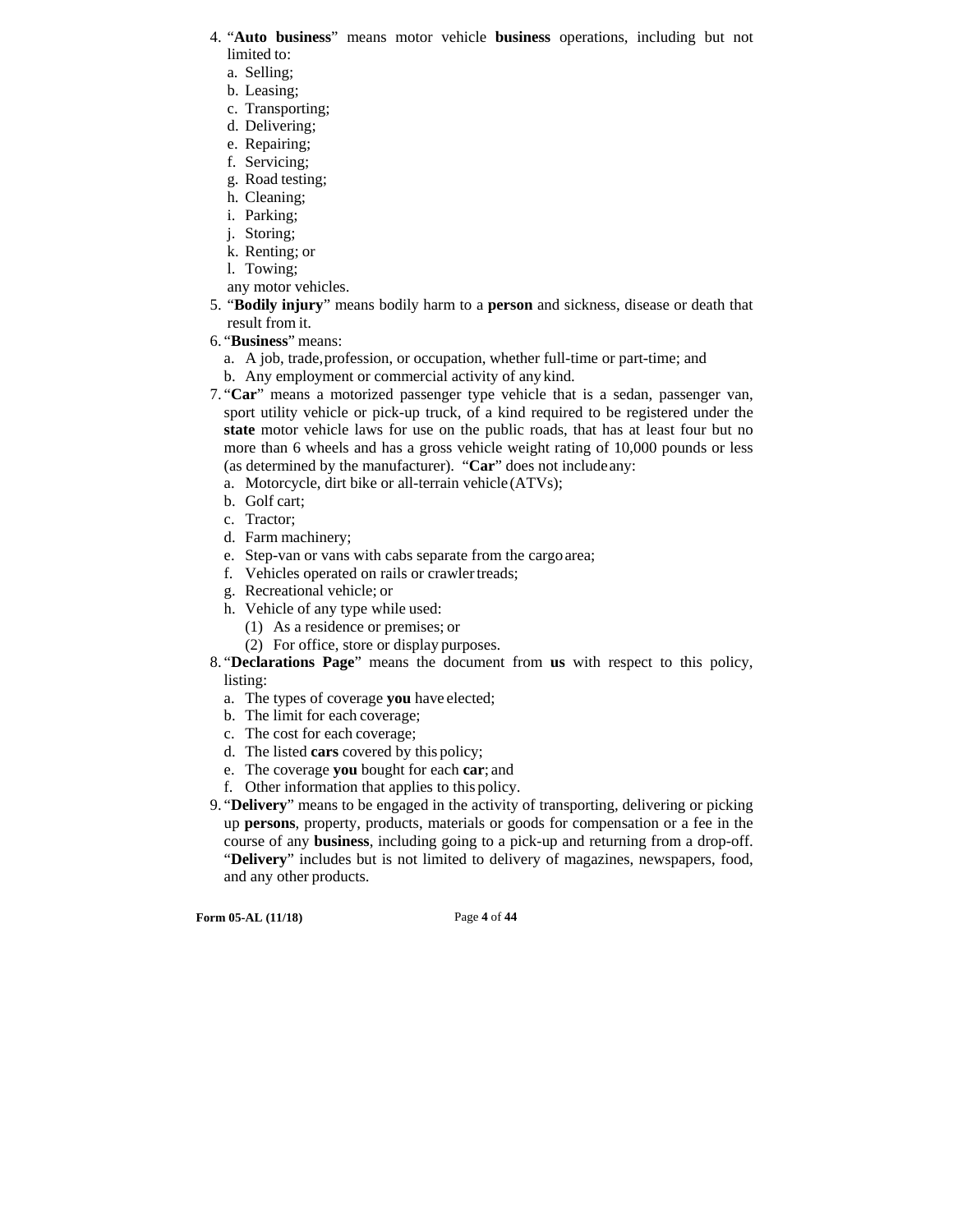- 10. "**Depreciation**" means a decrease in the value of property as occurs:
	- a. Over a period of time in the marketplace;
	- b. Due to wear and tear; and
	- c. Due to obsolescence.
- 11. "**Driver's License**" means a valid and current certificate, permit or license issued by a **state** or governmental agency, authorizing a **person** to operate a motor vehicle.
- 12. "**Failure to pay premium**" means nonpayment, when due, of any premium or other payment due. This includes the dishonor or rejection, or refusal to pay, by a financial institution of any noncash payment made to **us** or made for this policy.
- 13. "**Household**" means the address where **you reside** that is shown on the
- **Declarations Page**.
- 14. "**Insured car**" means:
	- a. Any **car** described on the **Declarations Page**.
	- b. Any **car you** acquire to replace a **car** described on the **Declarations Page**, subject to the following conditions:
		- (1) The existing coverages on the **car** replaced will apply to a replacement **car**  as of the date it is acquired if **you** notify **us** within 30 days of the date it is acquired by **you**. Car Damage Coverage shall not apply to the replacement **car** if **we** do not get notice within those 30 days.
		- (2) A replacement **car** will not be provided more coverage than applied to the **car** it replaced until and unless **you** ask **us** to add coverage and **our**  conditions are met. If **you** add coverage or increase limits, that added coverage or increased limit does not apply until after **you** have asked **us** to add the coverage or increase limits.
	- c. Any additional **car**, other than a replacement **car**, that **you** acquire during the policy period, but only if **we** insure all **cars owned** by **you** and **you** give **us**  notice within 30 days of the date the **car** is acquired by **you**. No coverage will apply to an additional **car** if **you** do not notify **us** within 30 days of acquiring that **car**. No Car Damage Coverage shall apply to an additional **car** until after the time **you** give **us** notice **you** have acquired the **car**, unless it is a replacement **car** and those conditions have been met.
- **15.** "**Loss**" means direct and sudden loss of, or physical damage to, an **insured car**  caused by an **accident**. This definition does not apply in Part V.
- 16. "**Minimum limits**" means the minimum amount of liability insurance required for by the motor vehicle financial responsibility, mandatory liability and/or insurance laws of the state in which **you reside**, as shown in **our** records.
- 17. "**Named insured**" means the **person** or **persons** shown as the policyholder on the **Declarations Page**.
- 18. "**Non-owned car**" means any **car**, other than an **insured car**, that is not **owned** by or furnished or available for regular or frequent use by **you**, any **resident** of **your household** or **your** non-resident spouse. "**Non-owned car**" does not include any **car** rented for more than 30 consecutive days.
- 19. "**Occupying**" means to be in or upon a **car**, or engaged in the immediate act of getting in, on, out of or off.
- 20. "**Owns**" and "**Owned**" means to: a. Hold legal title to the **car**;

**Form 05-AL (11/18)** Page **5** of **44**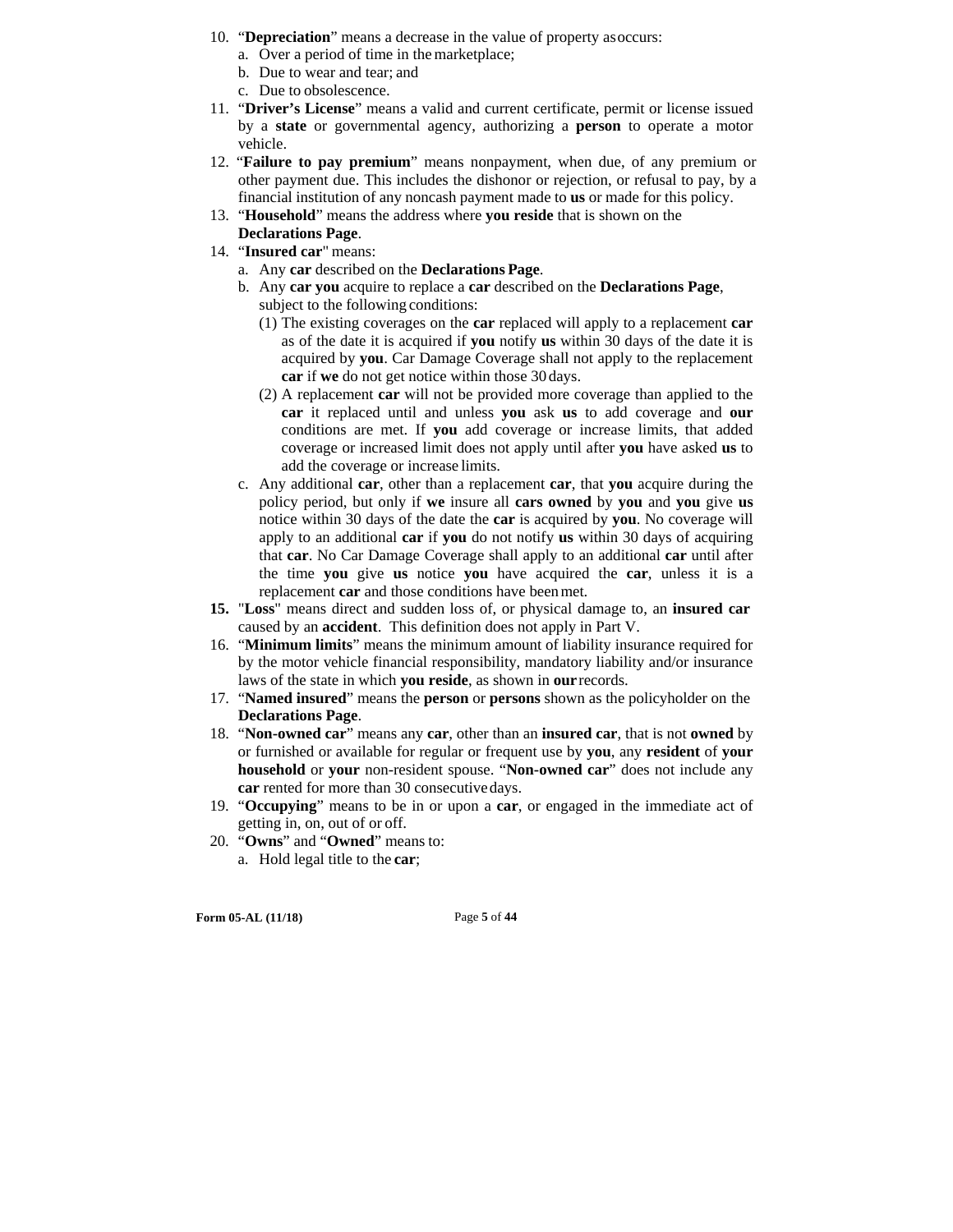- b. Have legal possession of the **car** subject to a written conditional sales agreement; or
- c. Have legal possession of the **car** under a lease agreement of more than 30 days.
- 21. "**Owner**" means the **person** or entity who:
	- a. Holds legal title to the **car**;
	- b. Has legal possession of the **car** subject to a written conditional sales agreement; or
	- c. Has legal possession of the **car** under a lease agreement of more than 30 days.
- 22. "**Person**" means a natural, living human being and not a corporation, partnership, association or **business** name.
- 23. "**Property damage**" means physical damage to, or destruction or loss of use of tangible property.
- 24. "**Punitive damages**" means damages that may be imposed to:
	- a. Punish or deter wrongful, malicious or unlawful conduct;
	- b. Deter wrongful, malicious or unlawful conduct; or
	- c. Fine, penalize or impose a statutory penalty;

other than damages intended to compensate for actual **bodily injury** or **property damage** incurred by a **person**. "**Punitive damages**" include, but are not limited to, damages referred to under any law as punitive damages, exemplary damages, treble damages or statutory multiple damages.

- 25. "**Racing**" means:
	- a. Preparing or participating in any race, speed, demolition, stunt, or timed contest or activity, whether organized or not; or
	- b. Operating a motor vehicle on a track or course designed or used for racing, high performance or high speed driving.
- 26. "**Regular operator**" is any **person** not listed on the **Declarations Page** who has or had care, custody or control of the **insured car** for more than twenty-four (24) hours at any time during the policy term as shown on the **Declarations Page**. The twenty-four (24) hours may be consecutive or cumulative.
- 27. "**Relative**" means:
	- a. A **person** who **resides** in **your household** and is related to **you** by blood, marriage or adoption;
	- b. **Your** ward or foster child who primarily **resides** with **you**.

If the "**named insured**" shown on the **Declarations Page** is not a **person**, no one will be a **relative**.

- 28. "**Reside**", "**resides**" and "**residing**" mean to dwell regularly and permanently, as the **person's** primary and legal domicile.
- 29. "**Resident**" and "**residents**" mean any **person** or **persons** who **reside** in the **household** of the **named insured**.
- 30. "**State**" means the District of Columbia, and any state, territory or possession of the United States, and any province of Canada.
- 31. "**Transportation network company**" is a corporation, partnership, sole proprietorship, or other entity licensed and operating in Alabama that uses a digital network to connect a **transportation network rider** to a **transportation network company driver** who provides a prearranged ride.

**Form 05-AL (11/18)** Page **6** of **44**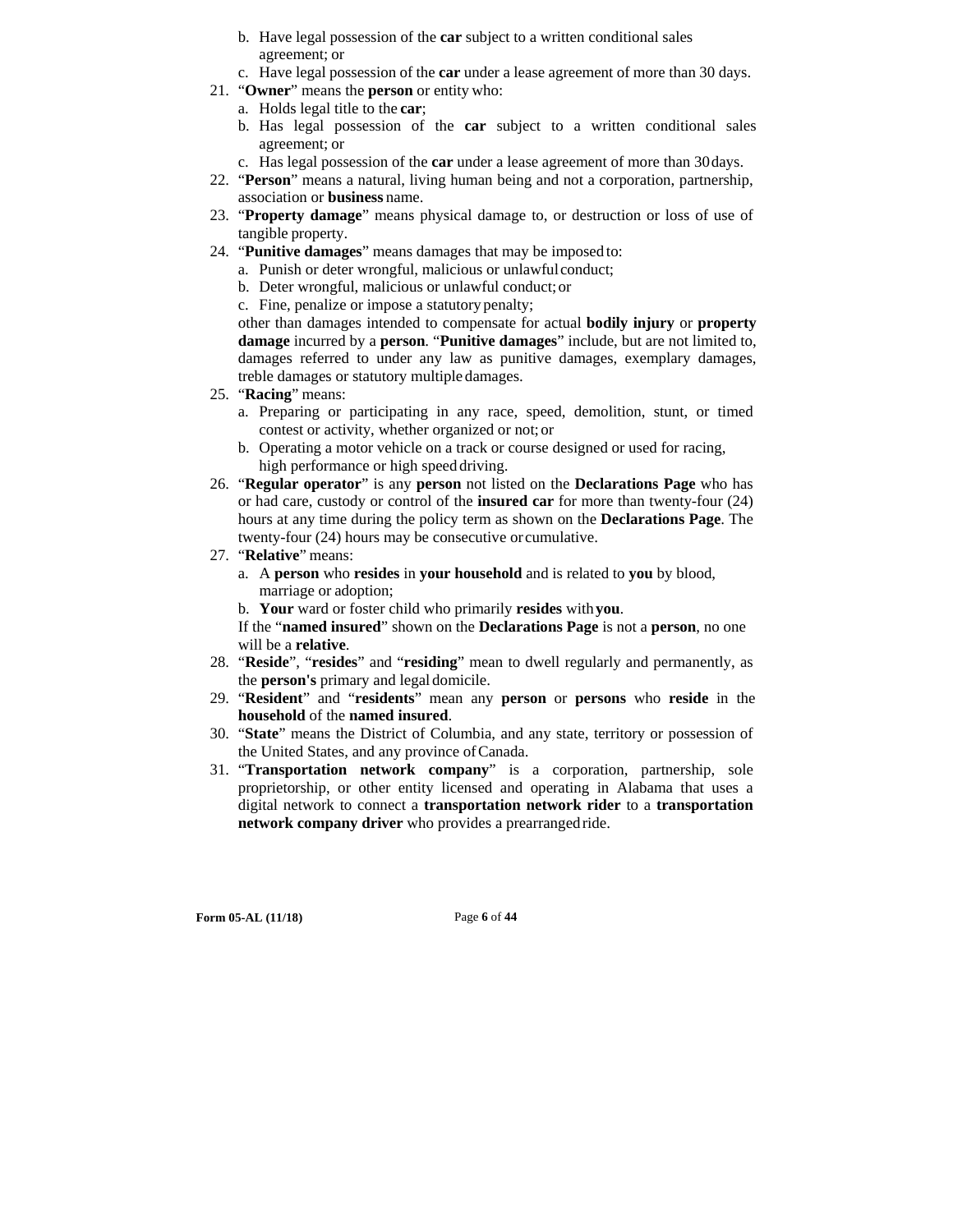- 32. "**Transportation network company driver**" is an individual who:
	- a. Receives connections to potential riders and related services from a **transportation network company** in exchange for payment or a fee to the **transportation network company**; and
	- b. Uses a personal vehicle to offer or provide a prearranged ride to a **transportation network company rider** upon connection through a digital network controlled by a **transportation network company**, and in exchange for compensation or payment of a fee.
- 33."**Transportation network company rider**" is an individual who uses the digital network of a **transportation network company** to connect with a **transportation network company driver** who provides a prearranged ride to the **transportation network company rider** in the personal vehicle of the **transportation network company driver** between points chosen by the **transportation network company rider**.
- 34."**We**", "**Us**" and "**Our**" mean the Company providing this insurance, as shown on the **Declarations Page**.
- 35."**You**" and "**your**" mean the "**named insured**" shown on the **Declarations Page**, and spouse of that **named insured** if that spouse **resides** in the **household** of the **named insured** at the time of the **accident** or **loss**.

#### **PART I - LIABILITY TO OTHERS**

#### **Insuring Agreement**

Subject to the limits of liability, if **you** paid the premium for coverage for Liability To Others, **we** will pay damages for **bodily injury** or **property damage** for which any **insured person** becomes legally responsible because of a **car accident**. Damages include:

- 1. **Punitive damages** awarded pursuant to the Alabama Wrongful Death Act, but not other **punitive damages**.
- 2. Prejudgment interest awarded against the **insured person**.

**We** have the right to investigate, negotiate and settle any claim for damages covered by this coverage as **we** deem appropriate. **We** will settle or defend claims and lawsuits for damages covered under this Part I as **we** deem proper, with attorneys hired and paid for by **us**.

In addition to **our** limit of liability, **we** will pay all defense costs **we** incur. **Our** duty to settle or defend ends:

- 1. When **our** limit of liability for damages under this coverage has been paid as a final settlement or judgment; or
- 2. Upon release or consent of the **insured person**.

**We** have no duty to defend any lawsuit or settle any claim for **bodily injury** or **property damage** not covered under this policy.

**Form 05-AL (11/18)** Page **7** of **44**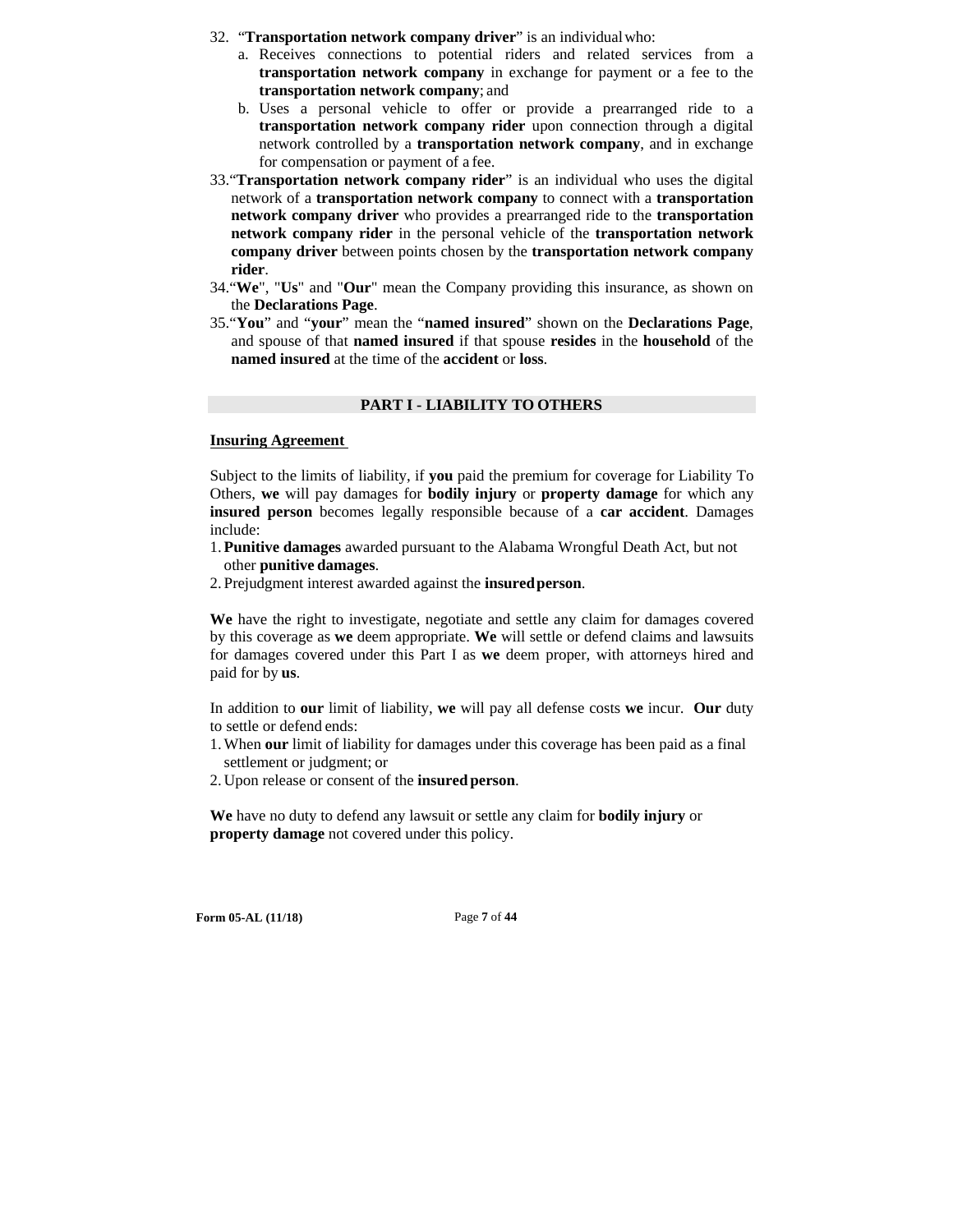# **Additional Definition for Part I Only**

As used in Part I:

"**Insured person**" or "**insured persons**" means:

- 1. **You**, with respect to liability arising out of the ownership, maintenance or use of an **insured car**.
- 2. **You**, while driving a **non-owned car** with permission of its **owner**.
- 3. Any other **person** using an **insured car** with **your** permission.
- 4. Any other person listed as a driver on the Declaration Page while driving an **insured car**.
- **5.** A **relative** listed as a driver on the **Declaration Page**, with respect to an **accident**  while driving a **non-owned car** with permission of its **owner**.
- 6. Any Additional Interest shown on the **Declarations Page**, with respect to liability arising out of the use of the **insured car** by a **person** described above. Inclusion of an Additional Interest Insured shall not increase **our** limit of liability. Coverage for the Additional Interest insured is excess over any other valid insurance. Coverage for an Additional Interest insured is limited to the **insured car** for which the Additional Interest insured has been shown on the **Declarations Page**.

#### **Additional Payments**

For an **insured person**, **we** will pay, in addition to **our** limit of liability:

- 1. All expenses **we** incur in the settlement of any claim.
- 2. All expenses **we** incur in the defense of any lawsuit alleging claims against an **insured person** that may be covered by this policy.
- 3. Premiums on appeal bonds and attachment bonds required in any suit **we** defend. **We** have no duty to:
	- a. Pay the premium for any bonds that are more than **our** limit of liability;
	- b. Apply for or furnish bonds; or
	- c. Pay any premium for any appeal bond after **we** have tendered or offered the policy limit in payment of that portion of any judgment that falls within **our**  limit of liability.
- 4. Up to \$100 for a bail bond needed due to an **accident** arising out of the use of an **insured car**. **We** have no duty to apply for or furnish bonds.
- 5. Other reasonable expenses, other than loss of earnings, incurred at **our** request.

#### **Exclusions**

Coverage for Liability to Others and **our** duty to defend do not apply to:

- 1. **Bodily injury** or **property damage** that arises out of the ownership, maintenance or use of a motor vehicle as a livery service or for **delivery**. This exclusion does not apply to shared-expense car pools.
- 2. **Bodily injury** or **property damage** caused by an intentional act by, or at the direction of, an **insured person**, even if the **bodily injury** or **property damage**  that results is not what was intended.
- **3. Bodily injury** or **property damage** caused by any **person** using an **insured car**  without **your** express or implied permission.
- 4. Use of a **non-owned car** by an **insured person** without the **owner's** permission or if being used outside of the scope of the **owner's** permission.

**Form 05-AL (11/18)** Page **8** of **44**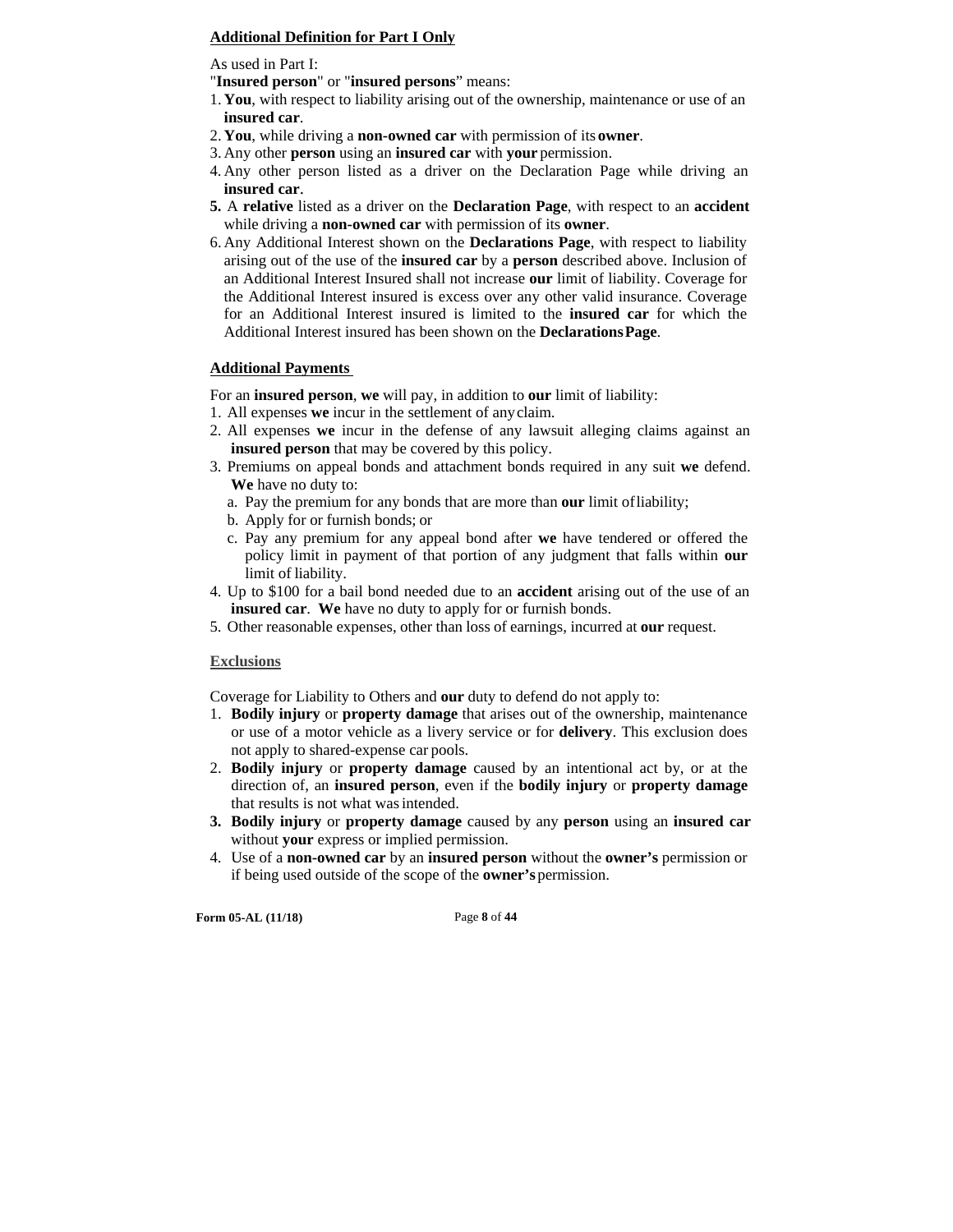- 5. **Bodily injury** or **property damage** that arises out of, or is due to:
	- a. The ownership or use of a **car** for transporting any explosive substance, toxic material, flammable substance, or similarly hazardous material;
	- b. Nuclear reaction or radiation;
	- c. A peril to which a nuclear energy liability insurance applies or is required by law to apply;
	- d. Radioactive, pathogenic, poisonous, biological, toxic, or hazardous contamination or materials; or
	- e. War (declared or undeclared) or warlike action of any kind.
- 6. **Bodily injury** to an employee, employer or co-worker of any **insured person** that occurs in the course of employment. Coverage does not apply to a domestic employee if benefits are payable or are required to be provided under any workers' compensation or other similar law.
- 7. **Bodily injury** or **property damage** that arises out of the ownership or **use** of an **insured car** when it is:
	- a. Rented, leased or provided to anyone in exchange for any form of value, compensation or reimbursement;
	- b. Entrusted to another **person** or entity for the purpose of subleasing, leasing, renting or selling and is no longer in **your** possession;
	- c. Sold to any **person** or entity other than **you** or a **relative**; or
	- d. Under a conditional sales agreement and is no longer in **your** possession.
- 8. **Bodily injury** or **property damage** that occurs while a **transportation network company driver** is logged on to the digital network of a **transportation network company** or while a **transportation network company driver** provides a prearranged ride.
- 9. **Bodily injury** or **property damage** arising out of the ownership, maintenance or use of any motor vehicle, other than an **insured car** by an **insured person**, while in the course or scope of employment.
- 10. **Bodily injury** to **you** or a **relative**.
- 11. **Bodily injury** or **property damage** arising out of the operation of any traction engine, road roller, grater, tractor crane, power shovel, well driller, or implement of animal husbandry.
- 12. Any liability assumed by an **insured person** under any contract or agreement.
- 13. **Bodily injury** or **property damage** caused by an **insured car** when it is driven by any **person** who:
	- a. Is not a listed driver on the **Declarations Page**; and
	- b. Does not have a valid **driver's license**.
- 14. **Bodily injury** or **property damage** arising out of the ownership, maintenance or use of an **insured car** by any person who:
	- a. **Resides** in **your** household; or
	- b. Is a **regular operator** of the **insured car**;
	- but is not listed or endorsed on the policy prior to the **loss**.
- 15. **Bodily injury** or **property damage** caused by an **insured person** operating an **insured car** or **non-owned car** while **racing**.

**Form 05-AL (11/18)** Page **9** of **44**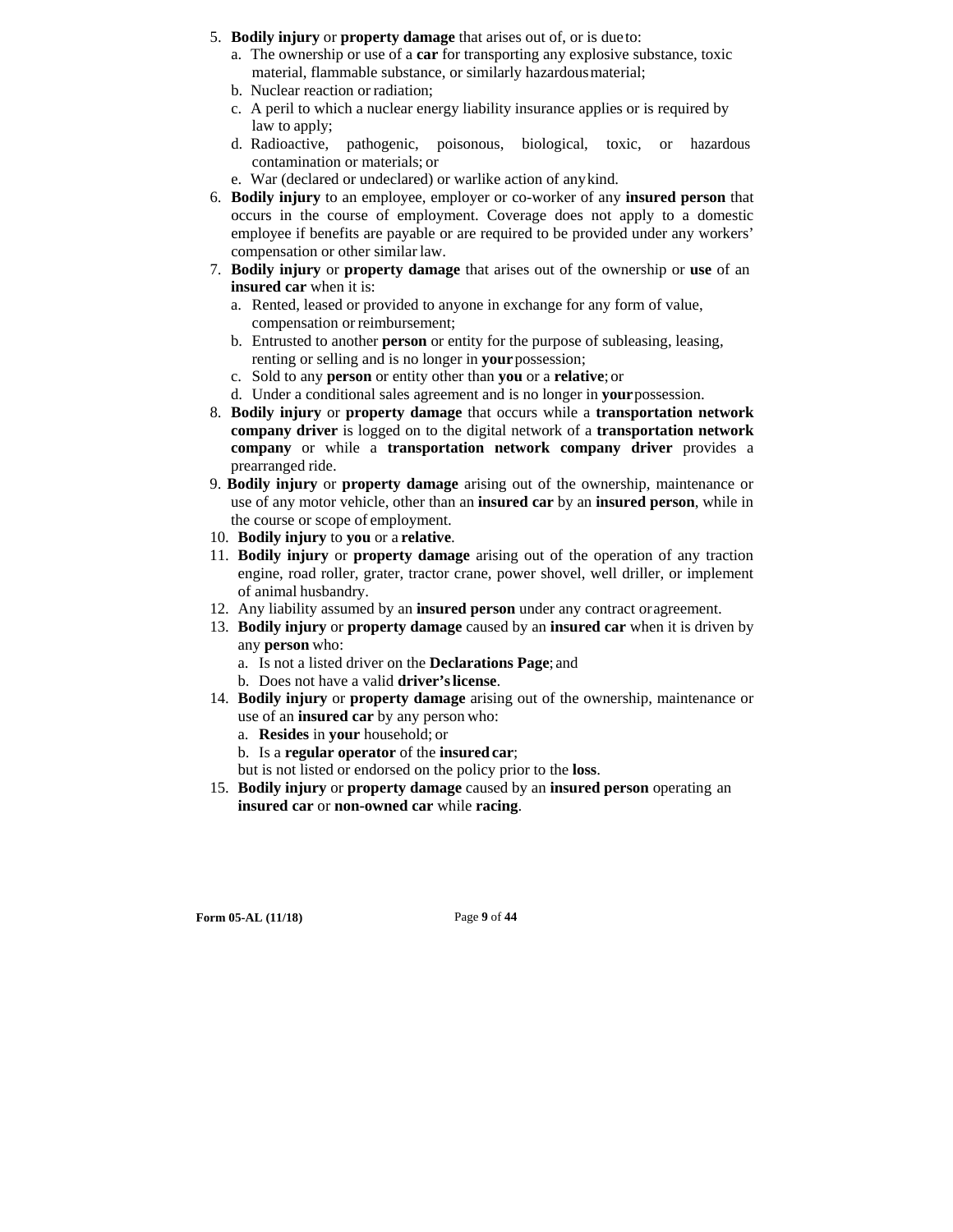- 16. **Bodily injury** or **property damage** arising out of the ownership, maintenance or use of any motor vehicle, other than an **insured car**, which is **owned** by **you** or furnished or available for regular or frequent use by **you** or any **insured person**.
- 17. **Bodily injury** or **property damage** for which the United States Government is liable under the Federal Tort Claim Act.
- 18. **Bodily injury** or **property damage** resulting from the ownership, maintenance, or use of any motor vehicle by any **person** while engaged in any **business** activities. This exclusion does not apply to **business** use of an **insured car** that has been declared to **us** and for which **you** have paid the additional business use premium for that use.
- 19. **Property damage** to property:
	- a. Rented to;
	- b. Used by;
	- c. Transported by;
	- d. Owned by; or
	- e. In the care of;
	- the **insured person**.

This exclusion does not apply to **property damage** to a residence or private garage not owned by an **insured person**, **you** or a **relative**, that is rented by **you**.

- 20. **Bodily injury** or **property damage** that occurs while the **insured person** is committing a felony or attempting to elude law enforcement personnel. This does not apply to misdemeanor violations of the motor vehicle or traffic code.
- 21. **Punitive damages** of any kind other than **Punitive damages** awarded pursuant to the Alabama Wrongful Death Act.
- 22. **Bodily injury** or **property damage** resulting from the operation of any **car** by a specifically named excluded driver.

If a court with proper jurisdiction finds an exclusion invalid and cannot be enforced, that exclusion is revised so it will:

- 1. Not to apply to the portion of damages that is less than or equal to the **minimum limits**; and
- 2. Apply and be enforced as to all other damages.

# **Limits of Liability**

Without regard to the number of:

- 1. **Insured persons**;
- 2. **Cars** insured under this policy;
- 3. Separate premiums paid or shown on the **Declarations Page**;
- 4. Policies issued;
- 5. Claims made;
- 6. Vehicles involved;
- 7. Heirs or wrongful death beneficiaries involved; or
- 8. Lawsuits filed;

**we** will pay no more than the limits of liability shown on the **Declarations Page** due to any one **accident**. There will be no stacking or combining of coverage afforded to more than one **car** or **insured person** under this policy.

**Form 05-AL (11/18)** Page **10** of **44**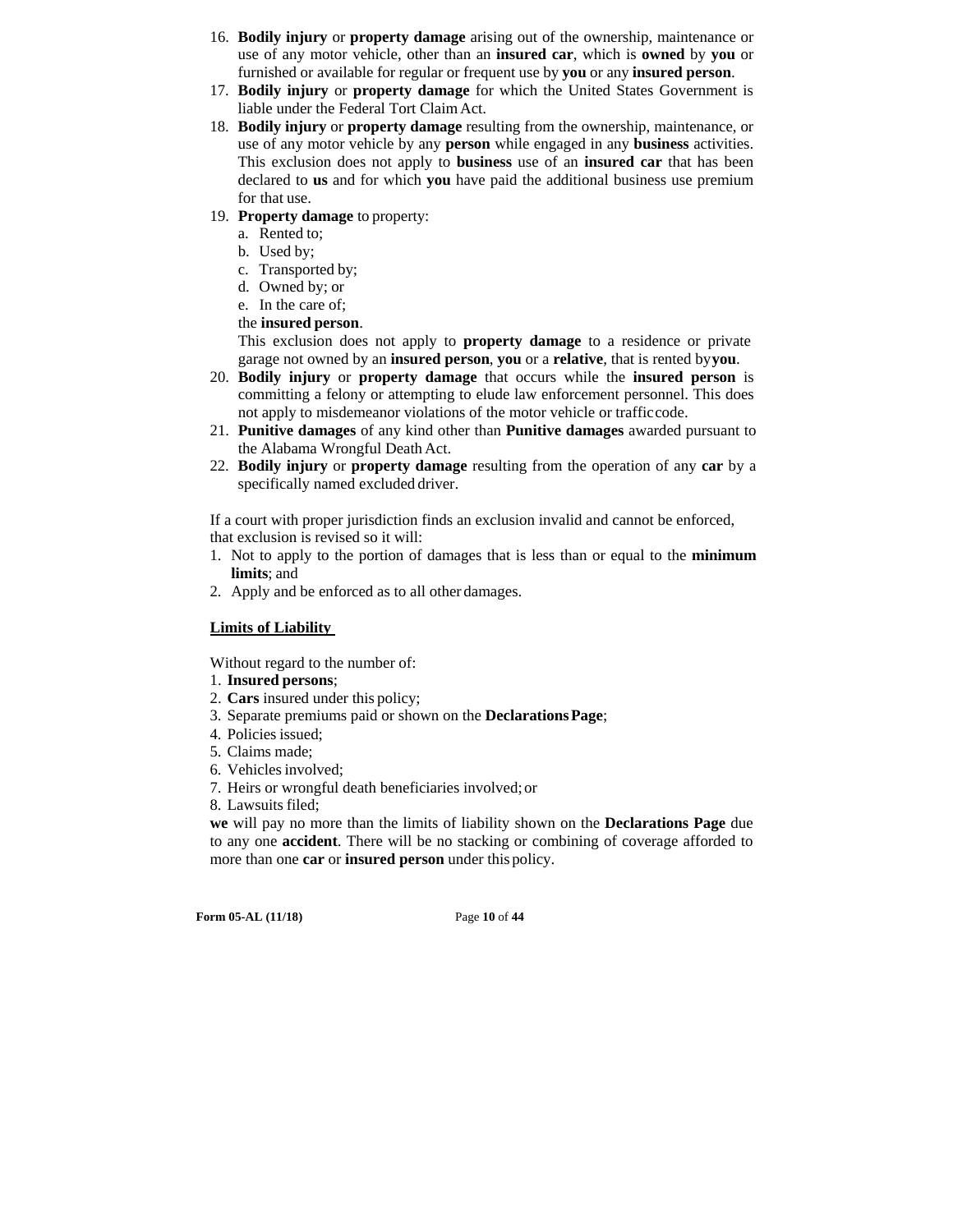The limit for "each person" is the most **we** will pay due to **bodily injury** sustained by a **person** in an **accident**, and only the limit for "each person" will apply to the total of claims made due to that **bodily injury**, including any and all claims:

1. Derived from such **bodily injury** including, but not limited to:

- a. **Loss** of society;
- b. **Loss** of companionship;
- c. **Loss** of service or support;
- d. **Loss** of consortium; and
- e. Wrongful death; and
- 2. For mental anguish or emotional distress due to observing the **accident** or **bodily injury** occur.

Subject to the **bodily injury** limit for "each person", the limit for "each accident" is the most **we** will pay for **bodily injury** sustained by two or more **persons** in one **accident**. The **property damage** liability limit for each occurrence is the most **we** will pay for any damage to property in one **accident**.

No one is entitled to duplicate payments under this coverage for the same element of damages that has been paid by:

- 1. Any other coverage under this policy;
- 2. Workers' compensation or any similar insurance; or
- 3. Any other source.

The damages for **bodily injury** recoverable by a guest or passenger in an **insured car**  shall be reduced by any payments made to that **person** under Medical Payments Coverage.

**Our** limit of liability will not be increased for an **accident** because a trailer is attached to an **insured car** or a **non-owned car** at the time of the **accident**.

Any payment to a **person** under this liability coverage shall be reduced by any payments to that **person** under Uninsured Motorist Coverage and Underinsured Motorist Coverage.

#### **Out of State Insurance**

If an **accident** to which this Part I applies occurs in any state, territory or possession of the United States of America or any territory of Canada, other than the one in which an **insured car** is principally garaged, and the state, province, territory or possession has:

- 1. A financial responsibility or similar law requiring limits of liability for **bodily injury** or **property damage** higher than the limits shown on the **Declarations Page**, this policy will provide the higher limit; or
- 2. A compulsory insurance or similar law requiring a non-resident to maintain insurance whenever the non-resident drives a **car** in that state, province, territory or possession, this policy will provide the greater of:
	- a. The required minimum amounts and types of coverage; or
	- b. The limits of liability under this policy.

**Form 05-AL (11/18)** Page **11** of **44**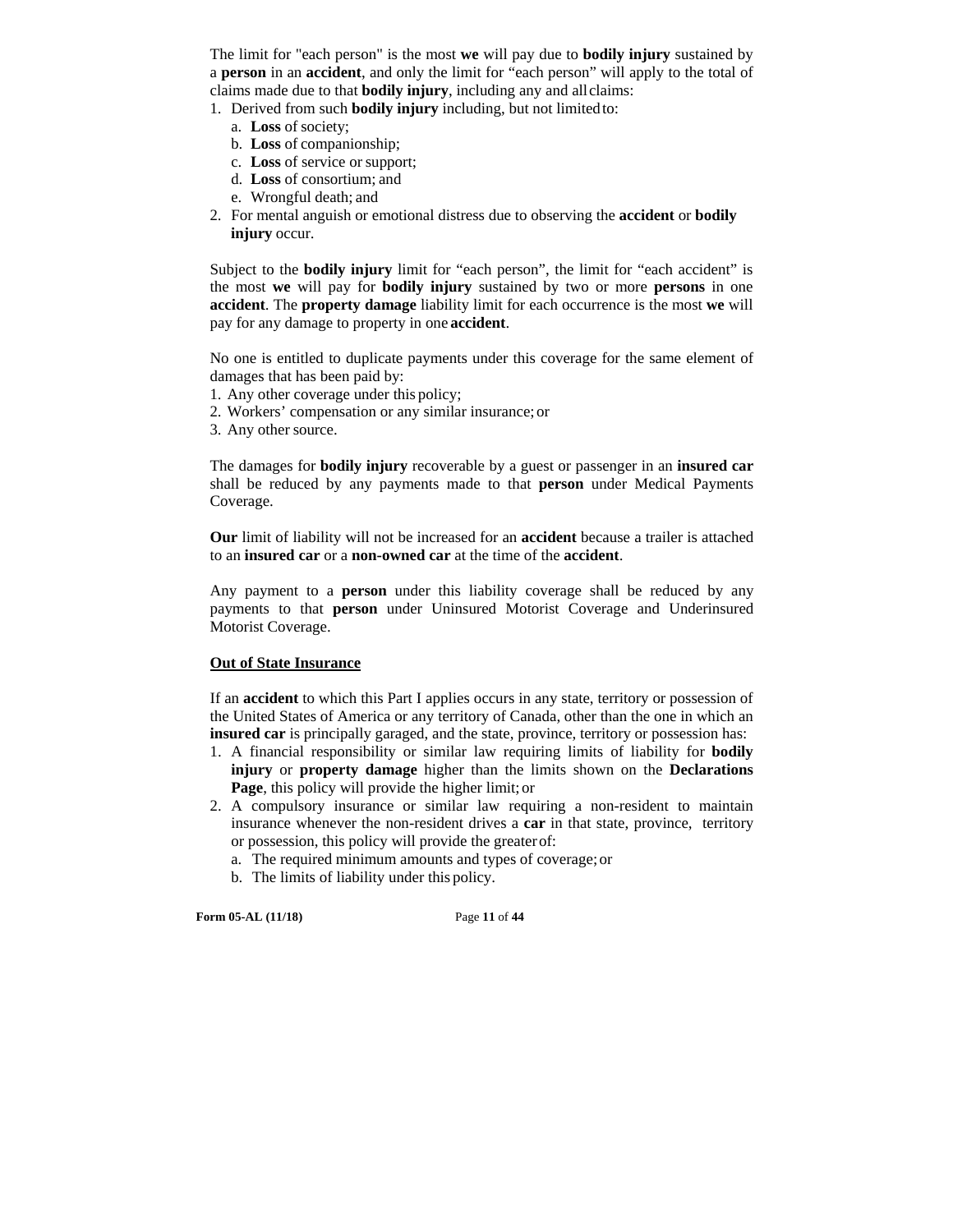# **Other Insurance**

If other motor vehicle liability insurance applies to an **accident** covered by this Part I, **we** will pay the proportionate share **our** limit of liability bears to the total of all applicable liability limits. However, any insurance **we** provide for a **car**, other than an **insured car**, will be excess over any other collectible insurance, self-insurance or bond.

# **Financial Responsibility Laws**

When **we** certify this policy as proof of future financial responsibility, this policy will comply with and be subject to all provisions of the minimum financial responsibility laws set forth in the Alabama Motor Vehicle Safety-Responsibility Act, as amended, to the extent required for **bodily injury** and **property damage**. **You** must reimburse **us** for any payment **we** make which **we** would not have made under the terms of this policy except for it being certified.

# **PART II – MEDICAL PAYMENTS**

# **Insuring Agreement**

Subject to the limits of liability, if **you** paid the premium for Medical Payments Coverage when due, **we** will pay the **usual and customary charge** for reasonable and necessary medical and funeral services because of **bodily injury**:

- 1. Caused by an **accident**; and
- 2. Sustained by an **insured person** while operating or **occupying** an **insured car**.

# **Additional Terms for Part II**

Medical Payments Coverage is subject to the following:

- 1. Any dispute as to the **usual and customary charge** will be resolved between the service provider and **us**. If the **insured person** is sued for payment of any medical expense that **we** have refused to pay because:
	- a. The fee is unreasonable or exceeds the **usual and customary charge**; or
	- b. The service is unnecessary;

**we** will defend the **insured person** with an attorney of **our** choice. **We** will pay defense costs and any judgment against the **insured person** up to **our** limit of liability. However, **we** have no duty to defend the insured if **we** deny an expense charged because it was not caused by a covered **accident**.

- 2. **We** will pay only for expenses incurred within 3 years from the date of the **accident**.
- 3. **We** have the right to review medical expenses and records to determine if each expense is reasonable and necessary for the diagnosis and treatment of the **bodily injury**.
- 4. **We** may refuse to pay for any portion of a medical expense:
	- a. That is unreasonable because the fee for the service is greater than the fee that is the **usual and customary charge**.

**Form 05-AL (11/18)** Page **12** of **44**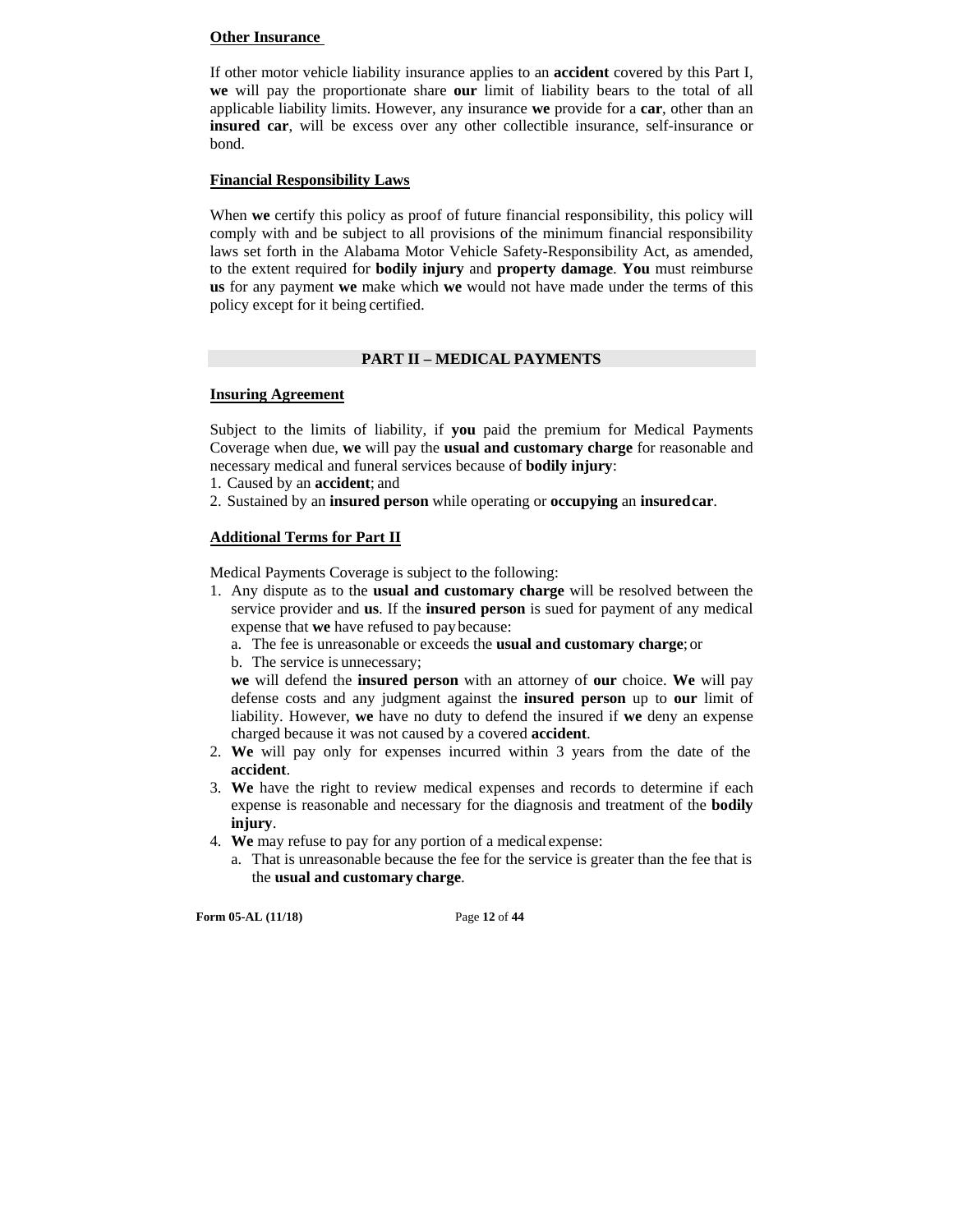- b. When the service(s) rendered is:
	- (1) Not provided and prescribed by a state licensed medical or health care provider acting within the scope of that license;
	- (2) Unnecessary for the treatment of the **bodily injury**; or
	- (3) For the treatment of a **bodily injury** that was not caused by the **accident**.
- 5. **We** may use sources of information selected by **us** to determine if any medical expense is:
	- a. Reasonable and necessary;
	- b. Caused by the **accident**; and
	- c. Greater than the **usual and customary charge**.
	- These sources may include:
	- a. Exams by doctors **we** select. **We** will pay for these exams;
	- b. Review of medical records and test results by **persons** and services selected by **us**;
	- c. Computerized programs for analysis of medical treatment and expenses; and
	- d. Published sources of medical expense information.

# **Additional Definitions for Part II Only**

When shown in Part II in **bold** print the words and phrases listed below have the meaning shown here. These meanings will apply whether the word or phrase appears in the singular, possessive, plural, active or passive forms:

- 1. "**Insured person**" means:
	- a. **You**.
	- b. Any **relative**.
	- c. Any **person** listed as a driver on the **Declarations Page**.
	- d. Any other **person occupying** an **insured car** while the **car** is being driven by **you** or any other **person** with **your** permission.
- 2. "**Usual and customary charge**" means the amount **we** determine represents a customary charge for medical services in the geograhic area in which the service is rendered. **We** shall determine the **usual and customary charge** through the use of independent sources of **our** choice.

#### **Exclusions**

This coverage does not apply for **bodily injury** to any **person**:

- 1. While **occupying** an **insured car** when used as a livery service or for **delivery**.
- 2. While **occupying** any motor vehicle while used as a residence.
- 3. While **occupying** a vehicle other than a **car** while the vehicle is being used in the **business** or occupation of an **insured person**.
- 4. During the course of employment if benefits are payable or must be provided under a Workers' Compensation Law or similar law.
- 5. Arising out of an **accident** involving any motor vehicle while being used by a **person** while employed or engaged in any **auto business**. This exclusion does not apply to **you** or a **relative** using an **insured car**.
- 6. Caused by:
	- a. War (declared or undeclared);
	- b. Civil war;

**Form 05-AL (11/18)** Page **13** of **44**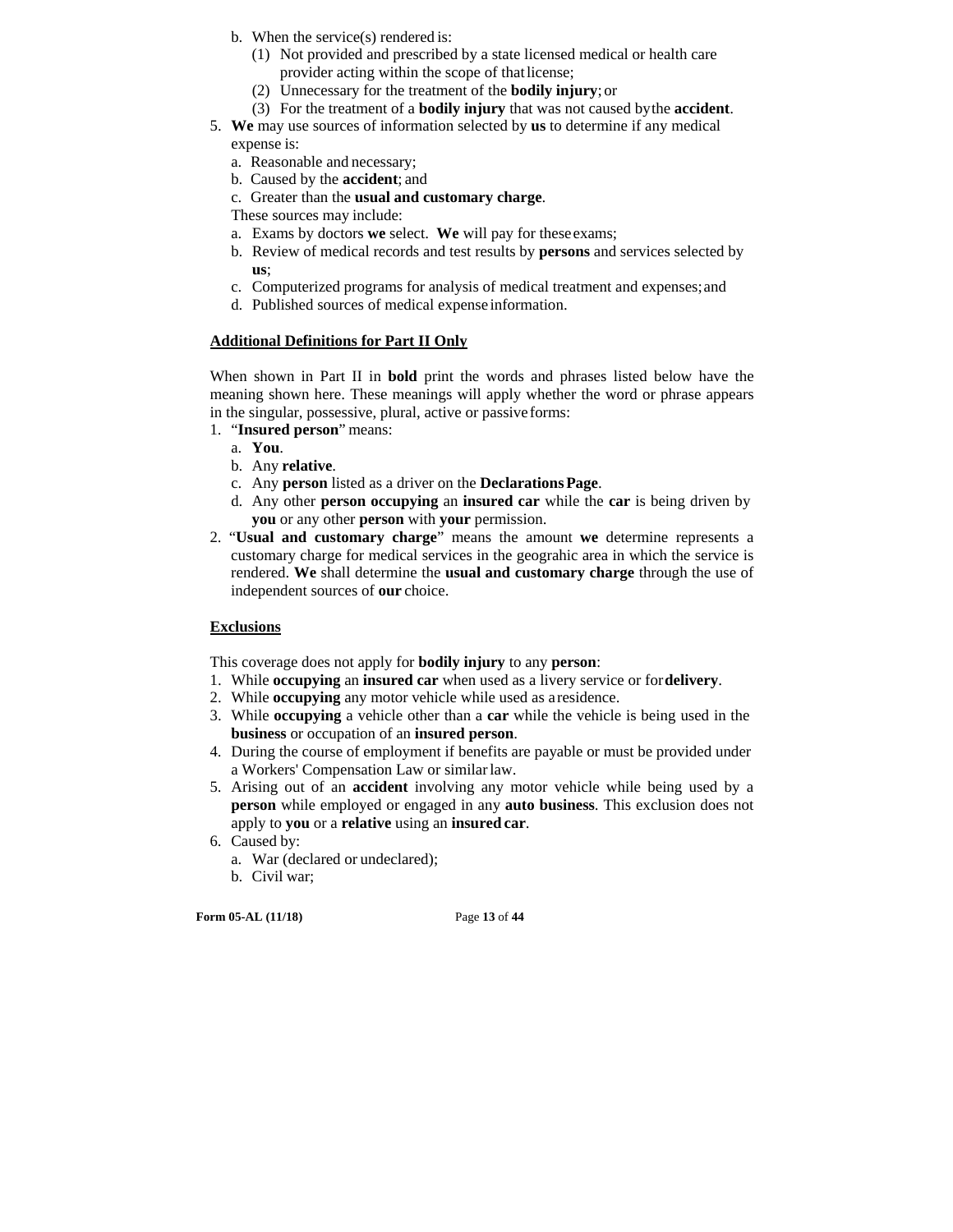- c. Insurrection;
- d. Rebellion;
- e. Revolution;
- f. Nuclear reaction, radiation, or radioactive contamination;
- g. Pathogenic, poisonous, biological, toxic, explosive or other hazardous materials; or
- h. Any consequence of any of these.
- 7. While **you** or anyone driving with **your** permission is using an **insured car** while committing a crime or fleeing any law enforcement personnel.
- 8. While an **insured car** is being driven by any **person** who is not a listed driver on the **Declarations Page** and who does not have a valid **driver's license**.
- 9. While an **insured car** is used for **racing**.
- 10. For whom the United States Government or its military services are required (directly or indirectly) to provide similar services or benefits.
- 11. While an **insured car** is:
	- a. Rented, leased or provided to anyone in exchange for any form of value, compensation or reimbursement;
	- b. Entrusted to another **person** or entity for the purpose of subleasing, leasing, renting or selling and is no longer in **your** possession;
	- c. Sold to any **person** or entity other than **you** or a **relative**; or
	- d. Under a conditional sales agreement and is no longer in **your** possession.
- 12. That occurs while a **transportation network company driver** is logged on to the digital network of a **transportation network company** or while a **transportation network company driver** provides a prearranged ride.
- 13. Resulting from the ownership, maintenance, or use of any **insured car** by a **person** while engaged in any **business** activities. This exclusion applies to any use of a vehicle for any **business**, including but not limited to livery or **delivery**  services. This exclusion does not apply to:
	- a. **Business** use of an **insured car** that has been declared to **us** and an additional business use premium has been paid; or
	- **b.** Use of an **insured car** by **you** or a **relative** in an **auto business**.

# **Limits of Liability**

Without regard to the number of:

- 1. **Insured persons**;
- 2. **Cars** insured under this policy;
- 3. Separate premiums paid or shown on the **Declarations Page**;
- 4. Policies issued;
- 5. Claims made;
- 6. Vehicles involved;
- 7. Heirs or wrongful death beneficiaries involved; or
- 8. Lawsuits filed;

**we** will pay no more than the limit of liability shown for this coverage on the **Declarations Page** for each **insured person**. There will be no stacking or combining of coverage afforded to more than one **car** under this policy.

Any amounts payable to an **insured person** under this Part II will be reduced by any

**Form 05-AL (11/18)** Page **14** of **44**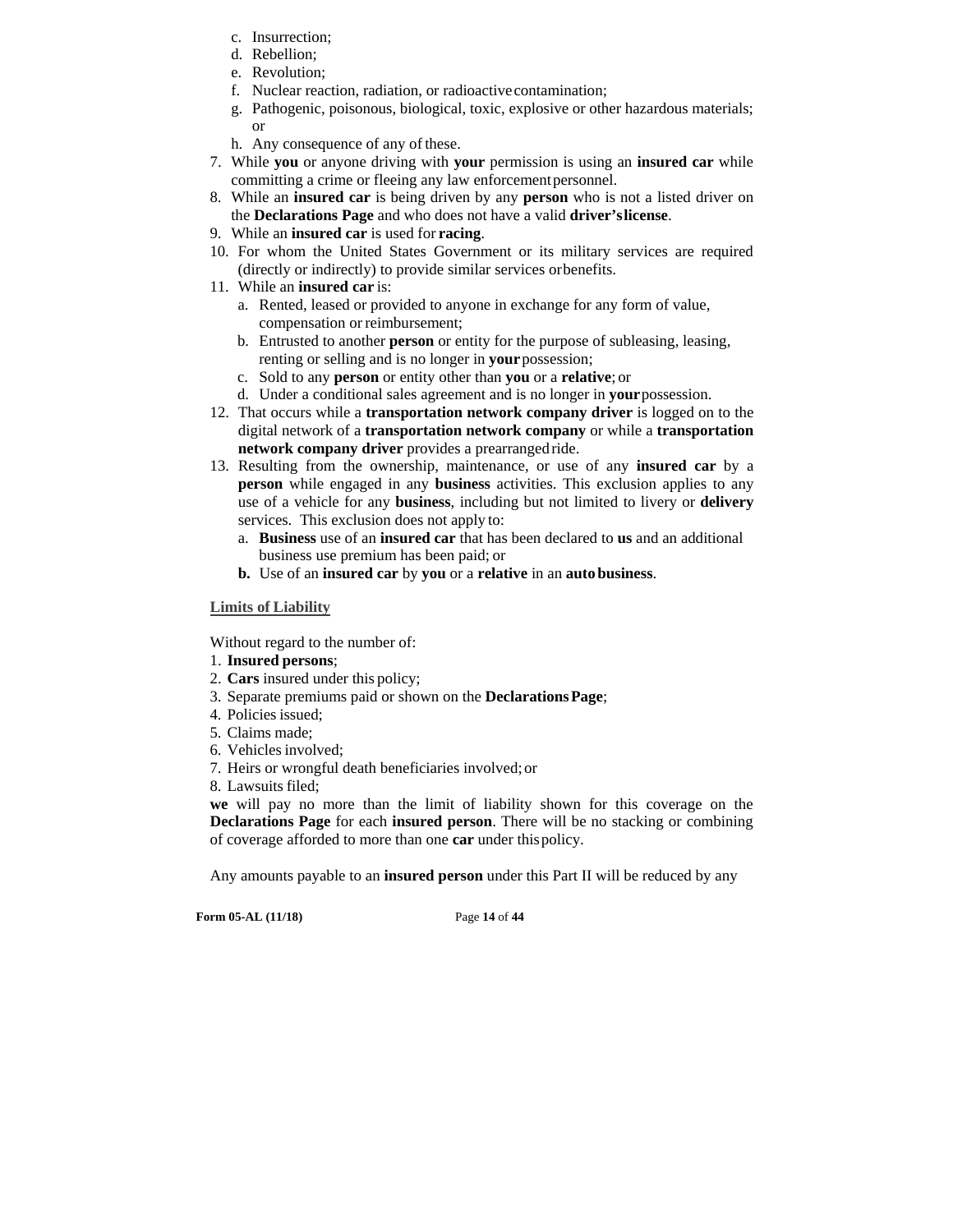amounts paid or payable for the same expense under any Liability to Others Coverage, Personal Injury Protection or Uninsured Motorist Coverage provided by this or any other policy or source of recovery.

Any payment **we** make under this coverage to an **insured person** shall be excess insurance over benefits paid or payable under the provisions of any disability benefits or similar law.

#### **Other Insurance**

If there is other applicable motor vehicle medical payments insurance on a loss covered by this part **we** will not pay more than **our** share. **Our** share is the proportion that **our** limit of liability bears to the total of all applicable medical payment insurance limits.

Any medical payments insurance **we** provide will be excess over any personal injury protection benefits under this or any other policy.

# **Payment of Benefits**

Payment for medical expenses will be paid directly to a physician or other health care provider if:

- 1. Required by law pursuant to a properly effected statutory lien right; or
- 2. **We** receive a written assignment signed by the **insured person** to whom such benefits are payable.

If **we** pay benefits directly to a physician or other health care provider, **we** have no duty to pay those same benefits to the **insured person**.

# **PART III – UNINSURED MOTORISTS**

# **Insuring Agreement - Bodily Injury Coverage**

Subject to the limits of liability, if **you** paid the premium for **Uninsured Bodily Injury Coverage**, **we** will pay damages an **insured person** is legally entitled to recover from the **owner** or operator of an **uninsured motor vehicle** or **underinsured motor vehicle**  due to **bodily injury**:

1. Sustained by an **insured person**; and

2. Caused by an **accident**;

that arises out of the ownership, maintenance or use of the **uninsured motor vehicle**  or **underinsured motor vehicle**.

#### **Additional Terms for Part III**

The following Additional Terms apply to this Part III:

1. The liability of the **owner** or operator of an **uninsured motor vehicle** or **underinsured motor vehicle** for **bodily injury** must arise out of the ownership or **use** of an **uninsured motor vehicle** or **underinsured motor vehicle**.

**Form 05-AL (11/18)** Page **15** of **44**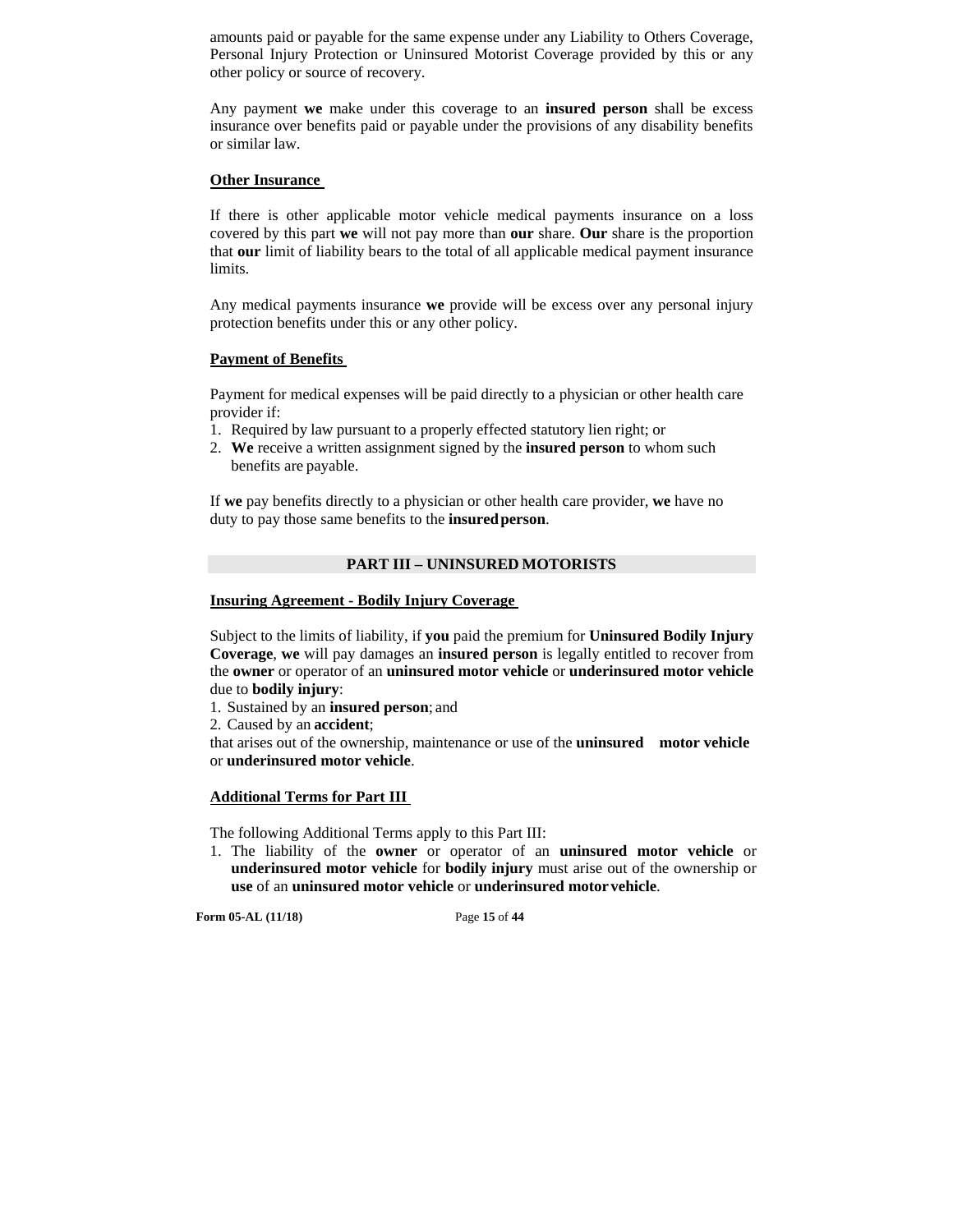- 2. If an offer of settlement has been made to an **insured person** by the insurer of the **uninsured motor vehicle** or **underinsured motor vehicle**, **we** shall be given:
	- a. Not less than 30 days written notice of that offer to pay; b. A reasonable opportunity to investigate the claims; and
	- c. An opportunity to advance payment to the **insured person** in an amount equal to the offer settlement within 30 days after receipt of notice.
- 3. **We** are not bound by any judgment that arises out of a lawsuit with respect to:
	- a. The liability of an **owner** or operator of an **uninsured motor vehicle** or **underinsured motor vehicle**; or

b. The amount of **bodily injury** damages that result from an **accident**.

- if that lawsuit occurs without prior notice to **us**.
- 4. **We** are not bound by any settlement agreement entered into with the **owner** or **operator** of an **uninsured motor vehicle** or **underinsured motor vehicle** that occurs without **our** written consent.

# **Additional Definitions for Part III Only**

When shown in Part III in **bold** print the words and phrases listed below have the meaning shown here. These meanings will apply whether the word or phrase appears in the singular, possessive, plural, active or passive forms:

- 1. "**Insured person**" means:
	- a. **You**.
	- b. A **relative**.
	- **c.** Any other **person** who uses or is **occupying** an **insured car** with **your**  permission.
- 2. "**Motor vehicle**" means a self-propelled land motor vehicle designed for use on public roads and highways, and subject to motor vehicle registration laws.
- 3. "**Underinsured motor vehicle**" means a **motor vehicle** for which one or more **bodily injury** liability bonds, policies or self-insurance apply at the time of the **accident** but the sum of all limits available to the **insured person** after the **accident** under those sources of recovery for **bodily injury** liability are less than the damages which the **insured person** is legally entitled to recover for **bodily injury** caused by the **accident**.

"**Underinsured motor vehicle**" does not include any vehicle or its equipment that is:

- a. Operated on rails or crawler treads;
- b. Designed for **use** mainly off public roads, while not on public roads;
- c. Located for use as a residence or premises; or
- d. Insured under Part I of this policy.
- 4. "**Uninsured motor vehicle**" means a **motor vehicle**:
	- a. For which no **bodily injury** liability bonds, policies or self-insurance apply at the time of the **accident**.
	- b. For which there is liability insurance, but the liability insurer has legally denied coverage under its policy.

**Form 05-AL (11/18)** Page **16** of **44**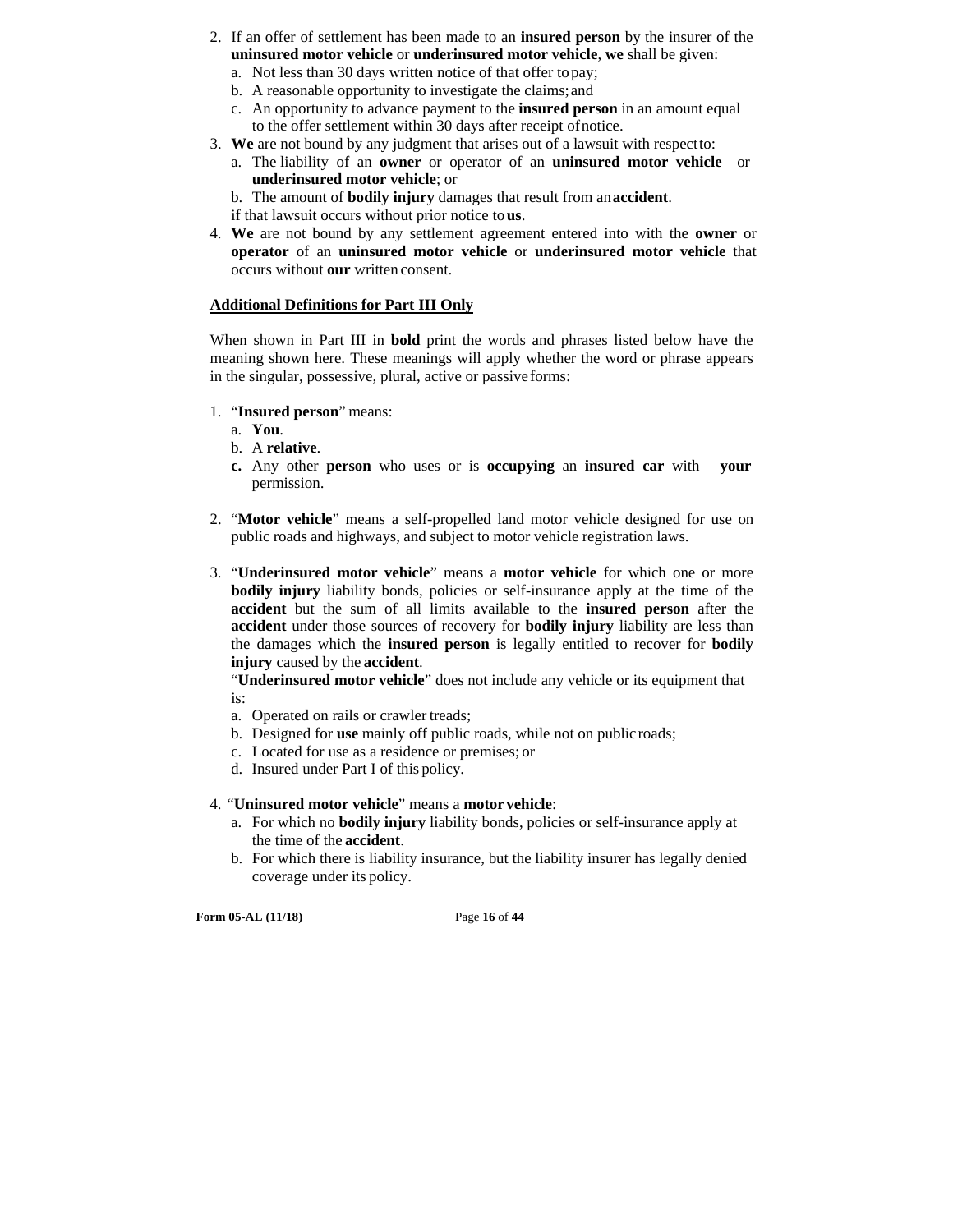- c. For which there is liability insurance, but the insurer writing the policy is or becomes insolvent.
- d. For which one or more **bodily injury** liability bonds or policies apply at the time of the **accident**, but the sum of the limits of liability available for **bodily injury** under all collectible liability bonds and policies is less than the **minimum limits**.
- e. That is an **underinsured motor vehicle**.
- f. For which the **owner** or operator cannot be identified, and that **motor vehicle**:
	- (1) Either: (a) Hits, with actual physical contact, an **insured person**, or a vehicle an **insured person** is **occupying**; or
		- (b) Causes an **accident** without actual physical contact with **you** or a **relative**, or with **insured car**; and
	- (2) Causes **bodily injury** to that **insured person**;
	- provided that:
	- **(1)** The **insured person**, or someone on his or her behalf, reports the **accident**  to:
		- (a) The police within 24 hours, or as soon as practicable, after the **accident**; and
		- (b) **Us** within 30 days after the **accident**; and
	- (2) **We** are provided with competent evidence of the existence of the **motor vehicle** causing the **accident**.

"**Uninsured motor vehicle**" does not include any vehicle or its equipment that is:

- a. Operated on rails or crawler treads;
- b. Designed for **use** mainly off public roads, while not on public roads;
- c. Located for use as a residence or premises;
- d. **Owned** or operated by a self-insured under any applicable motor vehicle law, except a self-insured that is or becomes insolvent or a self-insured that is the **owner** or operator of an **underinsured motor vehicle**; or
- e. Insured under Part I of this policy.

## **Exclusions**

- 1. **We** do not provide coverage under this Part III for any **insured person**:
	- a. If that **person**, or that **person's** legal representative, settles the claim without **our** consent, and **our** right to recover payment from any liable party has been prejudiced by such act.
	- **b.** While **occupying your insured car** while it is being used for livery or **delivery**  services. This exclusion does not apply to a share the expense car pool.
	- c. Using or **occupying** a vehicle without the permission of the **owner**. This does not apply to the use of the **insured car** by **you** or a **relative**.
	- d. While using or **occupying** any vehicle while that **insured person** is committing a crime.
	- e. For **bodily injury** that results from nuclear radiation, exposure, or contamination.

**Form 05-AL (11/18)** Page **17** of **44**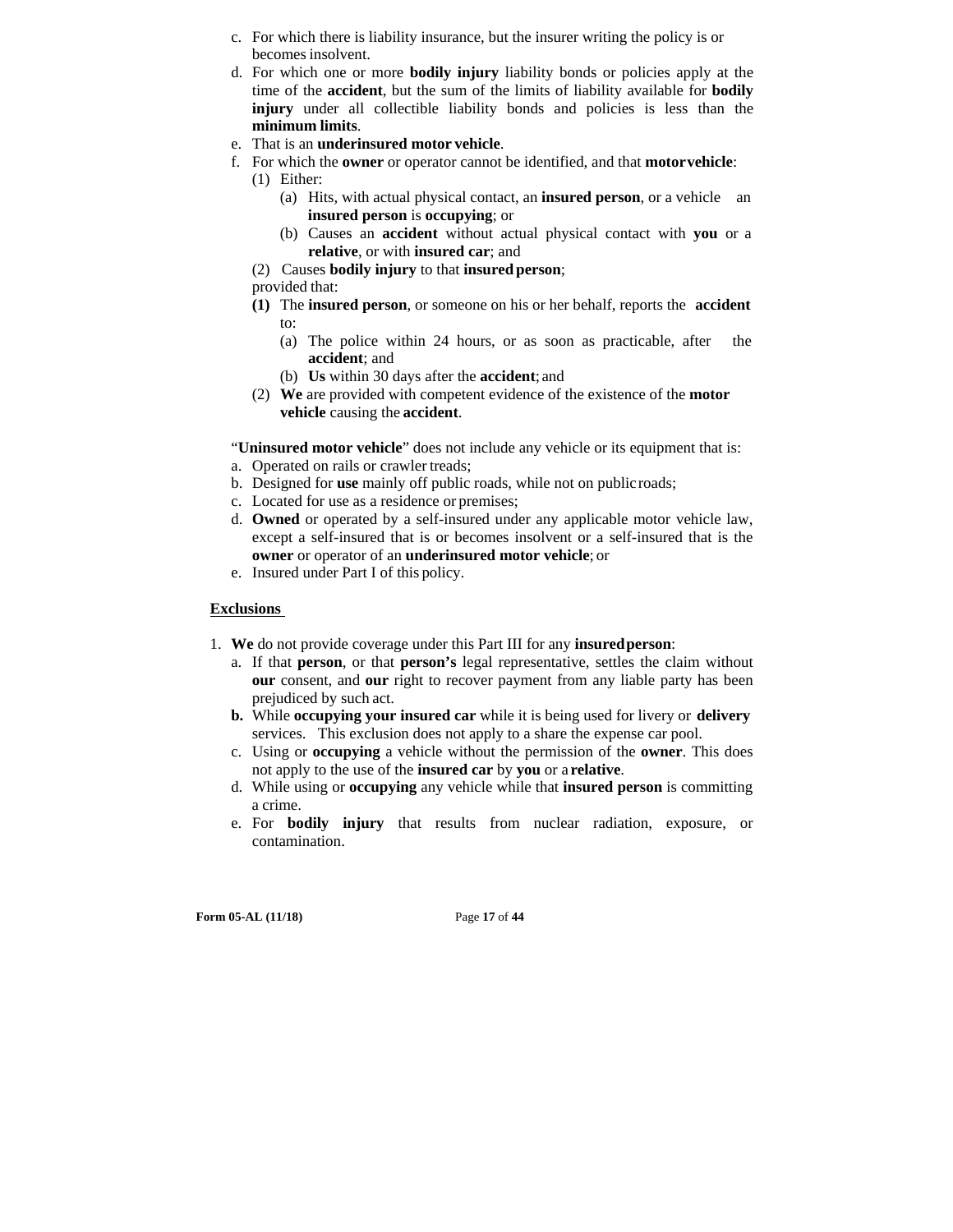- 2. This coverage shall not apply directly or indirectly to benefit any:
	- a. Insurer or self insurer under any of the following or similar laws:
		- (1) Workers compensation law; or
		- (2) Disability benefits law; or
	- b. Government entity, unit or agency.
- 3. **We** do not provide coverage under this Part III for any **bodily injury** that occurs while a **transportation network company driver** is logged on to the digital network of a **transportation network company** or while a **transportation network company driver** provides a prearranged ride.

If a court with proper jurisdiction finds an exclusion invalid, that exclusion is revised to apply only to the portion of damages that exceeds **minimum limits**.

#### **Limits of Liability**

Without regard to the number of:

- 1. **Insured persons**;
- 2. Claims made;
- 3. Vehicles involved;
- 4. Heirs or wrongful death beneficiaries involved; or
- 5. Lawsuits filed;

**we** will pay no more than the limit of liability shown for this coverage on the **Declarations Page**.

If, as shown on the **Declarations Page**, coverage under this Part III applies to:

- 1. Only one **insured car**:
	- **a.** The amount for "each person" shown on the **Declarations Page** is the most **we**  will pay for all damages due to **bodily injury** to one **person**; and
	- b. Subject to the "each person" limit, the amount for "each accident" shown on the **Declarations Page** is the most **we** will pay for all damages due to **bodily injury**  sustained by two or more **persons** in any one **accident**.
- 2. Two or more **insured cars**:
	- a. The amount for "each person" shown on the **Declarations Page**, multiplied by the number of **insured cars** but not more than three, is the most **we** will pay for all damages due to **bodily injury** to one **person**; and
	- b. Subject to the "each person" limit, the amount for "each accident" shown on the **Declarations Page**, multiplied by the number of **insured cars** but not more than three, is the most **we** will pay for all damages due to **bodily injury**  sustained by two or more **persons** in any one **accident**.

Subject to the Part III limit of liability clauses directly above, the amount shown on the **Declarations Page** for "each person" is the most **we** will pay for all damages due to **bodily injury** to one **person** in any one **accident**, and only the limit of "each person" will apply to the total of claims made for **bodily injury** and any and all claims:

1. Derived from such **bodily injury** including, but not limited to:

- a. **Loss** of society;
- b. **Loss** of companionship;

**Form 05-AL (11/18)** Page **18** of **44**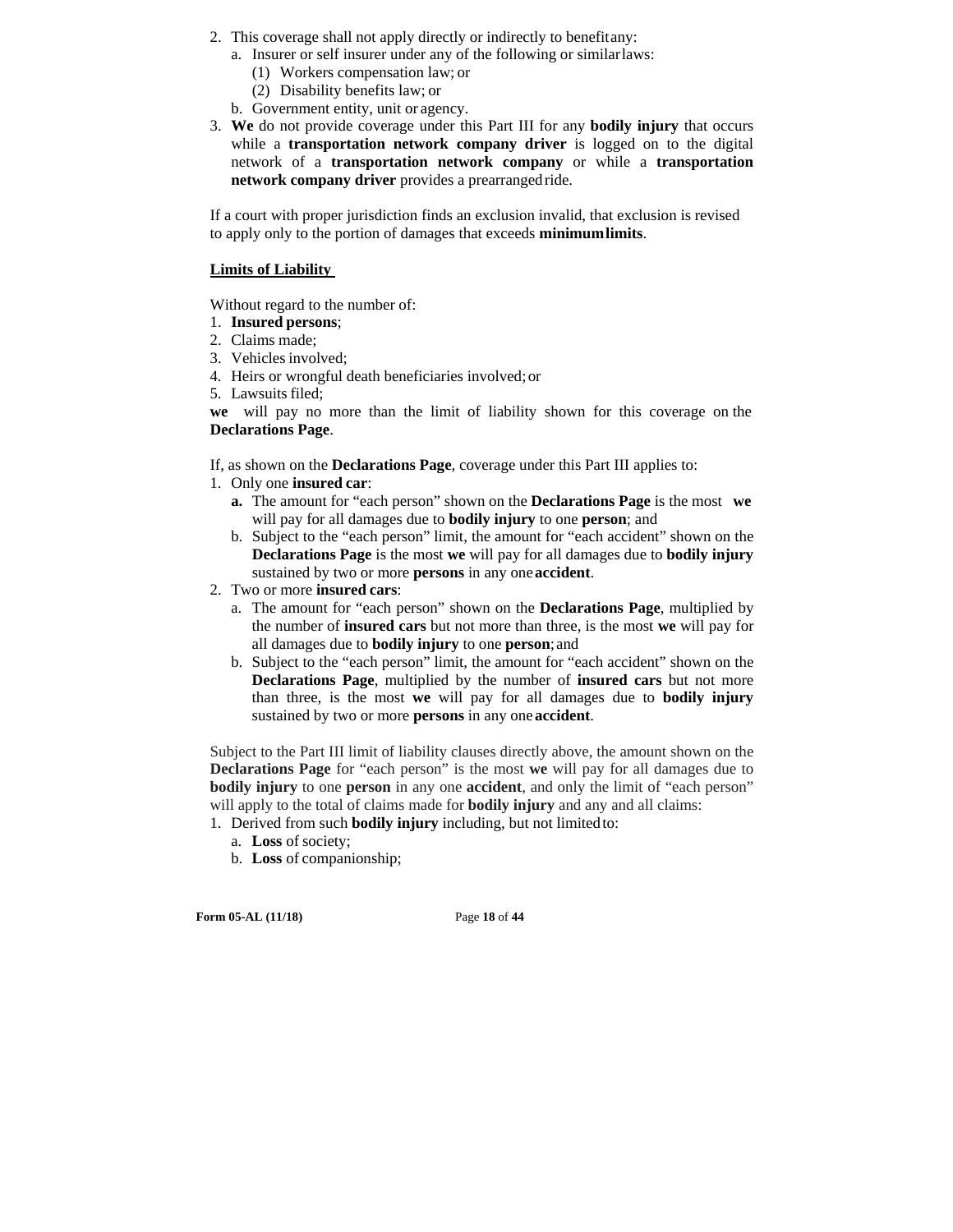- c. **Loss** of service or support;
- d. **Loss** of consortium; and
- e. Wrongful death.
- 2. For mental anguish or emotional distress due to seeing the **accident** or **bodily injury** occur.

No one will be entitled to duplicate payments for the same elements of damages under this policy or from any other source.

Any amount to be paid under this coverage, to or for an **insured person**, will reduce any amount that the **person** is entitled to recover under Part I - Liability To Others.

The amount of damages an **insured person** is legally entitled to recover and which are used to determine the amount that may be recovered under this Part III shall be reduced by any amount:

- 1. Paid or to be paid because of **bodily injury** by or on behalf of any **persons** or organizations that may be legally responsible, including, but not limited to all sums paid under Part I of this policy;
- 2. Of any other liability insurance coverage available to the **insured person** but that has not been exhausted in any settlement on behalf of the **owner** or operator of the **uninsured motor vehicle** or **underinsured motor vehicle**, or any other liable **person** or party;
- 3. Paid or to be paid because of **bodily** injury under Part II; and
- 4. Paid or to be paid because of **bodily injury** under any workers' compensation law, disability benefits law, or similar laws.

However, these reductions shall not apply to reduce the coverage under this Part III for an **insured person** to an amount that is less than **minimum limits**, or less than stacked **minimum limits** if stacked coverage is applicable, it the **insured person's bodily injury** damages caused by the **accident** exceed such **minimum limits** and are not fully compensated.

#### **Other Insurance**

When an **insured person** occupies any vehicle, other than **your insured car**, this insurance shall be excess over any other similar insurance, bonds or self-insurance available to the **insured person**. The insurance, bonds or self-insurance which applies to the occupied **motor vehicle** is primary.

If there is other applicable similar insurance, bonds or self-insurance with the same priority of payment available under more than one policy or provision for coverage on an **accident** covered by this Part, **we** will pay only **our** share of the damages. **Our**  share is determined as the proportion that **our** limit of liability bears to the total of all limits applicable on the same level of priority.

**Form 05-AL (11/18)** Page **19** of **44**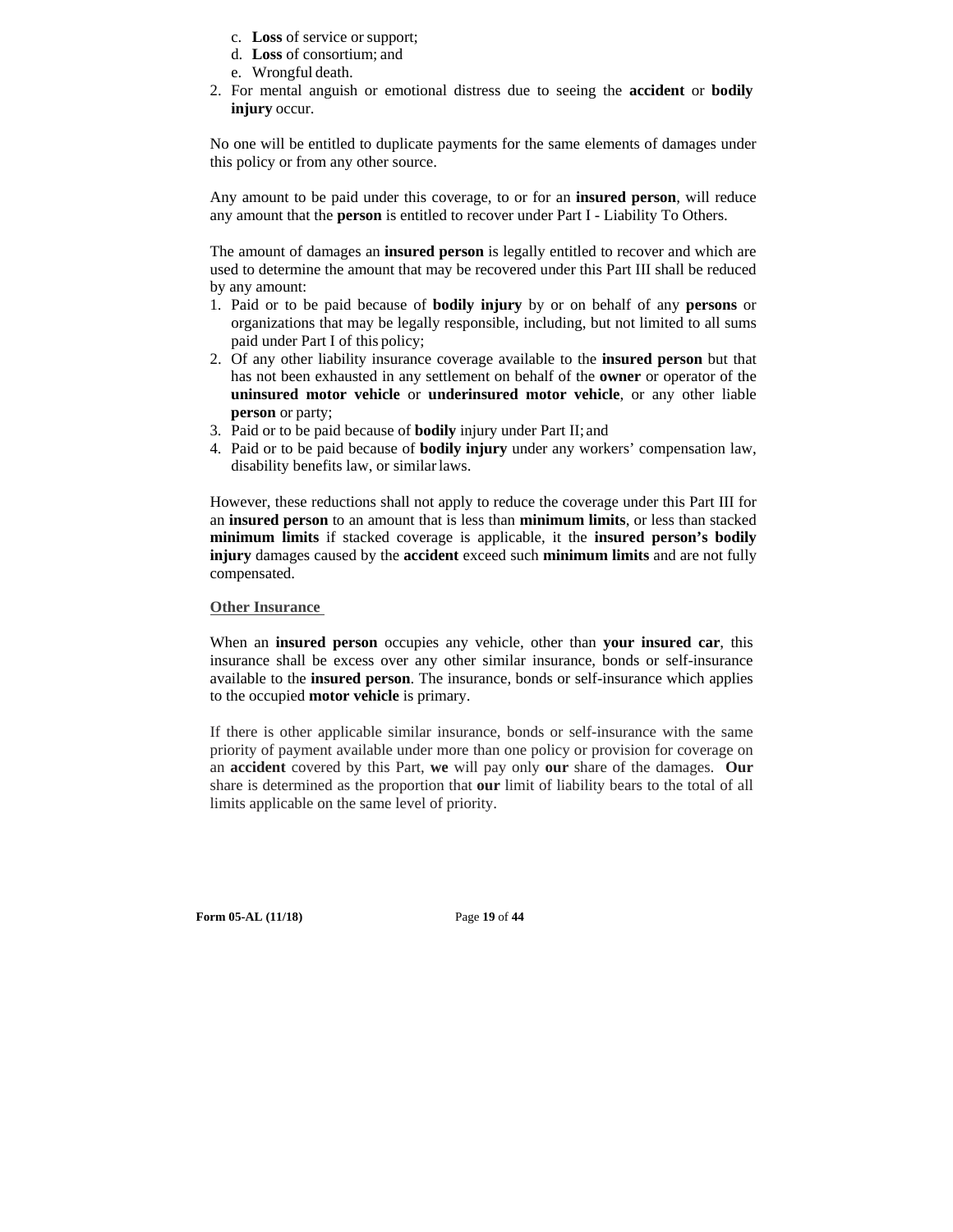# **Insuring Agreement**

Subject to the limits of liability, if **you** paid the premium for coverage under Part IV, **we** will pay for a **loss** described below to an **insured car** for which coverage has been purchased. **We** will pay for **loss** to an **insured car** caused by:

- 1. A comprehensive **loss**, other than collision, only if the **Declarations Page** shows that Comprehensive coverage applies for that **insured car**.
- 2. Collision, only if the **Declarations Page** shows that Collision Damage applies for that **insured car**.

Loss caused by:

- 1. Missiles;
- 2. Falling objects;
- 3. Fire;
- 4. Theft;
- 5. Malicious mischief or vandalism;
- 6. Riot or civil commotion;
- 7. Explosion;
- 8. Earthquake;
- 9. Windstorm, hail, water or flood; or
- 10. Accidental glass breakage;

are comprehensive losses to be paid under Comprehensive coverage. **Loss** due to the hitting or being hit by an animal or bird will also be paid under Comprehensive coverage, but only if there is proof that the **car** damage directly resulted from contact with that animal or bird. A comprehensive **loss** shall not include any **loss** covered as a collision.

**Loss** caused by an **insured car**:

1. Overturning; or

2. Colliding with or being hit by another object;

are **collision** losses to be paid under Collision Coverage. A collision **loss** shall not include any **loss** covered as a comprehensive **loss.** 

#### **Towing and Labor Coverage**

If **you** paid the premium for Towing and Labor Coverage and it is shown on the **Declarations Page**, **we** will pay up to the limits shown on the **Declarations Page** for towing and labor costs incurred each time an **insured car** for which **you** bought this coverage is disabled. This includes the costs associated with emergency flat tire change, tire repair, battery jump, battery repair, fuel delivery (but not the fuel) and locksmith services each time an **insured car** is disabled, subject to the limits shown on the **Declarations Page** for that **insured car**. Covered labor must be performed at the time and place of disablement and does not include routine maintenance of the **insured car**. The maximum amount **we** will pay for any single disablement will be the amount shown on the **Declarations Page** for this coverage for that **insured car**. **You** must provide **us** with a verifiable receipt of the towing or labor charges incurred. This coverage does not apply to towing from entrapment in snow, mud, water or sand, more than 100 feet from a public road or highway.

**Form 05-AL (11/18)** Page **20** of **44**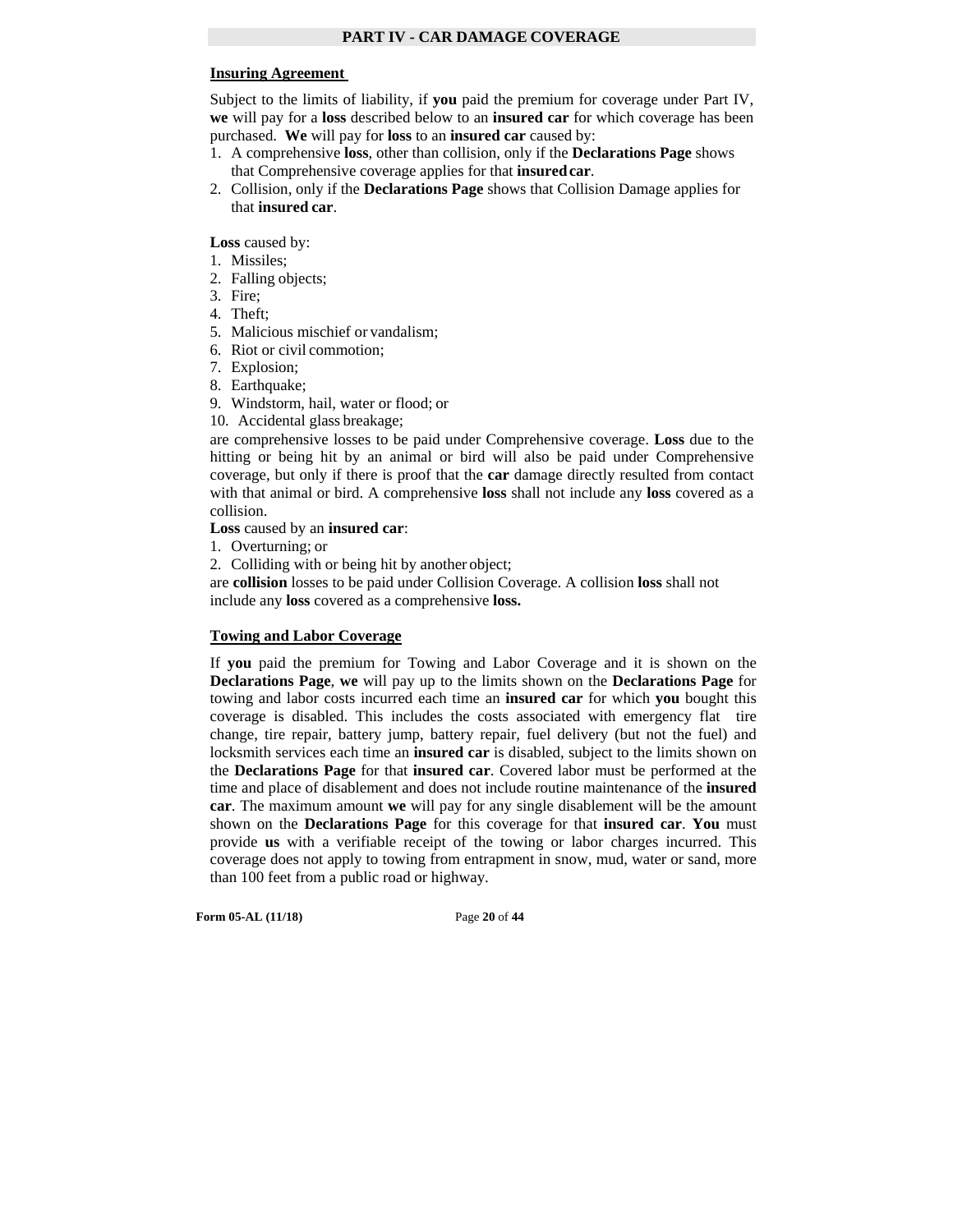## **Loss of Use (Rental) Coverage**

If **you** paid the premium for Loss of Use Coverage and it is shown on the **Declarations Page**, when an **insured car** for which **you** bought this coverage sustains **loss** due to a collision, **we** will reimburse **you** for necessary **car** rental charges **you** incur from a licensed rental car agency, while that **insured car** is inoperable due to that **loss**. **We**  will pay no more than:

- 1. The limit shown on the **Declarations Page**; or
- 2. The **actual cash value** of the **insured car** at the time of **loss**.

Loss of Use Coverage is limited to the period the vehicle is inoperable or under repair.

Loss of Use Coverage will end 72 hours after **we** offer to pay the amount **we** determine is due for a total loss.

No deductible applies to Loss of Use Coverage. The limits set forth above are the most **we** will pay as the result of any one **loss**, regardless of the number of **insured cars**  listed on this policy or premiums paid.

# **Additional Definition**

When shown in Part IV in **bold** print "**special/additional equipment**" means any of the following, except when installed by the original manufacturer of an **insured car** or by the manufacturer's dealer as a manufacturer's new car option or equipment on an **insured car**:

- 1. Parts, accessories, ground effects and any other equipment or enhancement;
- 2. Any modified suspension equipment, modified engines, modified carburetor systems, modified equipment, or custom wheels, including, but not limited to: a. Aluminum, magnesium, chrome or alloy wheels; b. Special wide-tread tires or slicks;
- 3. Custom paint, murals, decals or graphics; special carpeting or furnishings; sunroofs, moon roofs, t-bar or height extending roofs; bubble domes or similar windows; refrigeration or cooking equipment and any equipment used for sleeping;
- 4. Electronic video, audio, digital or data transmitting, receiving, recording and playback device, including but not limited to:
	- a. Communication and audio devices, including citizen band radios, two way mobile radios, televisions, VCR, mobile cellular and other telephones, blue tooth devices, scanning monitor receivers, audio devices that record and/or play sound, including: radios; satellite radios; stereos; cassette tape decks; compact disk systems; MP3 devices; internet audio streaming devices; audio interface devices; radio scanners; and similar devices for reproducing sound;
	- b. GPS and other navigation systems;
	- c. Personal computers and internet access systems;
	- d. Video devices, including DVD devices, VCR's; monitors; cameras and televisions; and
	- e. Any accessories, cables, connectors or antennas used with any of these types of equipment.

**Form 05-AL (11/18)** Page **21** of **44**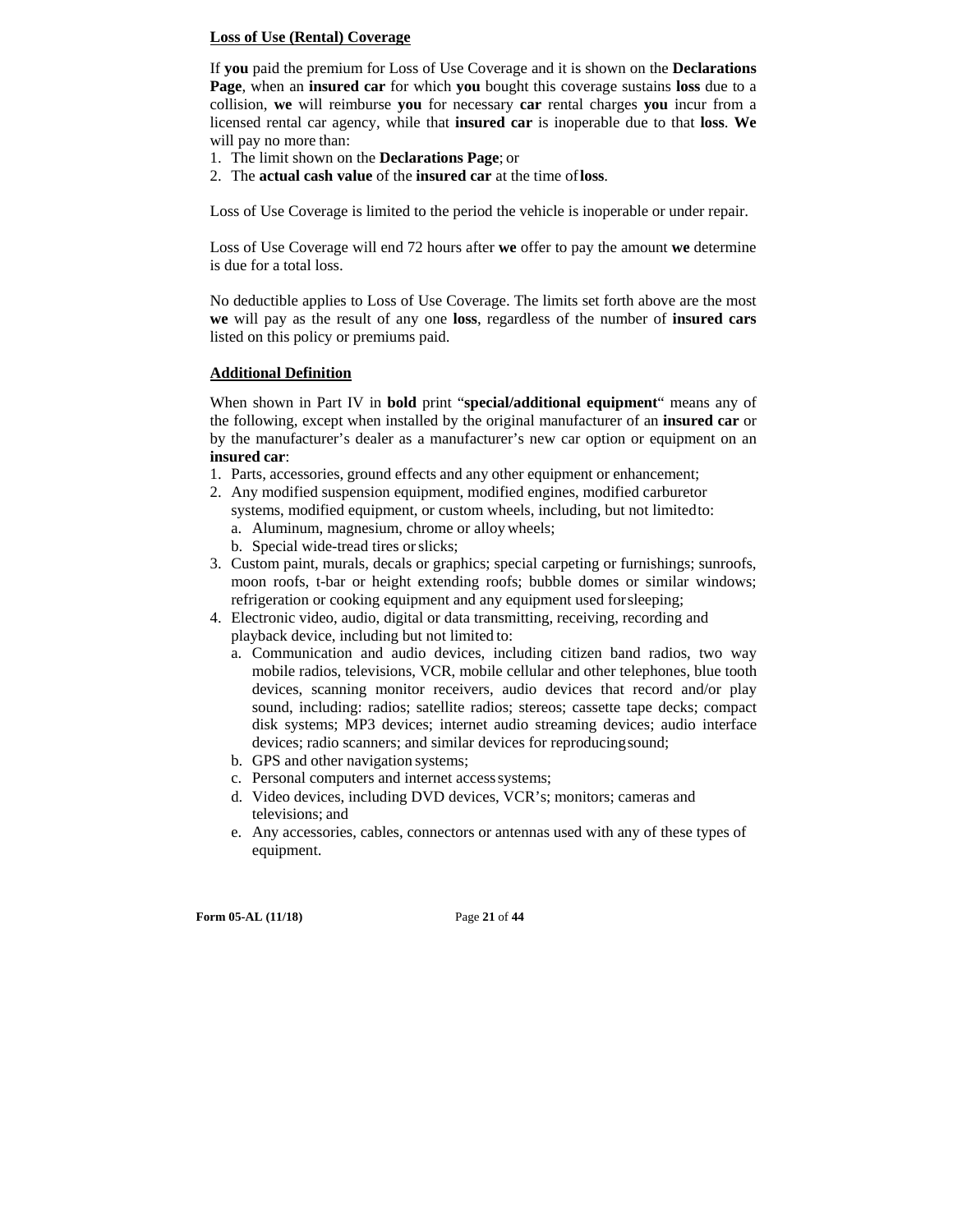#### **Exclusions**

Coverage does not apply to **loss**:

- 1. To an **insured car** while used for livery or **delivery** services. This exclusion does not apply to shared expense car pools.
- 2. Caused by:
	- a. War (declared or undeclared);
	- b. Civil war;
	- c. Insurrection;
	- d. Rebellion;
	- e. Revolution;
	- f. Nuclear reaction, radiation, or radioactive contamination;
	- g. Pathogenic, poisonous, biological, toxic, explosive or other hazardous materials; or
	- h. Any consequence of any of the items listed above.
- 3. To any **special/additional equipment**. However, if **you** have paid the premium for Special/Additional Equipment Coverage and it is shown on the **Declarations Page**, this exclusion shall not apply to the **special/additional equipment** listed on the schedule of **special/additional equipment** in **our** records. If **you** change the **special/additional equipment** on an **insured car**, **you** must notify **us** to change **your** listed equipment before any added **special/additional equipment** will be covered.
- 4. To any camper body or trailer.
- 5. That occurs to any vehicle while it is located for use as a residence or premises.
- 6. That results from off-road recreational use of a vehicle.
- 7. Resulting from:
	- a. Prior **loss** or damage;
	- b. Manufacturer's defects; or
	- c. Any of the following:
		- (1) Wear and tear;
		- (2) Freezing;
		- (3) Mechanical or electrical breakdown or failure;
		- (4) Road damage to tires; or
		- (5) Mold, mildew, fungi or any by-product of these;
		- unless the damage is the result of other **loss** covered by this policy.
- 8. To any personal property, including but not limited to wearing apparel, any personal property, tools or nonstandard equipment and racks which is permanently or temporarily attached to an **insured car** at the time of the **loss**.
- 9. That occurs while **you**, or anyone driving with **your** permission, is using an **insured car**:
	- a. In an illegal trade or transportation;
	- b. While committing a crime (other than a violation of a traffic law or similar law governing the ownership or operation of a vehicle); or
	- c. While fleeing any law enforcement personnel.
- 10. Arising out of or due to the use of an **insured car** for transportation of any explosive substance, flammable liquid or similarly hazardous material, except transportation, incidental to ordinary residential or farm activities. This shall not apply to the fluids necessary for the operation of the vehicle.

**Form 05-AL (11/18)** Page **22** of **44**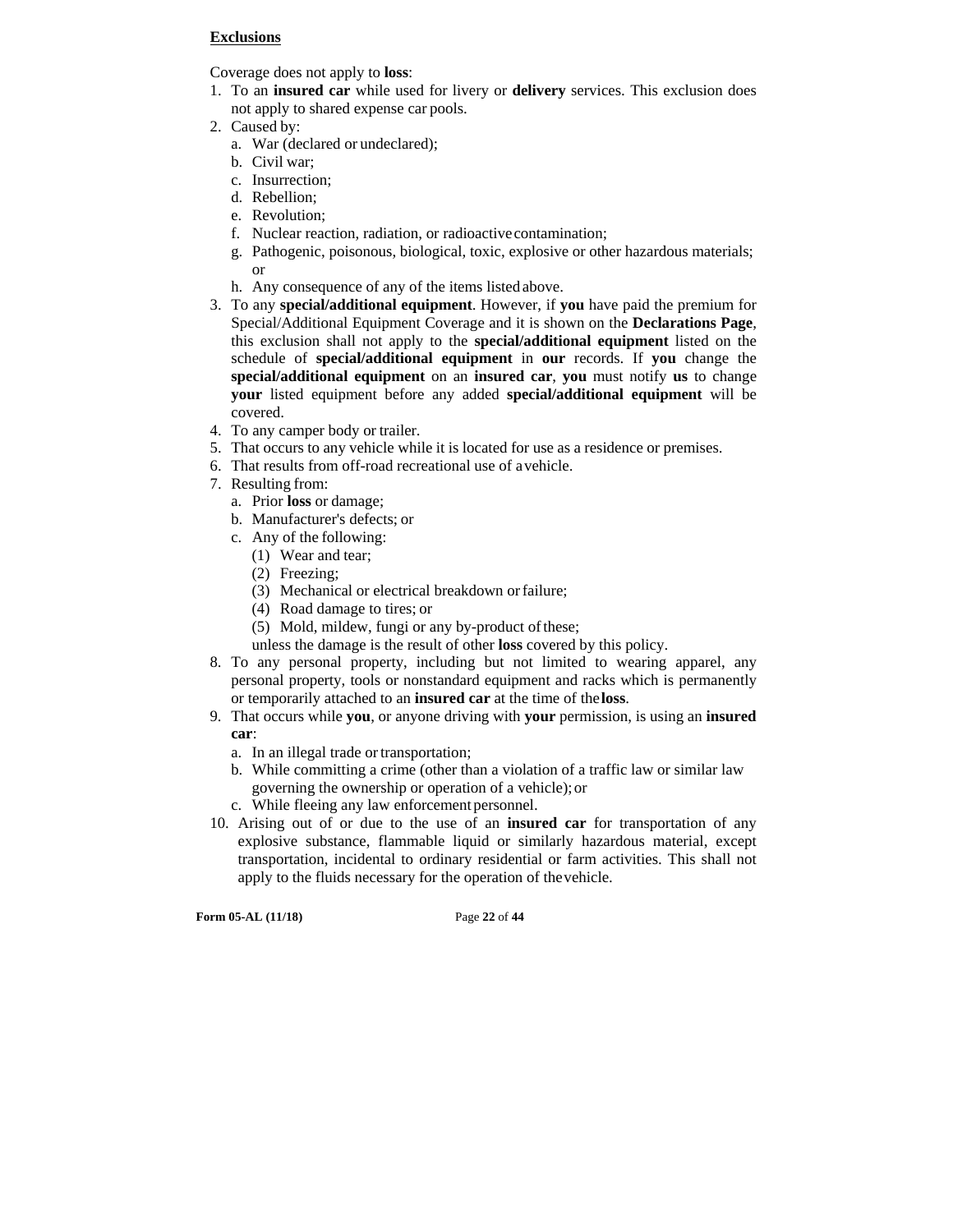- 11. That occurs while an **insured car** is **racing**.
- 12. That occurs while an **insured car** is subject to any bailment lease, conditional sale, mortgage or other encumbrance not specifically declared and described on this policy.
- 13. Due to theft or conversion by **you**, or a **relative**. However, this does not apply to the interest of a **named insured** or the spouse of the **named insured** who **resides**  in the same **household** as the **named insured** if that **person** did not consent to, direct, contribute to, or participate in the theft or conversion.
- 14. To an **insured car** caused intentionally by or at the direction of any **person** listed on the **Declarations Page**. This exclusion will not apply to the interest of an innocent **named insured** or co-insured if the **loss** was proximately related to and in furtherance of domestic abuse, as defined in the Alabama insurance laws, and:
	- a. The state law protects that interest;
	- b. That **person** has not:
		- (1) Participated in;
		- (2) Contributed to;
		- (3) Directed; or
		- (4) Consented to;
		- the intentional act causing the **loss**;
	- c. Either of the following is done:
		- (1) A complaint has been filed with law enforcement under the "Protection from Abuse Act," Section 30-5-1 et seq. as amended, against the abuser for the act causing the **loss**, and it is not voluntarily dismissed; or
		- (2) A warrant is sought for the abuser's arrest for the act causing the **loss**, and that **person** cooperates in the prosecution of the abuser; and
	- d. That **person** cooperates in any investigation relating to the **loss**.

If **we** pay a claim **we** shall be subrogated to the rights of the innocent **named insured** or co-insured who is the subject of abuse, to recover for any **loss**, expense or damage paid by **us** under this Part.

- 15. That occurs while an **insured car** is driven by any **person** who is not a listed driver on the **Declarations Page** and who does not have a valid **driver's license**.
- 16. To an **insured car** when it is driven, operated, or used by any person who:
	- a. **Resides** in **your** household; or
	- b. Is a **regular operator** of an **insured car**;

but is not listed or endorsed on the policy prior to **loss**.

- 17. That occurs while an **insured car** is rented to, leased to, or loaned to any **person**  or organization in return for compensation, payment or benefit of any kind in exchange for, or resulting from, the use of the **insured car**.
- 18. That occurs while under the care or control of a **business** or **person**, other than a **person** listed as an insured driver under this policy, in exchange for payment, compensation or payment in kind in exchange for, or resulting from, the use of an **insured car**.
- 19. That occurs while a **transportation network company driver** is logged on to the digital network of a **transportation network company** or while a **transportation network company driver** provides a prearranged ride.
- 20. Due to the legal seizure or destruction of an **insured car** by any government or civil authority for any reason.

**Form 05-AL (11/18)** Page **23** of **44**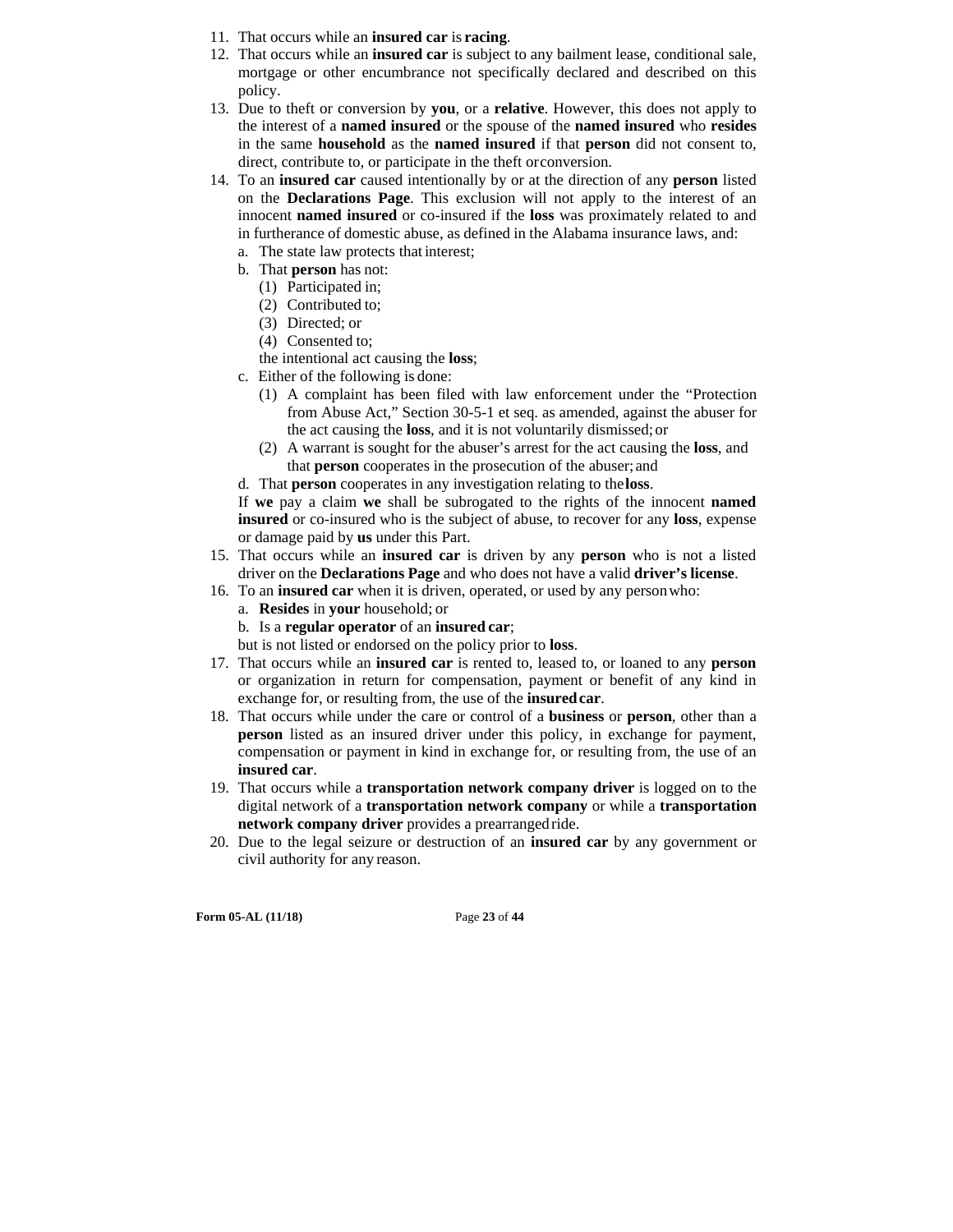- 21. Due to the repossession of the **insured car** by a **person** or entity legally entitled to do so.
- 22. Resulting from the ownership, maintenance, or use of an **insured car** while a **person** is engaged in any **business** other than **auto business** activities. This exclusion includes use of a vehicle for livery and **delivery** services. This exclusion does not apply if **business** use of an **insured car** has been declared to **us**  and an additional business use premium has been paid.
- 23. To an **insured car** due to diminution of value or any loss or reduction in market or resale value.
- 24. That occurs while the operator of the **car** is texting, keying or typing on any portable electronic device, including but not limited to mobile phones and computers.
- 25. To any vehicle other than an **insured car** for which the premium has been paid for the coverage being sought under this Part.
- 26. To any vehicle involved in a single vehicle **accident** when a police report has not been made within twenty-four (24) hours of the **accident**.

# **Limits of Liability**

- 1. **Our** Limit of Liability for **loss** shall not exceed the lowest of:
	- a. The **Actual Cash Value** of the stolen or damaged property at the time of **loss**, reduced by the deductible shown on the **Declarations Page**;
	- b. The amount necessary to repair the property to its pre-**loss** physical condition, reduced by the deductible shown on the **Declarations Page**;
	- c. The amount necessary to replace the property with property of like kind and quality, reduced by the deductible shown on the **Declarations Page**; or
	- d. Any Stated Amount Limit of Liability shown on the **Declarations Page**, including but not limited to any value listed for **special/additional equipment**.
- 2. If **you** or the **owner** of the **insured car** keep the salvage, the amount **we** pay will be reduced by the salvage value.
- 3. If **loss** is sustained by more than one **insured car** in the same collision, the terms of this policy shall apply separately to each **insured car**, including any applicable deductibles.
- 4. The amount **we** will pay under this Part will be adjusted and reduced for **depreciation**, physical condition and betterment as applicable. **We** do not pay for the amount of any betterment. **You** are responsible to pay for any betterment.
- 5. The amount **we** will pay to repair an **insured car** or replace parts will be based on the cost of parts which may be new, used, reconditioned, remanufactured or refurbished parts, that are original and/or non-original manufacturer parts or equipment.
- 6. There shall be no duplicate recovery for the same elements of **loss** under this coverage and any other coverage under this policy or any other source.
- 7. Each item of **special/additional equipment** shall be subject to the deductible shown on the **Declarations Page** for **special/additional equipment**. No other deductible shall apply to **special/additional equipment**.

**Form 05-AL (11/18)** Page **24** of **44**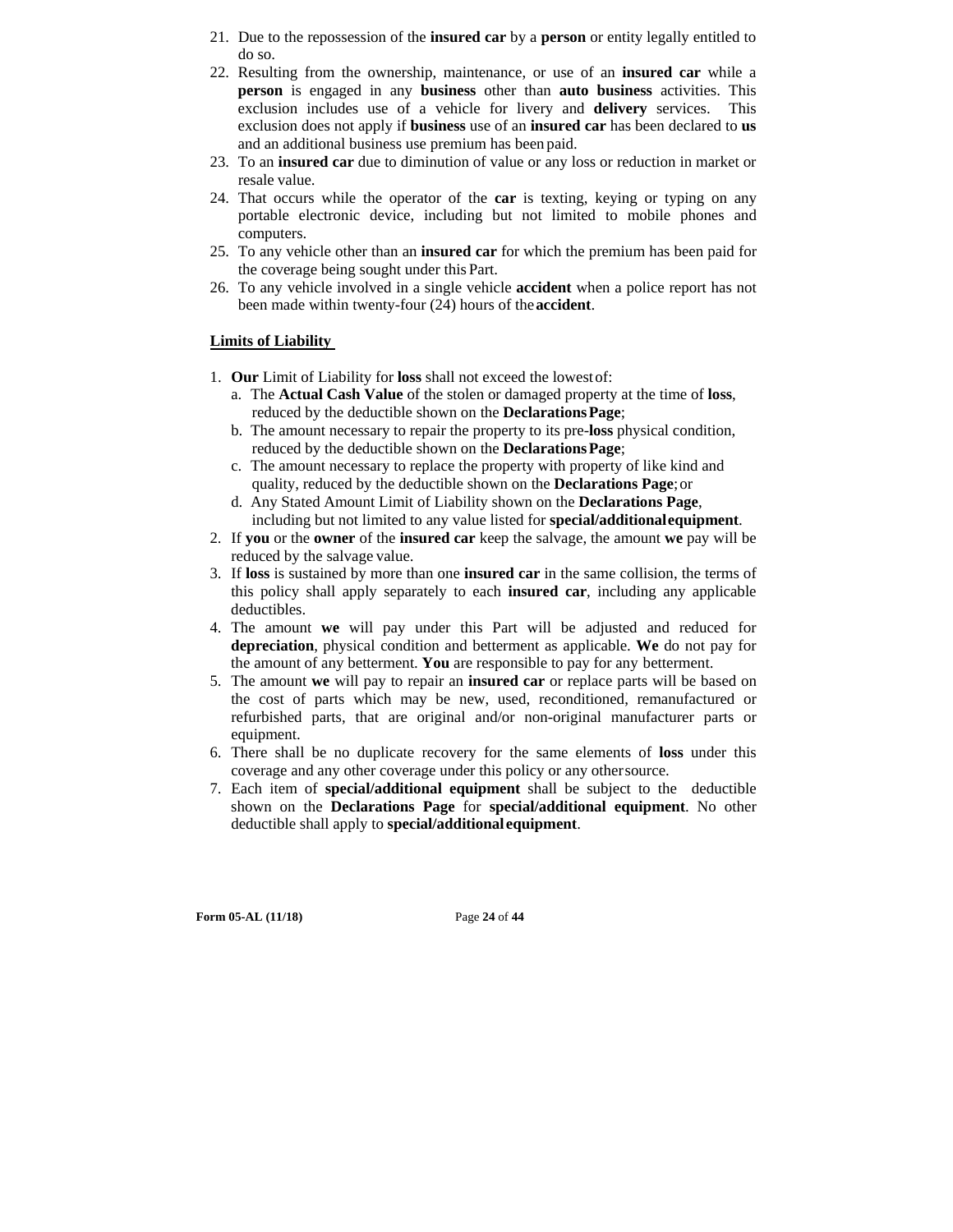# **No Benefit to Bailee**

These coverages shall not directly or indirectly benefit any **person** or entity other than **you** for **loss** to an **insured car**.

# **Appraisal**

If **you** and **we** fail to agree on the amount of **loss**, either may demand an appraisal of the **loss**. Each will appoint a competent and disinterested appraiser. The appraisers will select a third appraiser to decide any differences. Each appraiser will state separately the **Actual Cash Value** and the amount of **loss**. The award in writing by any two appraisers will be binding and will determine the amount payable. Each party will pay the expenses of its chosen appraiser. The expenses and the cost of the third appraiser will be shared equally.

**We** do not waive any of **our** rights under this policy by agreeing to an appraisal of the amount of **loss**. Coverage issues or disputes under this policy may not be determined by the appraisers.

# **Payment of Loss**

At **our** option, **we** will pay the **loss** in money, or repair or replace the damaged or stolen property. With **your** consent, payment for repairs may be made directly to a repair shop if damage is repaired.

**We** may, at any time before the **loss** is paid or the property is replaced by **us**, return, at **our** expense any stolen property either to **you** or to the address shown in **our** records with payment for the resulting damage. **We** may keep all or part of the property at the agreed or appraised value, but there shall be no abandonment to **us**. **We** have no duty to preserve salvage.

**We** may make payment for a **loss** to **you** or the **owner** of the **car**. No payment is due under Part IV until **you** have fully complied with all of the conditions and duties stated in this policy.

Under no circumstances will a payment be made under the policy until evidence of satisfactory repairs is presented to **us**. At that time, **we** will have the right, at **our**  option, to inspect the repairs prior to **our** making any payment for the **loss**.

#### **Timeliness of Repairs**

If there is a **loss**, **you** must begin repairs on an **insured car** within ninety (90) days from the date of **loss**. **We** will not be responsible for any **loss** or portion thereof which is caused by **your** delay in commencing such repairs.

#### **Car Storage**

**We** will pay up to a reasonable and customary daily rate for the cost of storage of an **insured car** in the event of a **loss** to the **insured car** for which coverage is provided under this Part. **We** will pay no more than \$400 total for the cost of storage of the **insured car** under this Part.

**Form 05-AL (11/18)** Page **25** of **44**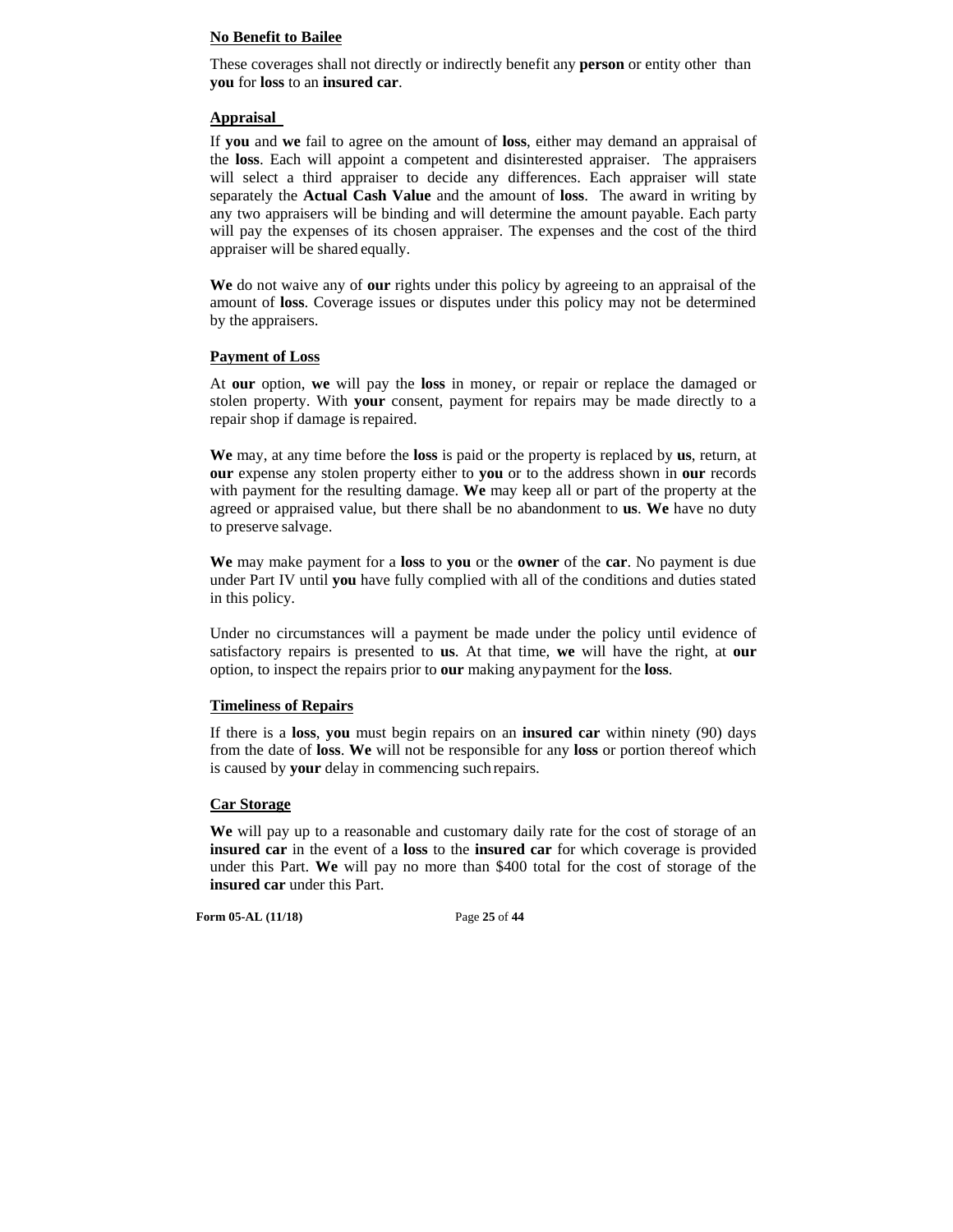# **Loss Payee & Lienholder's Rights**

If a loss payee or lienholder is shown on the **Declarations Page** with respect to an **insured car**, any amount paid under this Part IV for **loss** to that **car** will be paid according to **your** interest and that of the loss payee or lienholder. **We** may make separate payments according to those interests. However, with **your** consent, payment may be made directly to a repair shop when the **loss** is being repaired.

**We** will be subrogated to the loss payee or lienholder's rights of recovery to the extent of **our** payment.

Where a claim is denied for non-cooperation or breach of the **Insured**'s duties owed to **us,** the Loss Payee or lienholder's interest will not be protected. Where fraud, misrepresentation, material omission, intentional damage, or conversion, secretion and/or embezzlement of a **car** has been committed by or at the direction of **you** or a **relative**, or where the **loss** is otherwise not covered under the terms of this policy, the Loss Payee or lienholder's interest will not be protected. **We** have no duty to make any payment to a lienholder or Loss Payee unless the **loss** is payable to **you** and all policy terms and conditions have been met.

**We** reserve the right to cancel the policy as permitted by policy terms. Cancellation shall terminate this agreement as to the Loss Payee's interest.

#### **Other Insurance**

If there is other applicable insurance or source of recovery for **loss** to an **insured car**, **we** will pay the proportionate share **our** limit of liability bears to the total of all available sources of recovery. The deductible of this policy will be taken in a proportionate share based on the deductibles of each policy.

Other sources of recovery include, but are not limited to any:

- 1. Coverage provided by the **car owner**;
- 2. Other physical damage insurance available; and
- 3. Other source of recovery that applies to the loss.

#### **PART V - ACCIDENTAL DEATH AND DISMEMBERMENT COVERAGE**

#### **Insuring Agreement**

If **you** have paid the premium for Accidental Death and Dismemberment Coverage and it is shown on the **Declarations Page**, **we** will pay the benefits described under the Limits of Liability in this Part V with respect to **bodily injury** sustained by the **named insured** as the result of a Covered Event specified in this Part V.

#### **Limits of Liability**

If a **named insured** sustains death, dismemberment or loss of life, as described below, independent of other causes, that is the result of a Covered Event in an **accident**, **we**  will pay the stated benefit to the **named insured**, subject to the aggregate limit of liability shown on the **Declarations Page**.

**Form 05-AL (11/18)** Page **26** of **44**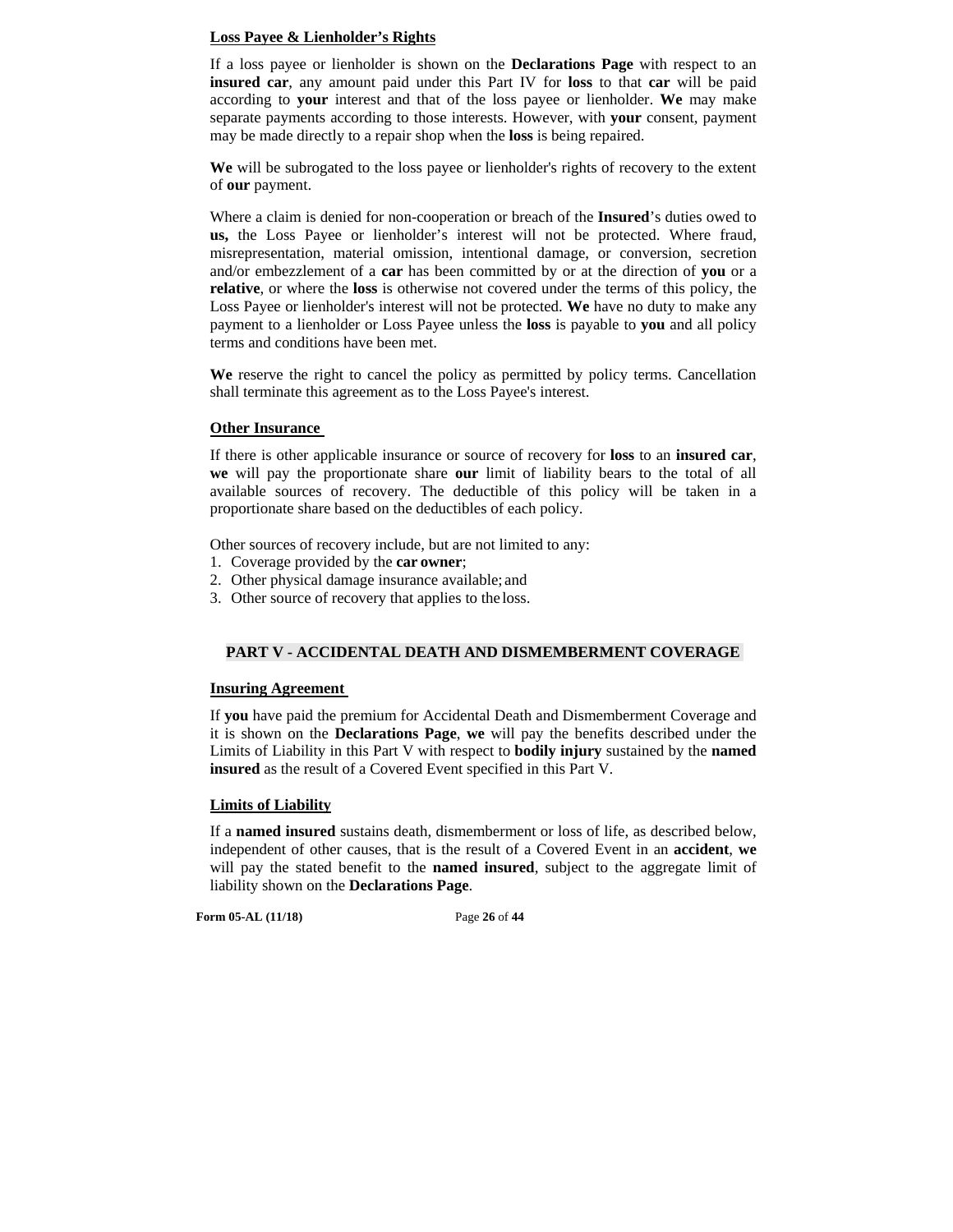DEATH, DISMEMBERMENT OR LOSS OF SIGHT: If within 90 days from the date of an **accident** arising out of a Covered Event, **bodily injury** sustained by the **named insured** in that **accident** causes death, dismemberment or loss of sight, **we** will pay, as follows, but no more than the Limit of Liability shown on the **Declarations Page** for all **bodily injury**:

- 1. For accidental loss of life of the **named insured we** will pay the limit shown on the **Declarations Page**.
- 2. For loss of both Hands or both Feet, **we** will pay the limit shown on the **Declarations Page**.
- 3. For loss of sight in both eyes **we** will pay the limit shown on the **Declarations Page**.
- 4. For loss of one hand and one foot **we** will pay the limit shown on the **Declarations Page**.
- 5. For loss of either Hand or Foot **we** will pay one-half of the limit shown on the **Declarations Page**.
- 6. For loss of sight in one eye **we** will pay one-half of the limit shown on the **Declarations Page**.
- 7. For loss of a thumb and index finger of same Hand of the **named insured we** will pay one-half of the limit shown on the **Declarations Page**.

The word "loss", as used in this Part V, means:

- 1. With regard to hand or foot, complete severance through or above the wrist or ankle joint.
- 2. With regard to sight of eyes, entire and irrecoverable loss of sight.
- 3. With regard to thumb and index finger, complete severance through or above metacarpophalangeal joint.

The limit of liability shown for this coverage on the **Declarations Page** is the aggregate limit for all claims under this Part V, and is most **we** will pay under this coverage with respect to a **named insured**, without regard to the number of:

- 1. **Bodily injuries** sustained by the **named insured**;
- 2. **Cars** insured under this policy;
- 3. Separate premiums paid or shown on the **Declarations Page**;
- 4. Policies issued;
- 5. Claims made; or
- 6. Vehicles involved.

There will be no stacking or combining of coverage afforded to more than one **car**  under this policy.

#### COVERED EVENTS:

- 1. While the **named insured** is riding solely as a passenger in or on, boarding or alighting from any public conveyance, including air, licensed to carry passengers for hire; or
- 2. When the **named insured** sustains injuries caused by unavoidable exposure to the elements following the forced landing, stranding, sinking or wrecking of such means of transportation described above in which the **person** insured has been riding solely as a passenger; or
- 3. While the **named insured** is driving or riding in or on; boarding or alighting from, a four-wheel private passenger automobile.

**Form 05-AL (11/18)** Page **27** of **44**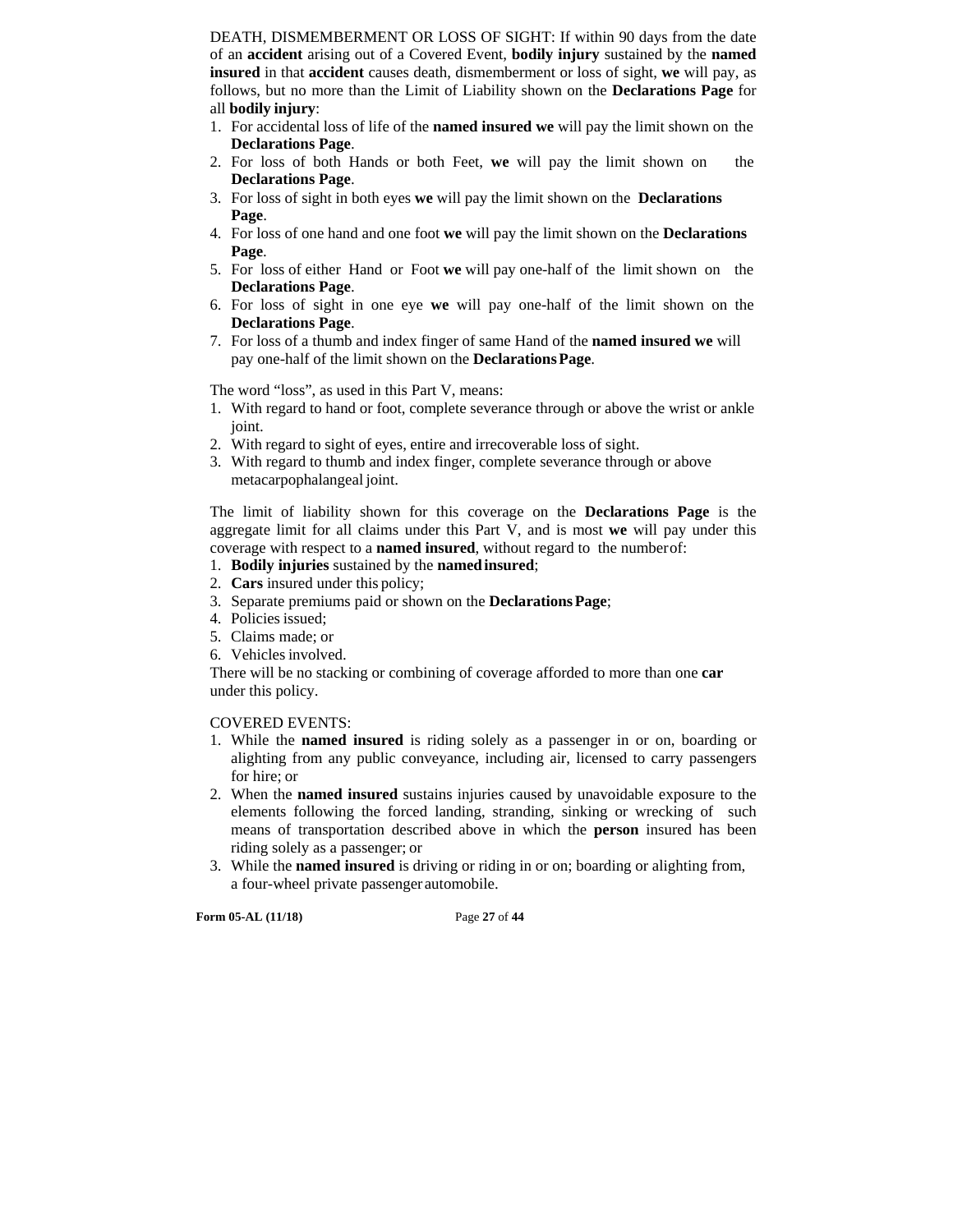## **Seat Belt Coverage**

The Principal Sum benefits for Accidental Death under this policy will be increased by an additional 20% of the benefit amount if death results while the **named insured** is a passenger or driver of a four-wheel private passenger automobile and the **named insured's** seat belt is properly fastened about their body.

# **Exclusions**

This coverage does not cover any **loss**, death or **bodily injury** incurred for, or resulting from, any of the following:

- 1. Suicide or attempted suicide.
- 2. Intentional self-infliction of injury or attempted self-inflicted of injury.
- 3. Self destruction or attempted self-destruction.
- 4. Infections except phylogenic infections caused wholly by a covered **bodily injury**.
- 5. War or any warlike action.
- 6. **Accident** occurring while serving as an active member of any military unit, including but not limited to coast guard, national guard, army, naval or air service of any country.
- 7. **Accident** occurring while operating, or learning to operate, or performing duties as a member of the crew of any aircraft.
- 8. Sickness or disease of any kind.
- 9. **Bodily injury** or **loss** occurring while the **named insured** is intoxicated or under the influence of any narcotic, unless consumed or ingested pursuant to directions from a licensed physician, in the course of treatment, without any warning from the physician or a licensed pharmacist against operating any motorized vehicle while under the influence of the narcotic.
- 10. While **racing**.
- 11. While operating a motor vehicle use of a motor vehicle as a livery service or for **delivery**.
- 12. **Bodily injury** or **loss** that occurs while a **transportation network company driver** is logged on to the digital network of a **transportation network company**  or while a **transportation network company driver** provides a prearranged ride.
- 13. As a result of a hernia of any kind.
- 14. As a consequence of diabetes.
- 15. **Bodily injury** caused or contributed to, because the **named insured** committed, participated in or attempted to commit:
	- a. A felony; or
	- b. An act of violence, civil disobedience, civil disorder, riot or insurrection.

# **Additional Terms for Part V**

- 1. NOTICE OF CLAIM: Written notice of claim must be given to **us** within 20 days after any **bodily injury** covered by this Part V, or as soon thereafter as is reasonably possible.
- 2. PROOF OF LOSS: Written proof of **loss** must be furnished to **us** within 90 days after the date of a covered event. Failure to furnish such proof within the time required shall not invalidate nor reduce any claim if it was not reasonably possible

**Form 05-AL (11/18)** Page **28** of **44**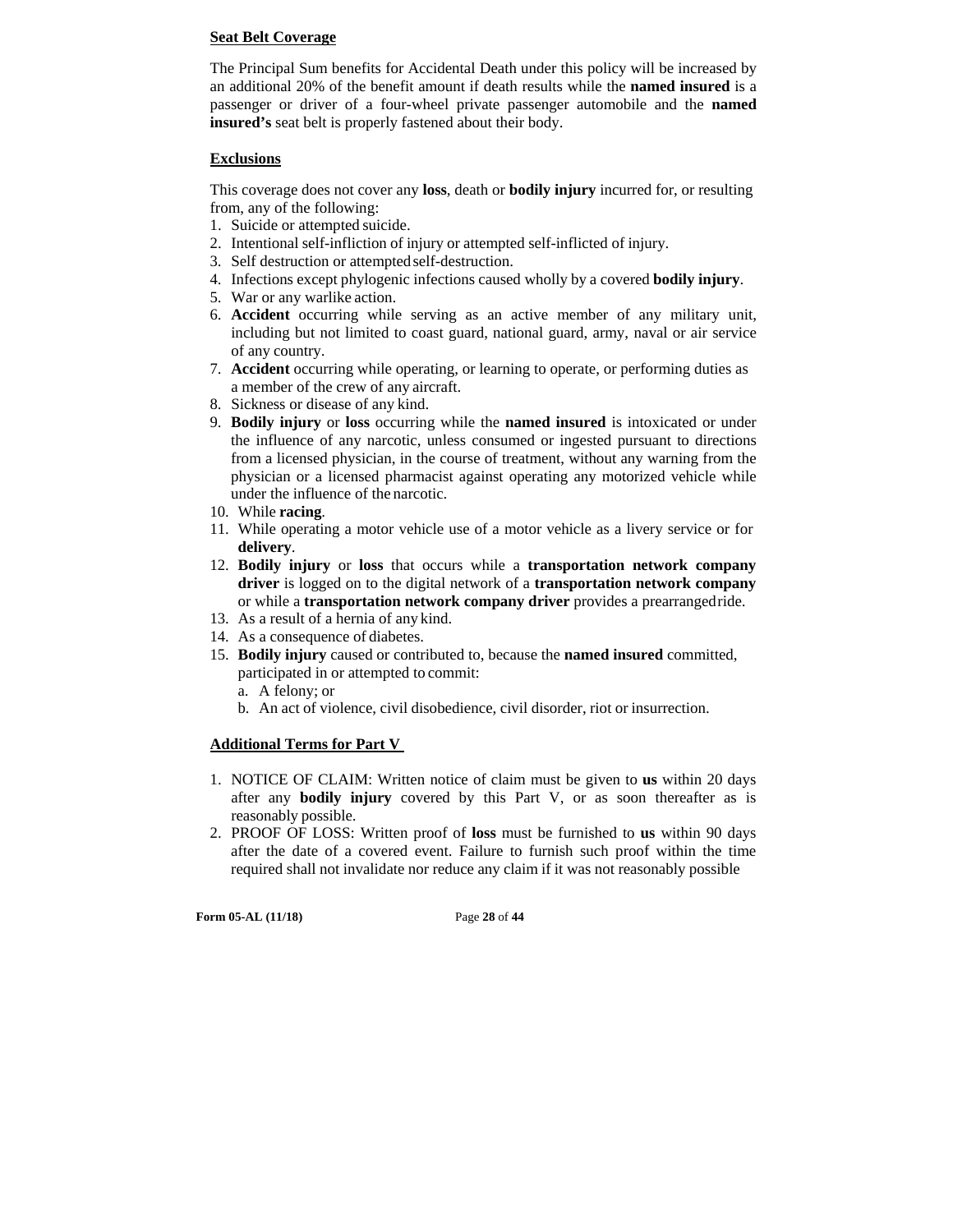to give proof within such time, provided proof is furnished as soon as reasonably possible.

- 3. PAYMENT OF CLAIMS: Payment for loss of life will be payable in accord with any beneficiary designation made to **us**, or if none, then to the estate of the **named insured**. Payment of **our** limit of liability to the legal representative of the estate shall be deemed discharge of **our** duties under this Part V.
- 4. PHYSICAL EXAMINATION AND AUTOPSY: **We** have the right for physical examination or autopsy of the **named insured** who is making a claim under this Part V by a licensed medical practitioner or pathologist when, and as often as **we**  reasonably require, unless barred by law.

## **PART VI - GENERAL PROVISIONS**

## **Policy Period & Territory**

This policy applies only to **accidents** and **losses** that occur:

- 1. During the policy period as shown in the **Declarations Page** unless the policy is cancelled, in which case all coverage ends on the effective date of the cancellation; and
- 2. Within the policy territory. The policy territory is the United States of America, its territories or possessions, or Canada. This policy also applies to an **accident** or **loss**  involving an **insured car** while being transported between ports within the policy territory.

# **Two or More Cars Insured**

As to any **accident**, occurrence or **loss** to which this and any other **car** policy issued to **you** by **us**, or an affiliated insurer, applies to provide the same or similar type of coverage, the total limit of **our** liability under all the policies shall not exceed the highest applicable Limit of Liability under any one policy for any one vehicle insured except as described under Part III – Uninsured Motorist Coverage.

# **Claims Handling**

**We** may use any or all of the following to determine the value of any damages, loss or claim that may be covered by this policy:

- 1. Exams by doctors **we** select, at **our** expense, as often as **we** reasonably request.
- 2. Medical record review and test result review by **persons** and services selected by **us**.
- 3. Computer programs and databases for the analysis of medical treatment and expenses.
- 4. Computer programs, databases and published sources for bodily injury, medical, medical expense and damage information.
- 5. Estimates by vehicle repair shops.
- 6. Computer programs and databases for the evaluation of injuries and predicting jury verdicts.
- 7. Computer programs, databases and published sources for vehicle values and cost of repair.

**Form 05-AL (11/18)** Page **29** of **44**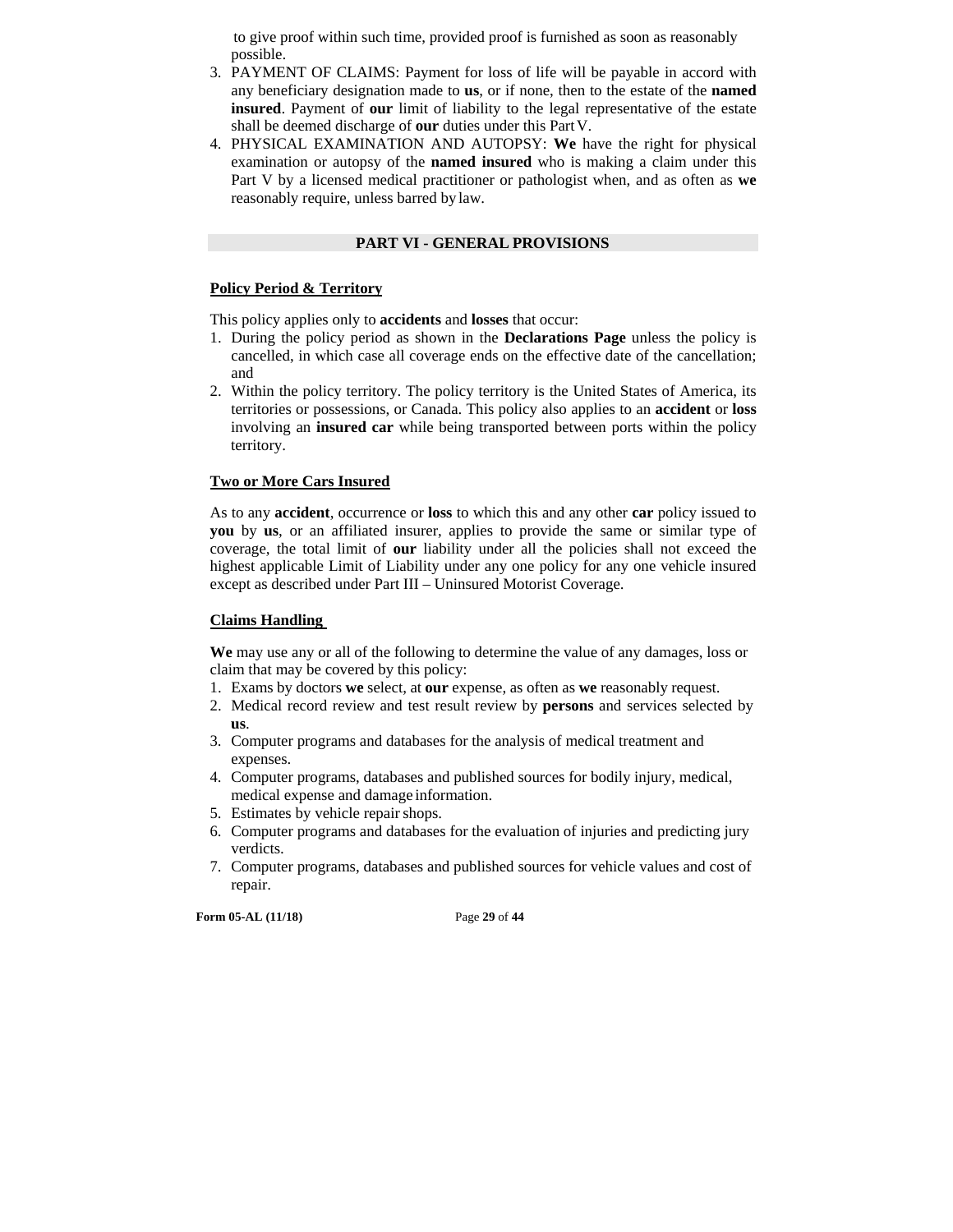- 8. Third-party vendors providing estimating, appraisal, injury evaluation, earnings calculators, and analysis.
- 9. Special-application technology.

#### **Suits Against Us**

No legal action may be brought against **us** until there has been full compliance with all terms of this policy.

No one other than an **insured person** under Part I of this policy shall have any interest in this policy prior to obtaining a verdict against an **insured person**.

No legal action may be brought against **us** for payment under Part I – Liability To Others until:

- 1. **We** agree in writing that the **insured person**, as defined under Part I, has an obligation to pay damages; or
- 2. The amount of the damages due under Part I on behalf of an insured has been determined by final judgment after trial.

No one shall have any right to make **us** a party to a suit to determine the liability of an **insured person** under Part I.

No one may sue **us** to determine the amount of **loss** payable under Part IV - Car Damage Coverage until after having complied with the Appraisal clause of this policy.

**We** have no duty to preserve or otherwise retain any salvage for any purpose, including as evidence for any type of court proceeding.

No one may sue **us** to determine the amount payable under Part V - Accidental Death and Dismemberment Coverage until at least 60 days after written proof of loss has been furnished to **us**. No such legal action may be brought after the expiration of three years after the time written proof of loss is required to be furnished to **us**.

#### **Our Recovery Rights (Subrogation & Reimbursement)**

In the event of any payment under this policy:

- 1. **We** will be subrogated to all rights of recovery of the **person** or entity to or for whom payment was made against another **person** or organization; and
- 2. Any **person** to or for whom a payment is made who recovers damages from a liable **person** or entity, or their insurer, shall hold the proceeds of that recovery in trust for **us**.

These rights shall be only to the extent of payments made under this policy. The **person** or organization to or for whom payment was made under this policy will be required to reimburse **us** out of any monies received from any party or organization liable for damages, or his or her insurance company.

**Form 05-AL (11/18)** Page **30** of **44**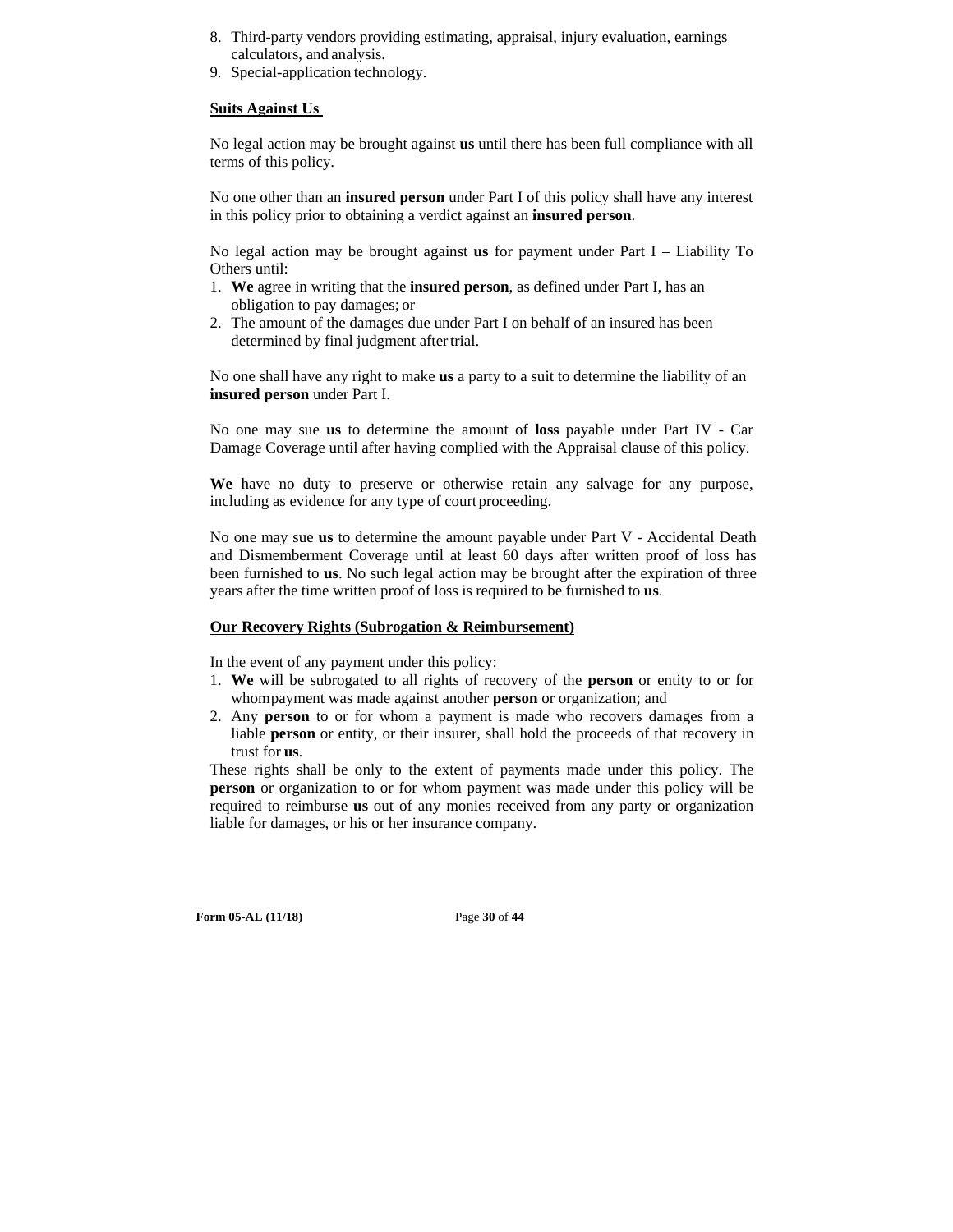**Our** rights of recovery whether by subrogation and/or reimbursement:

- 1. Have first priority to any payments from:
	- a. A liable party; or
	- b. Any other source;

even if the **person** to or for whose benefit the payment is made has not been made whole and fully compensated for all damages.

2. Are subject to a reduction for an equitable pro-rata share of the reasonable expenses and fees due to a lawsuit brought by the **person** to or for whose benefit the payment is made to recover proceeds from a liable party.

To the extent of **our** payment under Part IV – Car Damage Coverage to an innocent co-insured for **loss** or damage that **we** would not have paid but for the fact it resulted from an intentional act of abuse, **we** may assert a right of recovery against the **person**  whose intentional act caused the **loss** or damage.

Anyone to whom payment was made under this policy must cooperate with **us**, do whatever is necessary to protect **our** subrogation rights, and do nothing after the **loss** to harm **our** rights.

If **we** seek recovery from a liable party:

- 1. **You** authorize **us** to seek recovery of any applicable deductible. But, **we** have no duty to do so, and **we** will notify **you** if **we** do not intend to proceed to collect the deductible; and
- 2. **You** agree to be bound by any settlement agreement entered into by **us** and the liable party, or the outcome of any arbitration **we** enter into, for those sums.

**We** reserve the right to compromise or settle the deductible and property damage claims against the responsible parties for less than the full amount. If the total recovery is less than the total of **our** payment and the deductible, **we** will reduce reimbursement of the deductible to **you** based on the proportion that the actual recovery bears to the total of **our** payment and the deductible.

Any reimbursement to **you** by **us** will be reduced by a proportionate share of expenses and attorney fees incurred in connection with the recovery.

If anyone insured under this policy makes recovery from a responsible party without **our** written consent, that insured's rights under any affected coverage will no longer exist. However, if an **insured person** under Part III is seeking benefits, that **insured person** must give **us**:

- 1. Prompt prior notice of any settlement offer;
- 2. A reasonable opportunity to investigate the claims; and
- 3. An opportunity to protect **our** rights by advancing an amount equal to the tortfeasor's settlement offer to the **insured person**.

If payment is made on behalf of anyone insured under this policy to comply with state mandated coverage, and the policy or any subsequent change in coverage was obtained from **us** as a result of **your** material misrepresentation of the risk to be insured by **us**, which otherwise, had it been known to **us** at the time coverage was agreed to by **us**, **we**  would have declined coverage or extension of coverage to **you**, **you** agree to reimburse **us** to the full extent of any **loss** and adjustment expense paid on **your** behalf as a result of **your** material misrepresentation to **us**.

**Form 05-AL (11/18)** Page **31** of **44**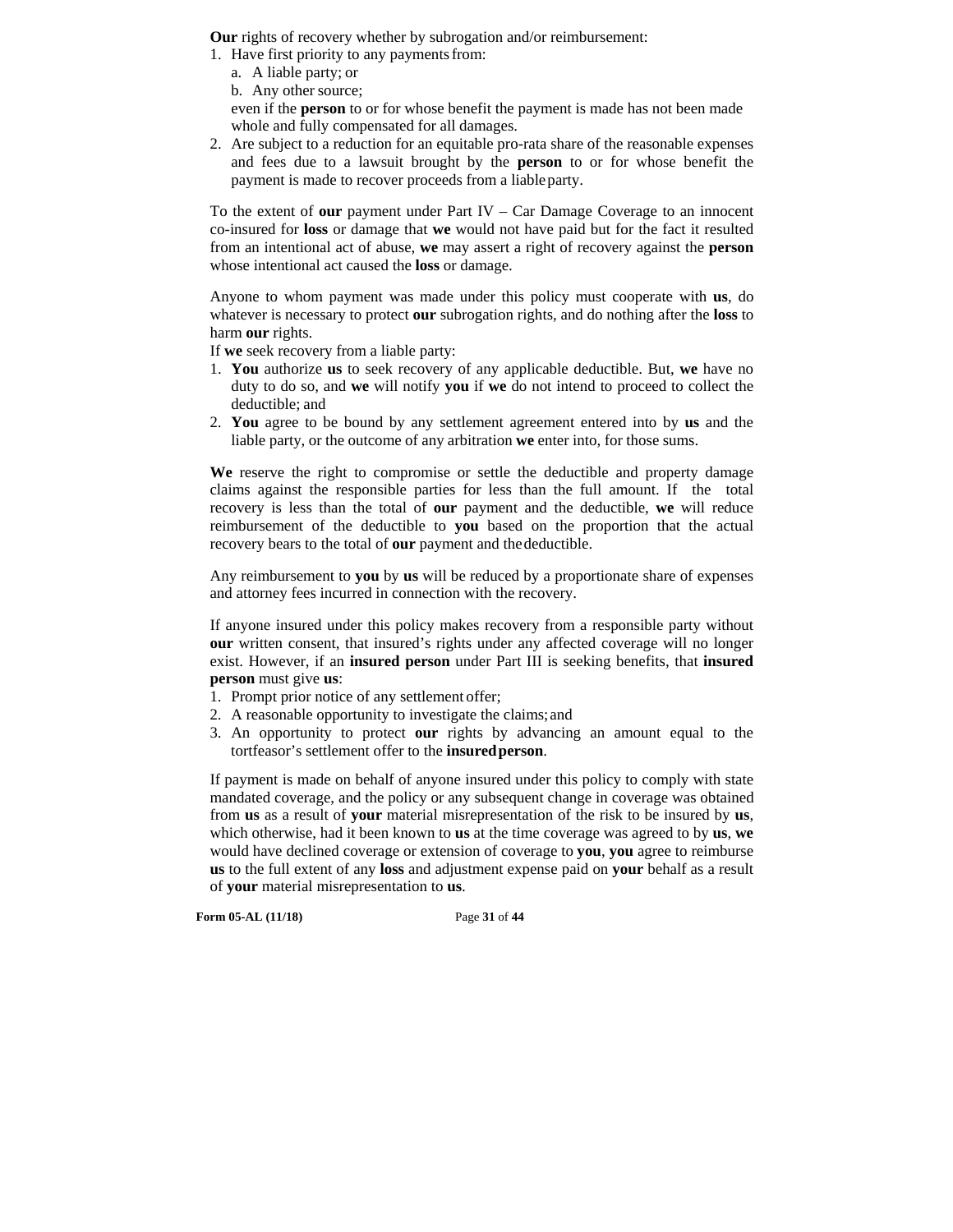# **Transfer of Your Interest in This Policy**

Interest in this policy may not be assigned or transferred without **our** written consent. However, if **you** die, coverage will be provided until the end of the policy period for:

- 1. Any person specifically named as an operator on the **Declarations Page**;
- 2. The legal representative of the deceased person while acting within the scope of his or her duties as a legal representative; and
- **3. Your** spouse, if he or she was covered under this policy immediately prior to **your**  death or the termination of the marital relationship, as applicable.

If the **insured car** is sold, coverage will terminate as to that **car** when the buyer takes possession of the **car** and will not transfer to the new **owner**.

#### **Policy Changes**

This policy, which includes the **Declarations Page**, endorsements issued by **us**, the **Application**, and any coverage election and rejection forms, contains all agreements between **you** and **us**. Its terms may not be changed or waived except by written endorsement issued by **us**. Notice to any agent or knowledge possessed by any agent or other **person** shall not change or affect a waiver on any portion of this policy nor stop **us** from exerting any rights under this policy.

If a change requires a premium adjustment, **we** will adjust **your** premium as of the effective date of the change. **We** may revise this policy form to provide more coverage without additional premium charge. If **we** revise this version of this policy form, **our** policy will automatically provide the additional coverage as to the date the revision is effective.

**We** rely upon the statements made by **you** in the **Application** for insurance to determine the amount of the premium for this policy. **You** agree to cooperate with **us**  in determining if this information is correct and complete and **you** will notify **us** if it changes during the policy period. If this information is incorrect, incomplete, or changes during the policy period, **we** may adjust **your** premium during the policy period or take other appropriate action. To properly insure **your car**, **you** must promptly notify **us** when:

- 1. **You** change **your** address;
- 2. Any resident operators are added or deleted;
- 3. **You** acquire an additional or replacement **car**;
- 4. Any change in the operators in the household;
- 5. **You** or a **relative** get married or divorced; or
- 6. **You** or a **relative** obtains a driver's license or has a driver's license suspended, revoked, or refused.

#### **Cancellation and Non-Renewal**

The **named insured** may cancel this policy by returning it to **us** or by advising **us**  when at a future date the cancellation is to be effective.

**Form 05-AL (11/18)** Page **32** of **44**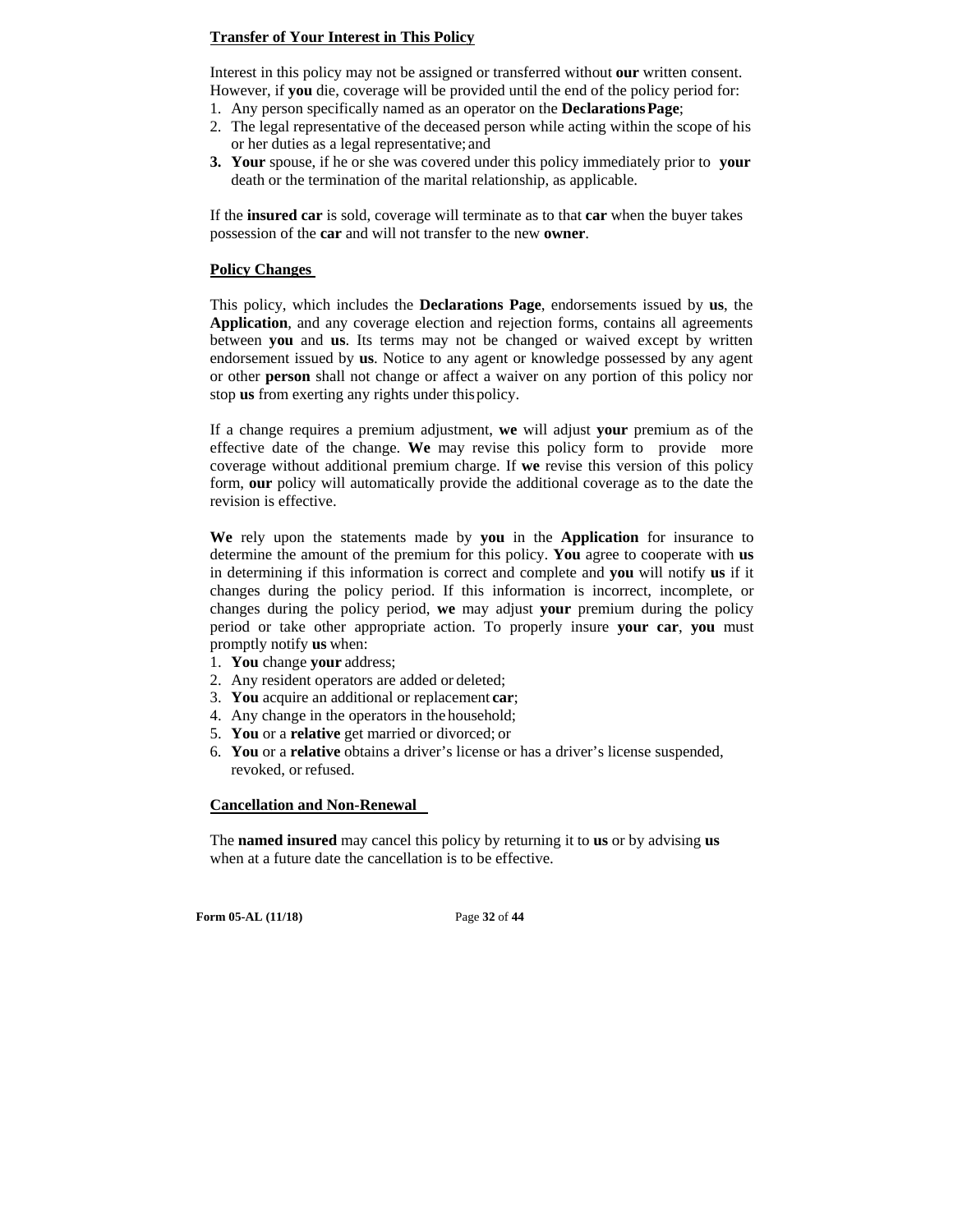**We** may cancel by mailing notice to the **named insured** shown on the **Declarations Page** at the last known address appearing on **our** records. Notice of cancellation will be mailed at least:

- 1. 10 days before the effective date of cancellation if:
	- a. Due to **failure to pay premium**; or
	- b. Notice is mailed during the first 59 days of the first policy period; or

2. 20 days before the effective date of cancellation if this policy is to be cancelled for any other reason.

**We** may cancel this policy for any lawful reason during the first 59 days of the first policy period. Once this policy is in effect for 60 days or more, or if this is a renewal policy, **we** may cancel only for one or more of the following reasons:

- 1. The **failure to pay premium**;
- 2. For material misrepresentation or fraud when applying for this policy;
- 3. For the **named insured's** failure to disclose fully in the application motor vehicle **accidents** and moving traffic violations for the preceding 36 months, or other information necessary for the acceptance or proper rating of the risk;
- 4. **You** or a **relative** violate any of the terms and conditions of the policy;
- 5. **You** or a **relative** submit a false or fraudulent claim, or knowingly aid or abet another in presenting such a claim;
- 6. The failure to maintain membership in any group or organization when that membership is a prerequisite to the purchase of insurance;
- 7. The loss of driving privileges through suspension or revocation of **your** operator's license or motor vehicle registration, or that of a principal operator of **your insured car**, during the 36 months prior to the notice of cancellation;
- **8.** The **named insured** or any other operator who either **resides** in the same **household**  or customarily operates an **insured car**:
	- a. Is, or becomes, subject to epilepsy or heart attacks, and that **person** does not produce a certificate from a physician testifying to his or her unqualified ability to operate a motor vehicle safely;
	- b. Has an accident record, conviction record (criminal or traffic), physical, mental or other condition which is such that his or her operation of an automobile might endanger the public safety;
	- c. Has within the 36 months prior to the notice of cancellation been addicted to the use of narcotics or other drugs;
	- d. Uses alcoholic beverage to excess;
	- e. Has been convicted of, or forfeited bail for, any of the following during the 36 months preceding the notice of cancellation:
		- (1) Any felony;
		- (2) Criminal negligence in the operation of a motor vehicle resulting in homicide, death or assault;
		- (3) Operating a motor vehicle while in an intoxicated condition or while under the influence of drugs;
		- (4) Being intoxicated while in, or about, an automobile or while having custody of an automobile;
		- (5) Leaving the scene of an **accident** without reporting the **accident**;
		- (6) Theft or unlawful taking of a motor vehicle;
		- (7) Making false statements in an application for a **driver's license**;

**Form 05-AL (11/18)** Page **33** of **44**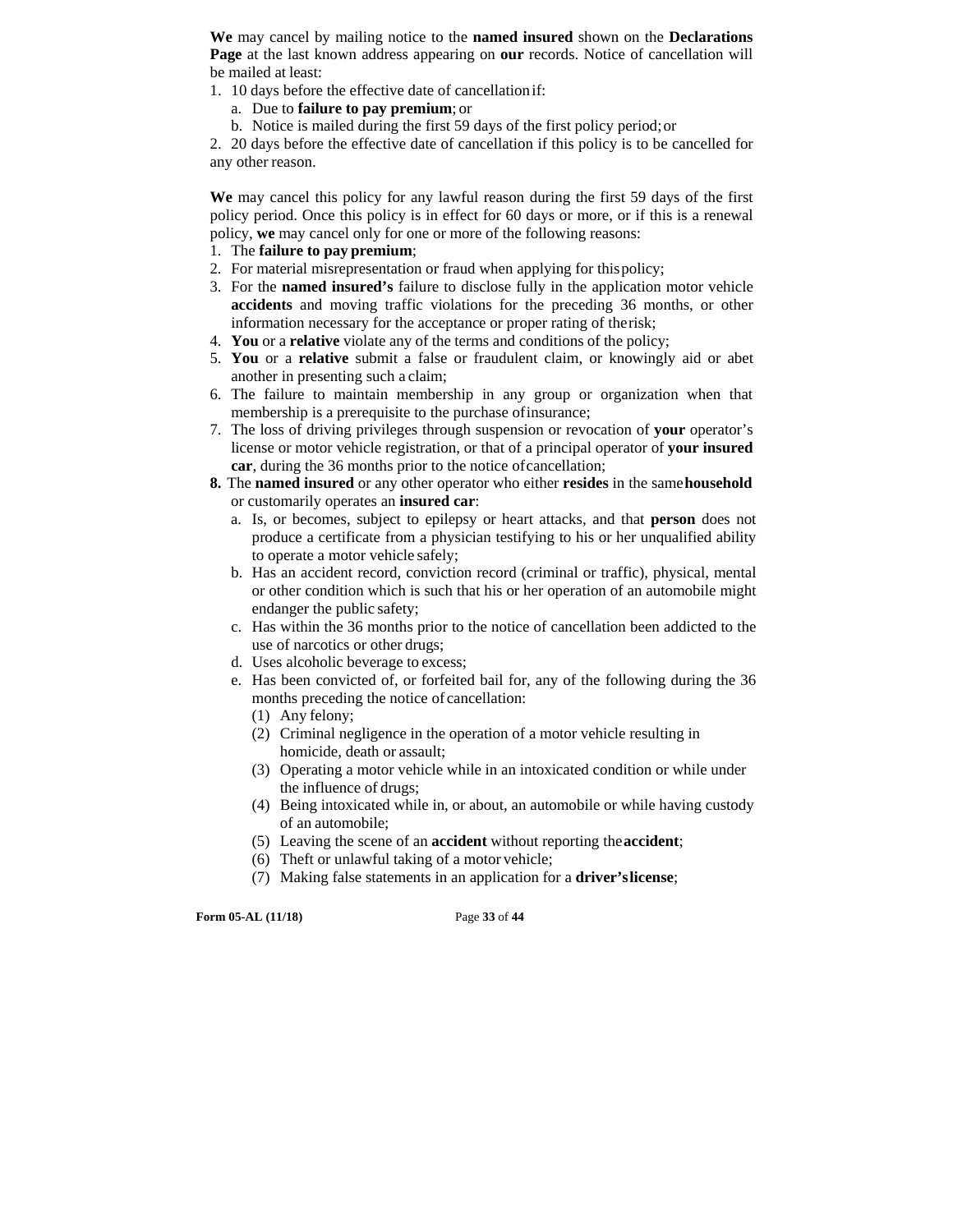- f. Has been convicted of or forfeited bail for three or more violations, within the 36 months immediately preceding the notice of cancellation, of any law, ordinance or regulation limiting the speed of motor vehicle laws of any state, violation of which constitutes a misdemeanor, whether or not the violations were repetitions of the same offense or different offenses;
- 9. An **insured car** is:
	- a. So mechanically defective that its operation might endanger public safety;
	- b. Used in carrying passengers for hire or compensation; provided, however, that the use of an **insured car** for a car pool shall not be considered use of an **insured car** for hire or compensation;
	- c. Used in the **business** of transportation of flammables or explosives;
	- d. An authorized emergency vehicle;
	- e. Change in shape or condition during the policy period so as to increase the risk substantially; or
	- f. Subject to an inspection law and has not been inspected or, if inspected, has failed to qualify; or
- 10. Any other reason permitted by law.

With respect to cancellation, this policy is neither severable or dividable. Any cancellaton will be effective for all persons and all vehicles.

If this policy is cancelled, coverage will not be provided as of the date and time shown in the notice of cancellation.

Upon cancellation, **you** may be entitled to a premium refund. However, **our** making or offering of a refund is not a notice or condition of cancellation. **We** charge a fullyearned policy fee for each policy term.

If this policy is cancelled by **us** for any reason other than **failure to pay premium**, any refund due will be computed on a daily pro-rata basis, and subject to any fully-earned fees.

If this policy is cancelled at **your** request or due to **failure to pay premium**, any refund due will be calculated at a 90% of pro rata basis, and subject to any fullyearned fees.

If **we** decide to not to renew this policy, **we** will mail notice of nonrenewal to the **named insured** shown on the **Declarations Page** at the last known address appearing in **our** records.

# **Automatic Termination**

Coverage for **your insured car** shall terminate automatically when anyone other than **you** or a **relative** becomes the **owner** of the vehicle.

This policy will also terminate automatically at the end of the current policy period if **we** offer to renew or continue **your** policy and **you** do not accept the offer. **Our**  renewal offer is considered rejected if there is any **failure to pay premium**, when due, for the renewal.

**Form 05-AL (11/18)** Page **34** of **44**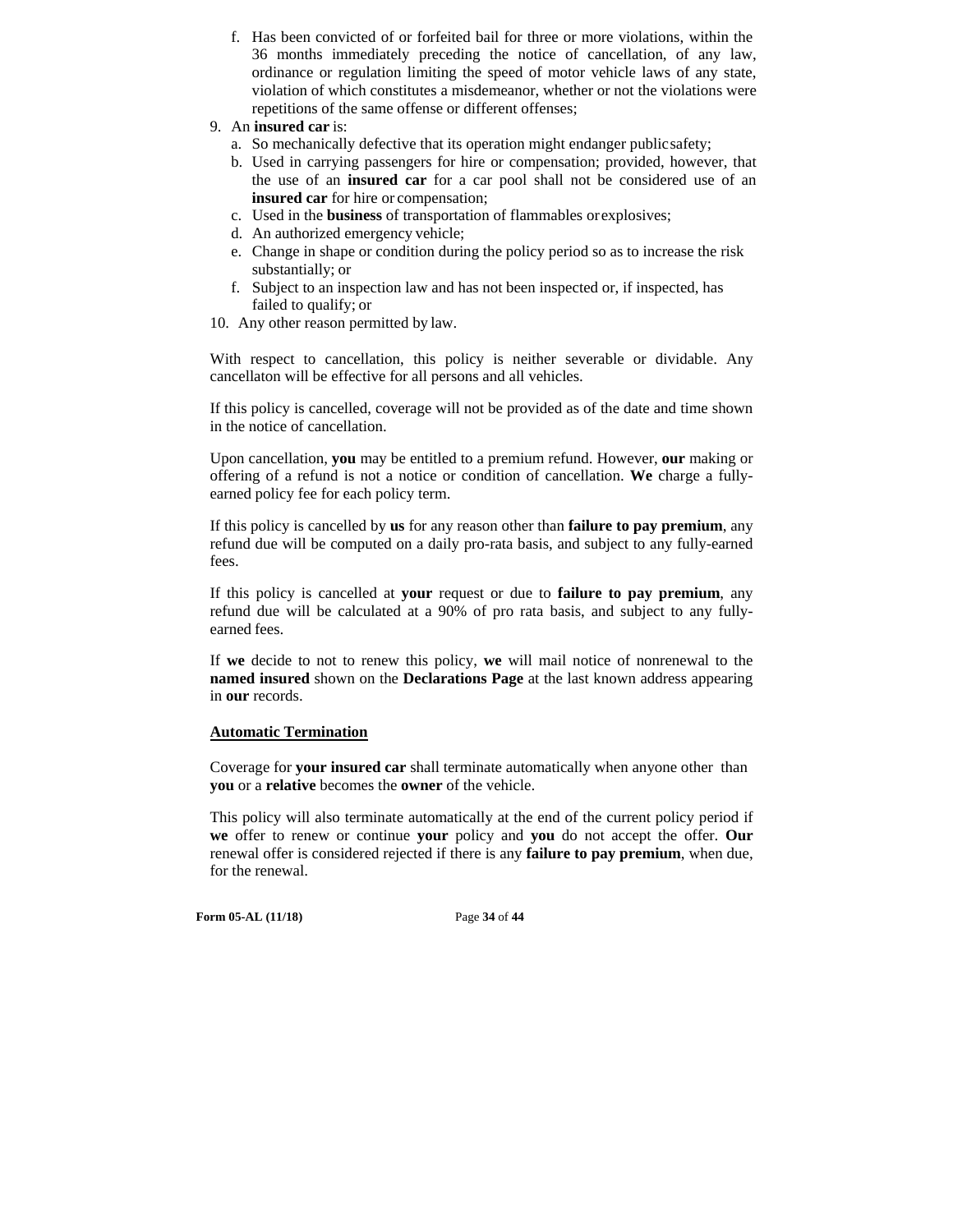#### **Proof of Notice**

**We** may mail or deliver any notice to the **named insured**. Proof of mailing of any notice will be sufficient proof of notice.

#### **Fraud and Misrepresentation**

The statements made by **you** in the **application** are deemed to be representations. If any representation regarding a material fact or circumstance contained in the **application** is false, misleading, or affects the acceptance or rating of the risk by **us**, by either direct misrepresentation, omission, concealment of facts, or incorrect statements, this policy will be void from its inception.

If any representation regarding a material fact or circumstance contained in any notification of change is false, misleading, or affects the acceptance or rating of the risk by **us**, by either direct misrepresentation, omission, concealment of facts, or incorrect statement, this policy will be void from the effective date of the change.

This provision shall also apply to misstatements of use and omissions of fact. **We** do not provide coverage for any **insured person** who has made fraudulent statements or engaged in fraudulent conduct in connection with any **accident** or **loss** for which coverage is sought under this policy.

**We** may void this policy or deny coverage for fraud or a knowing misrepresentation even after the occurrence of an **accident** or **loss**. This means that **we** will not be liable for any claims or damages that would otherwise be covered.

If **we** are not permitted to void this policy, any first-party claims will be reduced by the amount of any additional premium owed to **us**. Any payments made by **us** as the result of **your** fraud or misrepresentation may be recovered from **you**, or from any payments due or made to **you** under any first party coverage provided by this policy.

#### **Our Right to Void for Failure of Initial Payment**

Coverage under this policy is conditioned upon **our** receipt of complete and unconditional payment of the initial down-payment of premium.

If **you** make **your** initial payment by check or any method other than cash, this policy is void as if never issued, and there will be no coverage at any time, if the initial payment is not honored for any reason when first presented for payment to **your** bank or financial institution or if there is any **failure to pay premium**. If this policy is void **we** will not cover any claims, loss or damages of any kind. **You** must reimburse **us** for any amounts **we** are required by law to pay after **we** void the policy.

**Form 05-AL (11/18)** Page **35** of **44**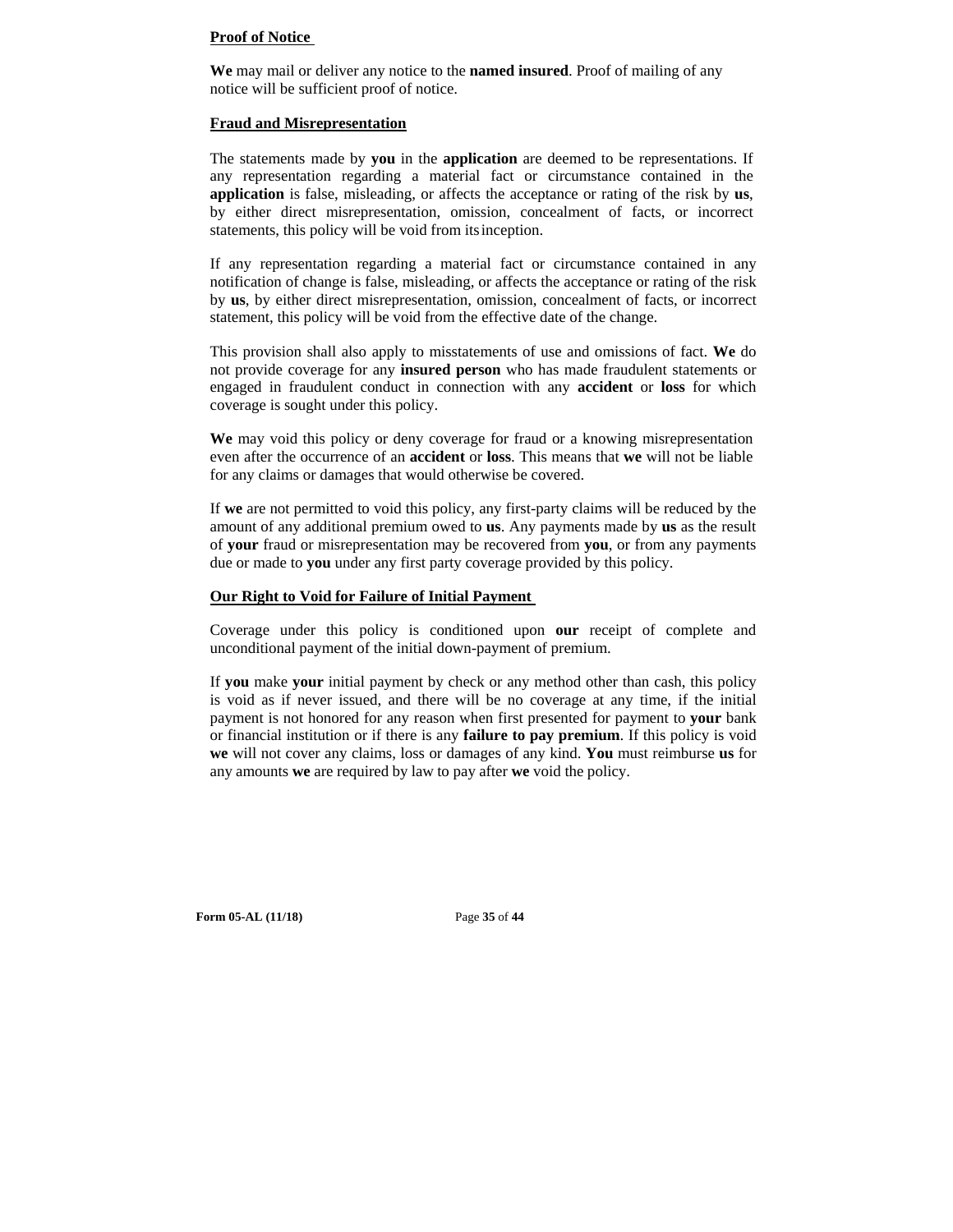#### **Policy Conformed to Statutes**

Terms of this policy that are in conflict with the statutes or other applicable law of the **state** where **you reside** when this policy is issued, as shown in **our** records, are hereby amended to conform to the applicable state law. All other terms remain in full effect.

## **Conditions Precedent**

There is no coverage provided under this policy until there has been full compliance with all of the terms and conditions of this policy.

# **Bankruptcy**

The bankruptcy or insolvency of a **person** insured by this policy, or that **person's**  estate, shall not relieve **us** of **our** obligations under this policy.

# **YOUR DUTIES & REPORTING ALL ACCIDENTS AND LOSSES**

**IMPORTANT:** For coverage as described in this policy to apply, all notice requirements, duties, and policy terms that apply must be properly performed. Not doing so may result in a claim or coverage being partially or fully denied.

# **Notice of an Accident or Loss**

In the event of an **accident** or **loss**, it must be reported it to **us** or one of **our** authorized agents as soon as practicable. The report must give time, place and circumstances of the **accident** or **loss** including the names and addresses of all injured parties and all witnesses involved in the **accident** or **loss**.

# **Other Duties**

Anyone claiming any coverage under the policy must:

- 1. Cooperate with **us** and assist **us** in any matter concerning a claim or lawsuit.
- 2. Refuse to assume any obligation or incur any unreasonable and unnecessary expenses at the time of the **accident** or **loss**.
- 3. Immediately send **us** any legal papers relating to any claim or lawsuit.
- **4.** Submit to physical examination at **our** expense by doctors **we** select as often as **we**  may reasonably require.
- 5. Authorize **us** to obtain medical, wage and other records. Any medical records requested will pertain to the **bodily injury** arising from an **accident**.
- 6. Provide any written proof of **loss** that **we** require.
- 7. Submit to statements or examinations under oath and subscribe to the same as **we**  may reasonably require. **We** may require that such statements or examinations be recorded and videotaped, as well as conducted individually and outside the presence of witnesses or other **persons** seeking coverage or benefits under this policy.

**Form 05-AL (11/18)** Page **36** of **44**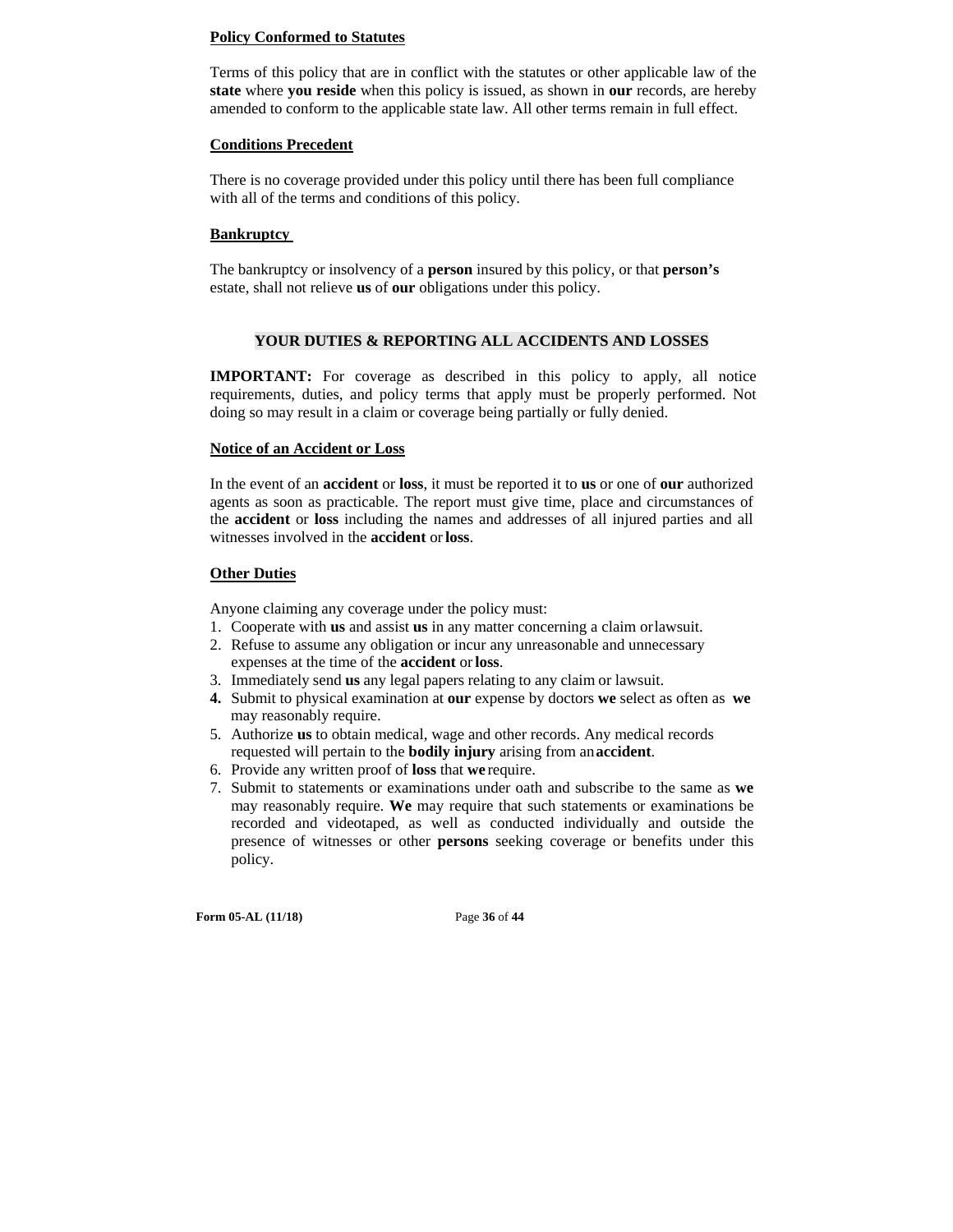8. Provide **us** with any personal financial information **we** request for underwriting, policy servicing or claims handling purposes, or provide **us** with written authorization to obtain such information. This includes such information as social security numbers, credit history and any other related information. AssuranceAmerica limits both the collection and use of customer information to the minimum needed to administer **our** business.

Anyone claiming Uninsured Motorist Coverage must contact the police within 24 hours, or as soon as is practicable, after the **accident** if a hit and run driver is involved and must promptly send **us** copies of any legal papers if suit is brought.

Anyone claiming any coverage under this policy must also:

- 1. Take reasonable steps after **loss** to protect an **insured car** and its equipment from further **loss**. If **you** fail to do so, any further damage will not be covered under this policy. **We** will pay reasonably necessary expenses incurred in providing that protection.
- 2. Report the total theft of the **car** to the police promptly and as soon as practicable after the **loss**.
- 3. Allow **us** to inspect and appraise the damage to an **insured car** before its repair or disposal.
- 4. If a hit and run motorist is involved, adequate proof of loss and a statement under oath must be filed with **us** within 30 days of **our** request.

\*\*\*\*\*\*\*\*\*\*\*\*\*\*\*\*

**IN WITNESS WHEREOF**, the Company has caused this policy to be executed and attested.

President<br>MunlWV **Secretary** 

**Form 05-AL (11/18)** Page **37** of **44**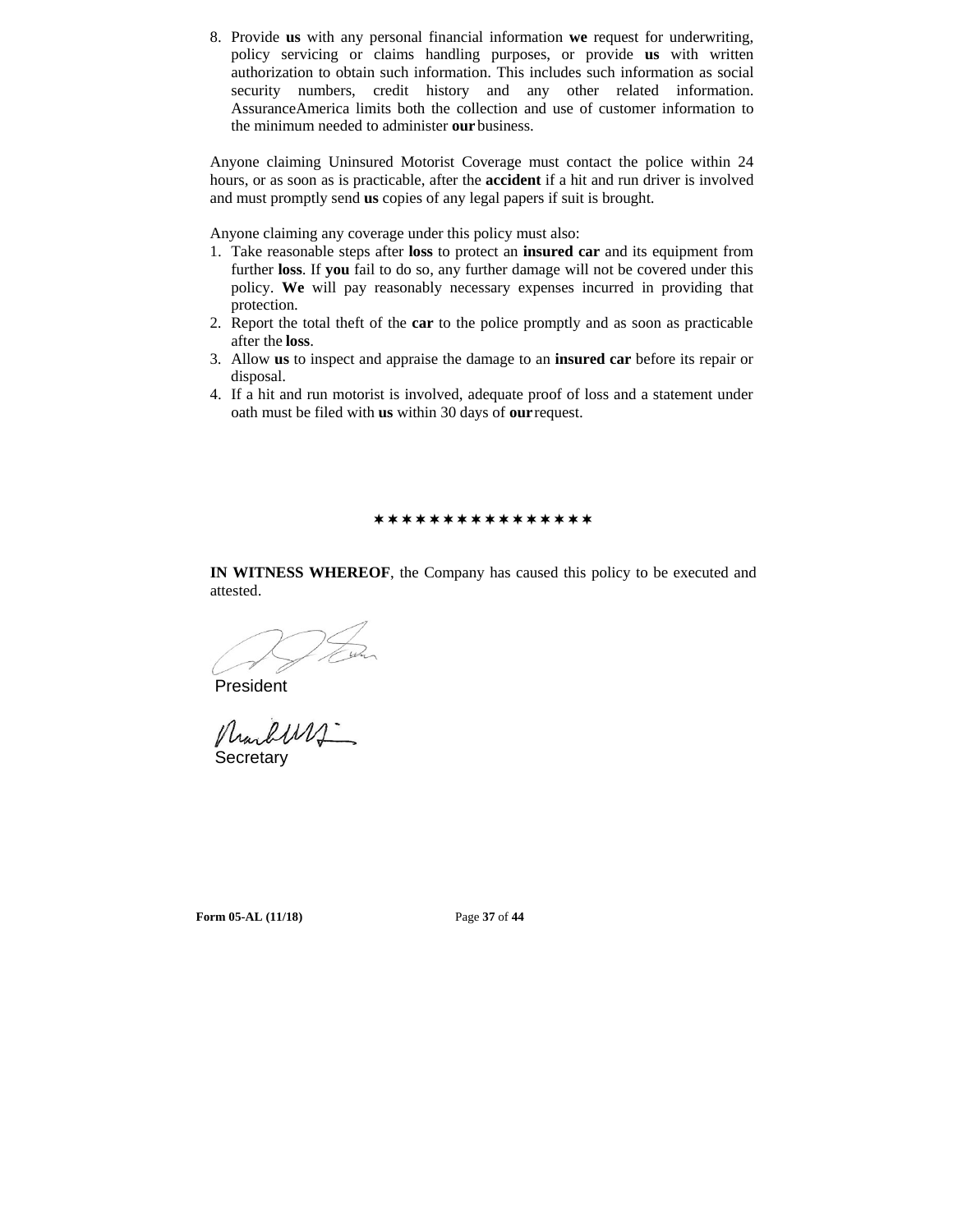#### **ENDORSEMENTS**

When any Endorsement applies, all other terms, limits and conditions of the policy that do not conflict with the terms of the Endorsement shall continue to apply.

THE FOLLOWING NAMED DRIVER NON-OWNED COVERAGE ENDORSEMENT APPLIES ONLY IF FORM NUMBER E-400 APPEARS ON **YOUR DECLARATIONS PAGE**.

#### **NAMED DRIVER, NON-OWNED COVERAGE**

If **you** have elected Named Driver, Non-Owned Coverage, **we** will only cover the permissive use of a "**non-owned car**" by the **named insured**. Any coverage provided under this policy shall be excess over any other applicable insurance, self-insurance or bond providing the same or similar insurance or benefits. The following policy changes shall apply:

- 1. The general policy definition of "**you**" and "**your**" are revised and "**you**" and "**your**" mean the **named insured**. No entity or **person** other than the **named insured** has any insurance under this policy.
- 2. The definition of "**insured person**" is revised in all parts of the policy and "**insured person**" means the **named insured**. No entity or **person** other than the **named insured** has any insurance under this policy.
- 3. No coverage applies under the policy for use of any **car** other than the permissive use of a **non-owned car** by a **named insured**.
- 4. No coverage applies under the policy for any **person** other than the **named insured**.
- 5. The "**Other Insurance**" clause in every part of this policy is revised and any insurance **we** provide shall be excess over any other applicable insurance, selfinsurance or bond providing the same or similar insurance or benefits.
- 6. No Car Damage Coverage applies under the policy.

E-400 (05/2010)

THE FOLLOWING NAMED DRIVER EXCLUSION ENDORSEMENT APPLIES ONLY IF FORM NUMBER E-500 APPEARS ON **YOUR DECLARATIONS PAGE**.

#### **NAMED DRIVER EXCLUSION**

If one or more **persons** have been shown on the **Declarations Page** as Excluded Drivers or **you** have elected to exclude any drivers from coverage under this policy, **we**  do not provide any coverage under any part of this policy for any **accident** or **loss** that occurs while any Excluded Driver is operating a **car** or any other motor vehicle.

**Form 05-AL (11/18)** Page **38** of **44**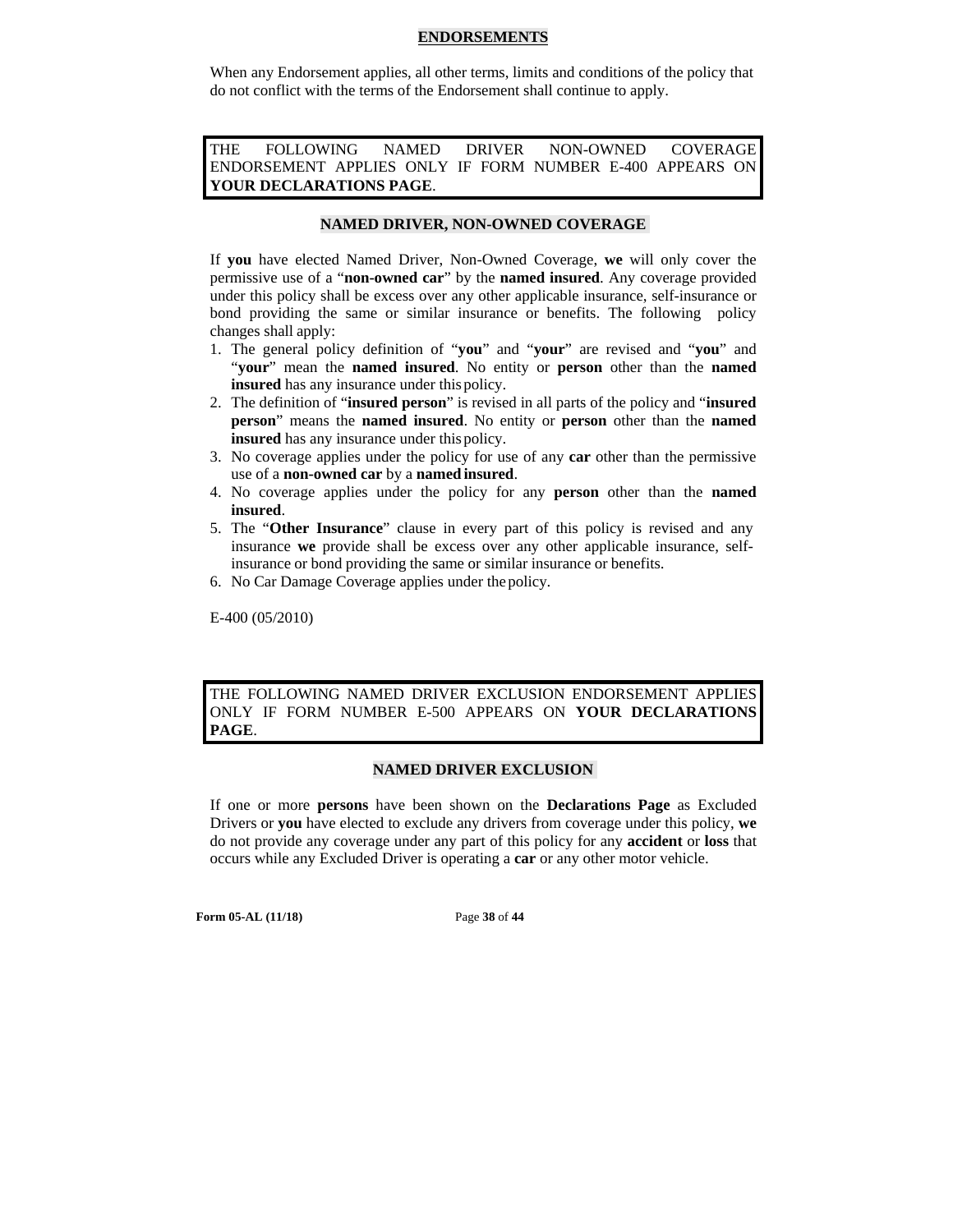When the Excluded Driver is operating a motor vehicle, no coverage applies for the Excluded Driver or anyone else, including but not limited to claims against **you**, **relatives**, or any other entity or **person** who may be vicariously liable or liable for negligent entrustment with respect to any **accident** or **loss** arising out of the operation of a motor vehicle by any named Excluded Driver.

Driver exclusions shall apply to all renewals, reinstatements after a lapse, continuation and replacement policies unless **you** notify **us** in writing that the election is revoked and **you** pay the additional premium for coverage of that driver.

E-500 (05/2010)

## THE FOLLOWING LIMITED COVERAGE ENDORSEMENT APPLIES ONLY IF FORM NUMBER E-25 APPEARS ON **YOUR DECLARATIONS PAGE**.

# **LIMITED COVERAGE ENDORSEMENT**

If this Endorsement applies, **you** have elected a low-priced restricted **car** policy with more coverage limitations. **Your** policy is amended and the limitations, restrictions, exclusions and terms described in this endorsement shall also apply. Please read **your**  Personal Car Policy and this endorsement carefully.

**Warning**: **You** must notify **us** of all drivers who **reside** in **your household** and all regular and frequent drivers of any **car** listed on this policy that this is a limited policy. Drivers who **reside** in **your household** but are not listed as drivers on the **Declarations Page** have no coverage under this policy. Coverage under Part I - Liability to Others for use of a **car** by a permissive driver who is not **your relative** does not apply in excess of the **minimum limits** and types of coverage required under state law. The definition of "**insured person**" under Part I is revised to exclude permissive drivers from the definition for any coverage in excess of **minimum limits**.

#### **Definitions**

1. The definition of "**insured car**" is deleted and replaced by the following when the phrase appears in **bold** print in the policy or any endorsement issued by **us**:

"**Insured car**" means:

- a. Any **car** described on the **Declarations Page**.
- b. Any **car you** acquire to replace a **car** described on the **Declarations Page**, subject to the following conditions:
	- (1) The existing coverages on the **car** replaced will apply to a replacement **car**  as of the date it is acquired if **you** notify **us** within 3 days (weekends and legal holidays excluded) of the date it is acquired by **you**. Car Damage Coverage shall not apply to the replacement **car** if **we** do not get notice within those 3 days.
	- (2) A replacement **car** will not be provided more coverage than applied to the **car** it replaced until and unless **you** ask **us** to add coverage and **our**  conditions are met. If **you** add coverage or increase limits, that added

**Form 05-AL (11/18)** Page **39** of **44**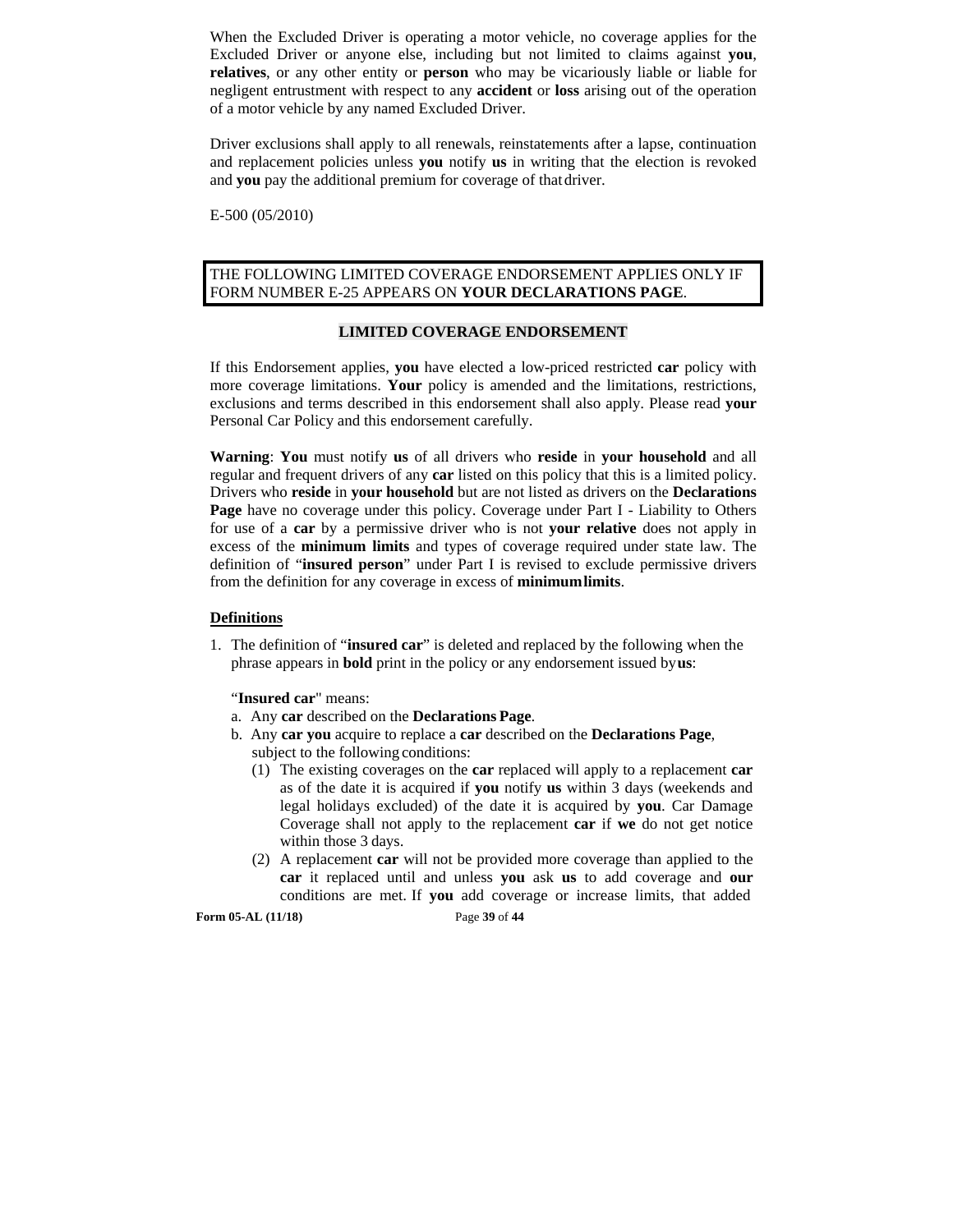coverage or increased limit does not apply until after **you** have asked **us** to add the coverage or increase limits.

- c. Any additional **car**, other than a replacement **car**, that **you** acquire during the policy period, but only after:
	- (1) **You** give **us** notice the **car** has been acquired by **you**;
	- (2) **We** agree to insure that **car**;
	- (3) **We** insure all **cars you own**.

No Car Damage Coverage shall apply to an additional **car** until after the time **you**  give **us** notice **you** have acquired the **car**, unless it is a replacement **car** and those conditions have been met.

# **LIABILITY TO OTHERS – LIMITED COVERAGE**

## **Insuring Agreement**

The following is added to the Insuring Agreement in Liability To Others: Notwithstanding anything to the contrary set forth in **your** policy, except where not permitted by law, **our** duty to settle or defend ends when **we** offer to pay **our** limit of liability for payment of a judgment or settlement, or when the limit is paid into a court that has jurisdiction.

# **Additional Definition Used In Liability To Others Only-Limited Coverage**

The definition of "**insured person**" and "**insured persons**" as used in Part I are deleted and replaced with the following:

# "**Insured person**" or "**insured persons**" means:

- 1. **You**, with respect to liability arising out of the ownership, maintenance or use of an **insured car**.
- 2. **You**, while driving a **non-owned car** with permission of its **owner**.
- **3.** Any **person** other than **you** or a **relative** using an **insured car** with **your**  permission, but only up to **minimum limits**.
- 4. Any other **person** listed as a driver on the **Declaration Page** while driving an **insured car**.
- 5. A **relative** listed as a driver on the **Declaration Page**, with respect to an **accident** while driving a **non-owned car** with permission of its **owner**.
- 6. Any Additional Interest shown on the **Declarations Page**, with respect to liability arising out of the use of the **insured car** by a **person** described above. Inclusion of an Additional Interest Insured shall not increase the limit of liability that applies to the operator of the **car**. Coverage for the Additional Interest insured is excess over any other valid insurance. Coverage for an Additional Interest insured is limited to the **insured car** for which the Additional Interest insured has been shown on the **Declarations Page**.

**Form 05-AL (11/18)** Page **40** of **44**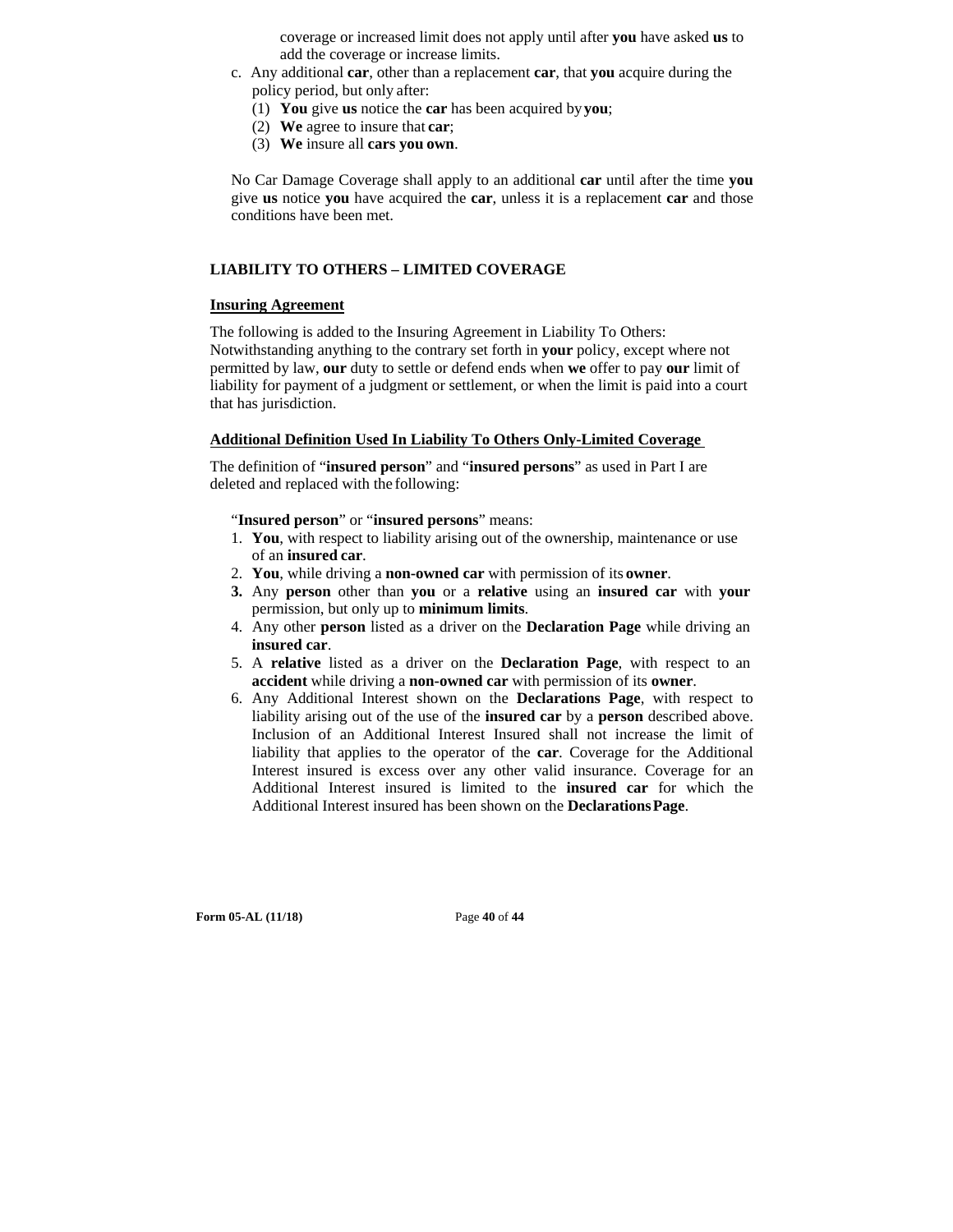### **Exclusions**

The following are added to the Exclusions in Liability To Others:

- 1. Except where prohibited by law, **we** will not defend, and no coverage is provided, for any **person** who **resides** in **your household** and who has a operator's or **driver's license** if that **person** is not listed in **our** records as a driver on the policy.
- 2. Coverage under Liability to Others, including **our** duty to defend, does not apply to any use of a **car** without the express permission of its **owner**.
- 3. Coverage under Liability to Others, including **our** duty to defend, does not apply for **bodily injury** or **property damage** that results from an **accident** or **loss** that occurs while the insured is committing a felony. This does not apply to any felony codified under the state's motor vehicle laws.

# **Limits of Liability**

The following is added to the Limits of Liability in coverage for Liability To Others: Notwithstanding any limit of liability set forth in the policy, on any endorsement or on the **Declarations Page**, the **minimum limits** is the most **we** will pay for **bodily injury** and **property damage** resulting from an **accident** where the **insured person** is anyone other than **you** or a driver shown on the **Declarations Page**.

# **MEDICAL PAYMENTS**

#### **Additional Terms for Medical Payments**

The reference to expenses incurred within 3 years from the date of the **accident** stated Condition 2 is amended, and that reference to "3 years" is deleted and replaced with "1 year". If any applicable law in the state in which the policy is issued requires a longer minimum time period, the policy will conform to that minimum time period as required by law.

#### **Additional Definitions Used in Medical Payments Only**

The definition of "**insured person**" and "**insured persons**" as used in Medical Payments coverage is deleted and replaced with the following:

As used in Medical Payments coverage, "**insured person**" or "**insured persons**" means:

a. **You**;

- b. Any **relative** listed as a driver on the policy and shown in **our** records;
- c. Any **relative** who is under the legal driving age; or

d. Any other **person** listed as a driver on the **Declarations Page**; while **occupying** an **insured car**.

## **Exclusions**

The following are added to the Exclusions in Medical Payments coverage: This coverage does not apply for **bodily injury** to any **insured person**:

**Form 05-AL (11/18)** Page **41** of **44**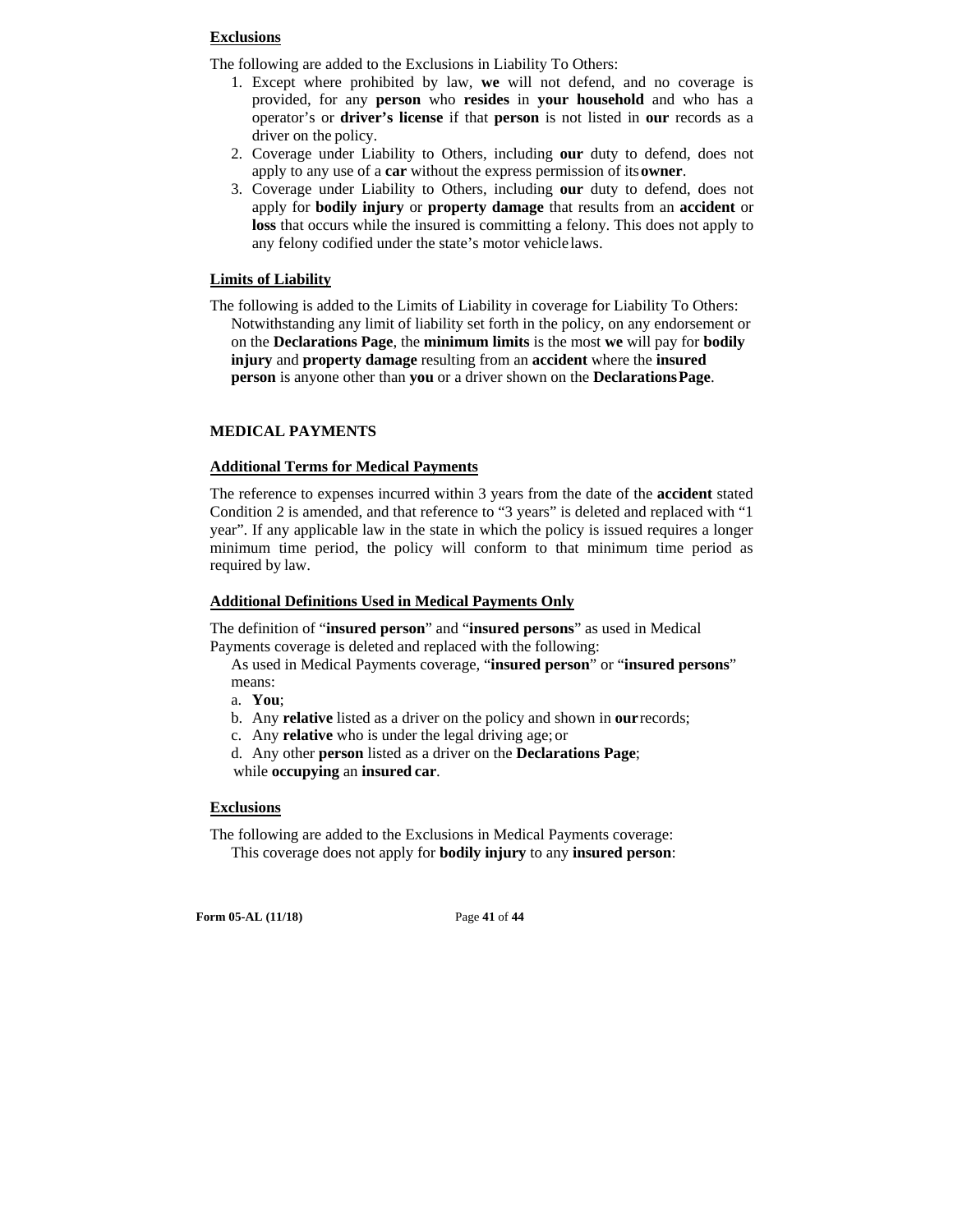- 1. That is caused by, or reasonably expected to result from that **insured person**  participating in the commission of a felonious act or any attempt to elude law enforcement personnel by **an insured person**.
- 2. Sustained while:
	- a. Driving while intoxicated; or
	- b. Driving while under the influence of alcohol or a controlled substance.
- **3.** Cited for driving while impaired or intoxicated in connection with the **accident**  that causes the **bodily injury**.

# **Other Insurance**

The following is added to Other Insurance in Medical Payments Coverage:

If there is applicable insurance, self-insurance, health coverage or benefit program on **bodily injury** covered by this part, this insurance shall be excess to all other insurance, self-insurance coverage and benefit programs that pay for medical expenses or funeral expenses.

If there is any insurance or self-insurance with the same priority as the coverage **we**  provide under this part, **we** will not pay more than **our** share. **Our** share is the proportion that **our** limit of liability bears to the total of all applicable coverage and benefit limits.

#### **UNINSURED MOTORISTS**

#### **Additional Definitions Used in Uninsured Motorist Coverage Only**

The definition of "**insured person**" and "**insured persons**" as used in Uninsured Motorist Coverage is deleted and replaced with the following:

- 1. As used in Uninsured Motorist Coverage, "**insured person**" means:
	- a. **You**.
	- b. A **relative**.
	- c. Any other **person** listed as a driver on the **Declaration Page** while driving an **insured car**.
	- d. Any other **person** who uses or is **occupying** an **insured car** with **your**  permission, but with limits only up to the **minimum limits** for **bodily injury**.

#### **Limits of Liability**

The following is added to the Limits of Liability in Uninsured Motorist Coverage: Notwithstanding any limit of liability set forth in the policy, on any endorsement or on the **Declarations Page**, the most **we** will pay for **bodily injury** for an **insured person** other than **you**, a **relative**, or a driver listed on the **Declarations Page**, is the **minimum limits** for **bodily injury**.

However, if two or more **insured cars** are shown on the **Declarations Page**, the most **we** will pay for **bodily injury** for an **insured person** other than **you**, a **relative**, or a driver listed on the **Declarations Page**, is the **minimum limits** for **bodily injury** multiplied by the number of **insured cars** listed on the policy, but not more than three.

**Form 05-AL (11/18)** Page **42** of **44**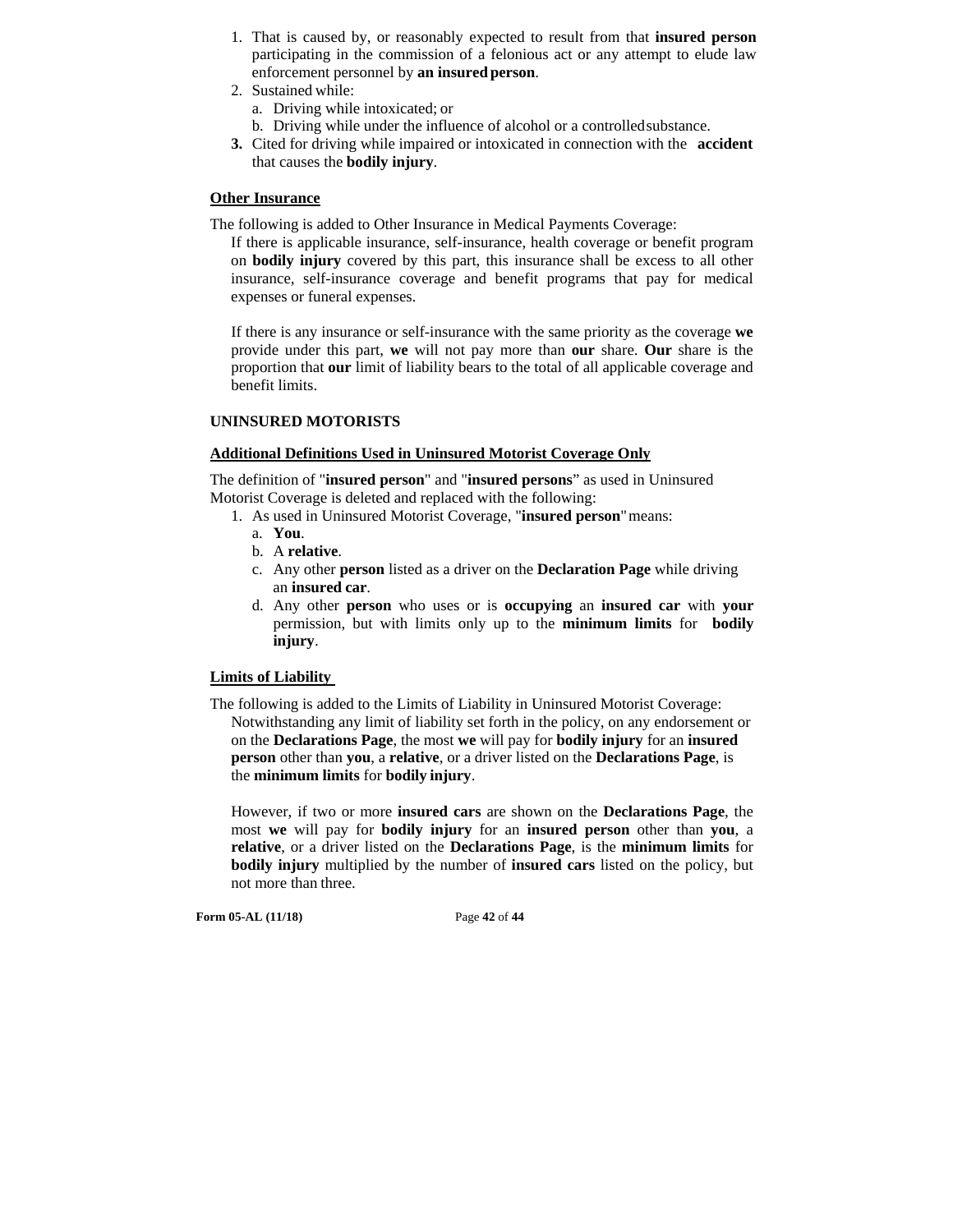# **CAR DAMAGE COVERAGE**

# **Exclusions**

The following is added to the Exclusions in Car Damage Coverage:

- 1. Coverage does not apply to **loss** if the driver of the **insured car** was, at the time of an **accident**:
	- a. Speaking on a cell phone, Blackberry or similar device; or
	- b. Texting, instant messaging or e-mailing on a cell phone, PDA, Blackberry, computer or similar device.
- 2. Coverage does not apply to **loss** that occurs while the the operator of an **insured car** is committing a felony. This does not apply to:
	- a. Commission of any felony codified under the state's motor vehicle laws by **you** or a **relative**; or
	- b. **Loss** caused by a **person** who has stolen an **insured car**.
- 3. Coverage does not apply to **loss** to an **insured car** while being operated by a **person** with an operator's or **driver's license** who **resides** in **your household** if that **person** is not a listed driver on this policy in **our** records.

# **GENERAL PROVISIONS**

# **Policy Period, Territory**

This policy applies only to **accidents** and **losses** that occur during the policy period as shown on the **Declarations Page** and within the United States of America or Canada.

E-25 (03/09)

THE FOLLOWING **DIRECT REPAIR PROGRAM (DRP)** ENDORSEMENT APPLIES ONLY IF FORM NUMBER E-100 APPEARS ON **YOUR DECLARATIONS PAGE**.

# **DIRECT REPAIR PROGRAM (DRP) ENDORSEMENT**

In exchange for a reduction in premium under Car Damage Coverage, it is agreed that any covered repairs will be completed at an approved DRP facility. If **you** choose to repair the damaged property at a shop other than an approved DRP facility, **we** will remove the discount from **your** policy from the inception date of the discount. If there is not a designated DRP facility within a thirty (30) mile radius from the address listed on your **Declarations Page**, then **you** may choose any repair facility without loss of the applicable discount.

E-100 (05/10)

**Form 05-AL (11/18)** Page **43** of **44**